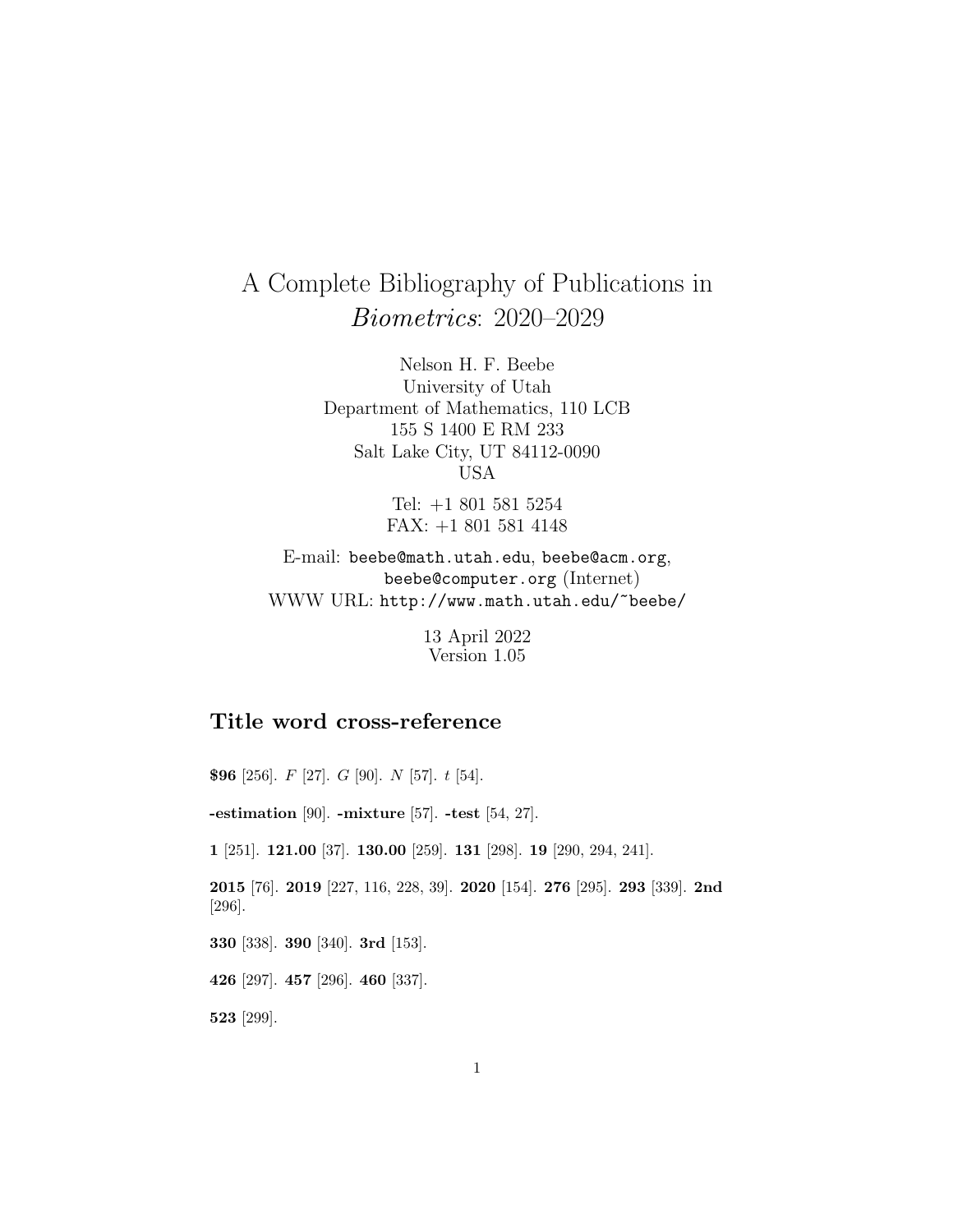**608** [336].

**71** [76]. **711** [258]. **75** [227, 228]. **79.96** [5].

**9** [226]. **978** [226]. **978-0-367-73432-9** [226]. **99.99** [257].

**absence** [84]. **abundance** [30, 250]. **accounting** [191]. **accuracy** [15, 109, 127, 96]. **Acknowledgments** [155, 300]. **activities** [146]. **acyclic** [209]. **Adachi** [296]. **Adaptive** [179, 22, 53, 323, 16, 188, 32, 307, 19, 46, 200, 23, 231]. **additive** [316]. **adjusted** [228, 134, 252, 3]. **Adjusting** [51]. **adjustment** [290, 294, 293, 291, 292]. **adolescents** [224]. **adult** [148]. **adults** [224]. **aerial** [324]. **AG** [117]. **ages** [31]. **aggregate** [248]. **agriculture** [39]. **al** [114, 115]. **Albert** [337]. **Alejandro** [340]. **Alex** [293]. **Algorithms** [258, 253, 249]. **Allaire** [38]. **allocation** [22]. **allowance** [102]. **alteration** [285]. **alternating** [49]. **alternative** [25]. **Alzheimer** [191, 125, 98, 124]. **analyses** [42, 222]. **analysi** [138, 115]. **Analysis** [243, 258, 315, 1, 70, 227, 150, 206, 186, 8, 27, 4, 37, 144, 205, 174, 39, 238, 239, 219, 255, 284, 135, 271, 10, 195, 298, 120, 306, 114, 139, 183, 137, 35, 338, 51, 28, 245, 106, 240, 86, 218, 108, 49, 47, 267, 208, 71, 9, 187, 25, 43, 237, 151, 136, 296, 260, 339]. **analyze** [146]. **Analyzing** [165, 173]. **Anastasios** [116]. **anatomic** [184]. **ANCOVA** [113, 112]. **Andrew** [79]. **animal** [190]. **animals** [99]. **Ann** [152]. **annual** [236]. **Anthony** [66, 65, 67, 68]. **antidepressants** [275]. **antipsychotic** [215]. **Application** [98, 217, 196, 8, 234, 228, 197, 328, 238, 271, 249, 282, 195, 45, 236, 321, 168, 3, 96, 283, 251]. **applications** [27, 15, 272, 226, 14, 124]. **approach** [280, 269, 15, 219, 14, 232, 214, 277, 287, 187, 21, 11, 173, 336]. **Approval** [161, 164, 162, 163]. **Approximate** [230, 85]. **Approximation** [42]. **areas** [330]. **armed** [23]. **arthritis** [31]. **artificial** [255, 154]. **Assessing** [61, 60, 62, 58, 63, 59, 273, 318]. **assessment** [228, 326, 159, 158, 160, 3]. **assisted** [246, 95]. **associated** [146, 189, 82, 107]. **association** [319, 169, 139, 340, 71, 70]. **Assuming** [309, 248]. **assumption** [21]. **Aston** [260]. **augmented** [141]. **auxiliary** [84]. **average** [8, 87, 197, 16]. **averaging** [284].

**B** [227, 116, 159]. **Baker** [151]. **balance** [318]. **bands** [286]. **Bartlett** [113]. **based** [180, 227, 54, 79, 4, 228, 241, 78, 80, 161, 164, 284, 220, 225, 139, 307, 162, 163, 19, 28, 95, 166, 71, 201, 182, 102, 3, 127, 296]. **baseline** [307]. **basis** [15]. **Batch** [216, 252]. **batch-effect** [252]. **Bayes** [187]. **Bayesian** [79, 336, 80, 217, 310, 186, 172, 78, 326, 215, 308, 327, 14, 100, 216, 232, 199, 195, 18, 167, 33, 214, 171, 82, 307, 126, 125, 72, 81, 230, 218, 287, 231, 233, 142, 338, 5]. **Beat** [66, 65, 67, 68]. **behaviour** [325]. **benefit** [94, 95, 273]. **Benkeser** [293]. **Berlin** [298]. **Beth** [79]. **between** [310, 10, 134, 204]. **beyond** [338]. **bi** [283]. **bi-level** [283]. **Bias** [56, 1, 319, 42, 114, 115]. **Biased** [335, 334, 132, 241, 31, 190]. **Biclustering** [36]. **bidimensionally** [12].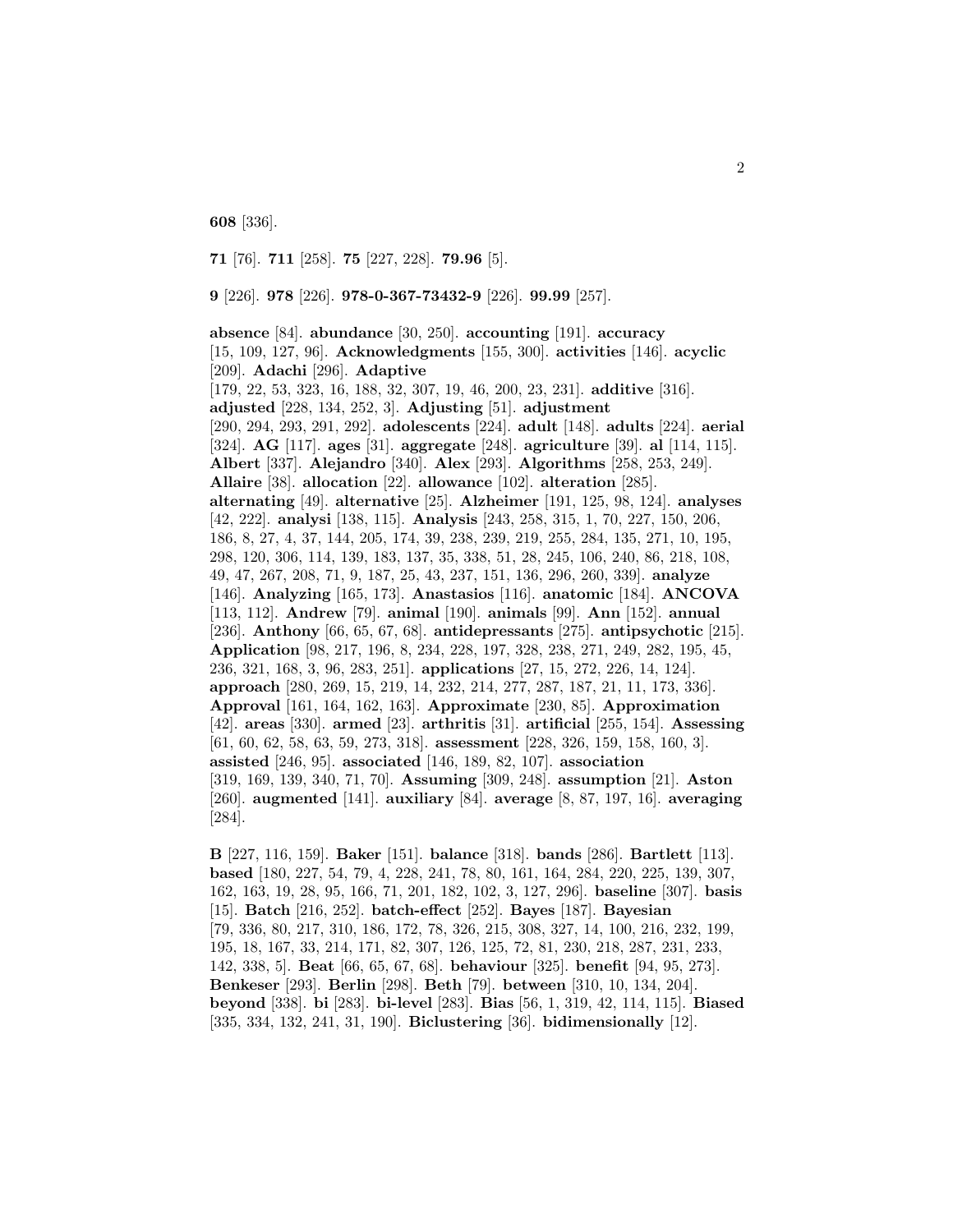**binary** [290, 294, 293, 120, 291, 56, 24, 287, 292]. **binning** [185]. **bio** [161, 164, 162]. **bio-creep** [161, 164, 162]. **bioconductor** [340]. **biocreep** [163]. **bioimaging** [10]. **biomarker** [94, 95, 313, 107, 273]. **biomarker-assisted** [95]. **biomarker-treatment** [313]. **biomarkers** [307, 181, 312]. **Biometry** [297]. **biosimilars** [72]. **birth** [176, 289]. **birth-and-death** [176]. **bisulfite** [198]. **bivariate** [134, 86, 281, 71]. **Boca** [336, 154, 116, 37, 259, 40, 258, 297, 39, 337, 299, 295, 338, 5, 152, 257, 340, 256, 260]. **bone** [275]. **Book** [339, 336, 154, 116, 37, 259, 40, 258, 297, 39, 337, 192, 226, 38, 299, 298, 296, 153, 295, 117, 338, 5, 152, 257, 340, 256, 260]. **Botev** [299]. **both** [319]. **bound** [180]. **bounded** [56]. **bounds** [75]. **Brain** [285, 271, 199, 28, 194]. **breast** [146, 332]. **Brian** [159, 5]. **bridging** [25]. **broaden** [188]. **Broemeling** [338]. **Building** [11]. **bulk** [106]. **burden** [224].

**C** [227]. **CACE** [151, 150]. **Caceres** [340]. **Caiado** [152]. **calculation** [103]. **calibrated** [232, 311]. **calibration** [122, 316, 208]. **cancer** [146, 288, 242, 284, 226, 332, 33, 252]. **capture** [180, 324, 44, 250, 111, 110]. **capture-recapture** [44, 250, 111, 110]. **care** [105]. **Carlo** [323]. **Carone** [159]. **Carson** [225]. **Case** [166, 104, 175, 169, 122, 316, 230, 43]. **case-control** [175, 169, 122, 316, 166, 43]. **case-crossover** [104, 230]. **categorical** [218]. **Causal** [310, 263, 265, 262, 266, 264, 172, 304, 188, 306, 171, 19, 81, 222, 209]. **CD4** [251]. **CDN\$** [37]. **cell** [106, 251]. **Censored** [132, 84, 244, 315, 278, 277]. **censoring** [186, 241, 26, 86, 314, 311]. **censorings** [142]. **chained** [280]. **Cham** [117]. **Chang** [154]. **changepoint** [249]. **Chapman** [336, 154, 116, 37, 259, 297, 337, 299, 295, 338, 5, 257, 340, 256]. **characteristic** [286]. **characteristics** [139]. **characterizing** [215]. **Chen** [227, 138, 137, 136]. **Chester** [337]. **Child** [289]. **childhood** [328, 97]. **China** [241]. **choice** [128]. **Choleksky** [13]. **Chollet** [38]. **Christopher** [153]. **Chu** [138, 137, 136]. **Chuan** [138, 137, 136]. **circular** [220, 322]. **class** [15, 255, 315, 274, 287]. **Classification** [147, 288, 152]. **classifiers** [312]. **clinical** [228, 22, 219, 226, 214, 72, 95, 252, 200, 313, 23, 3, 231]. **clonal** [184]. **closed** [330, 111, 110]. **clumping** [268]. **Cluster** [235, 203, 228, 244, 103, 270, 120, 45, 183, 3]. **cluster-adjusted** [228, 3]. **cluster-randomized** [244]. **clustered** [206, 315, 96]. **Clustering** [152, 238, 36, 185, 171, 287]. **clusters** [129]. **co** [120]. **co-primary** [120]. **coefficient** [101]. **cohort** [248, 241, 122]. **Colin** [40]. **collaborative** [19]. **colocalization** [10]. **Combining** [248, 20]. **Comment** [114, 115]. **common** [55, 267]. **community** [46]. **comparability** [248]. **comparative** [22]. **comparing** [54]. **comparison** [275]. **comparisons** [330]. **compartmental** [82]. **Competing** [335, 334, 231]. **component** [54, 234, 267]. **composite** [274]. **Compositional** [245, 233]. **computation** [170]. **concerning** [228, 3]. **concurrent** [148]. **conditional** [244, 320, 107, 11]. **confidence** [286, 321, 47, 281, 201, 123]. **confirmatory** [219]. **confounders** [174, 51]. **confounding** [131]. **connectivity** [285, 125, 28, 194]. **Consequences**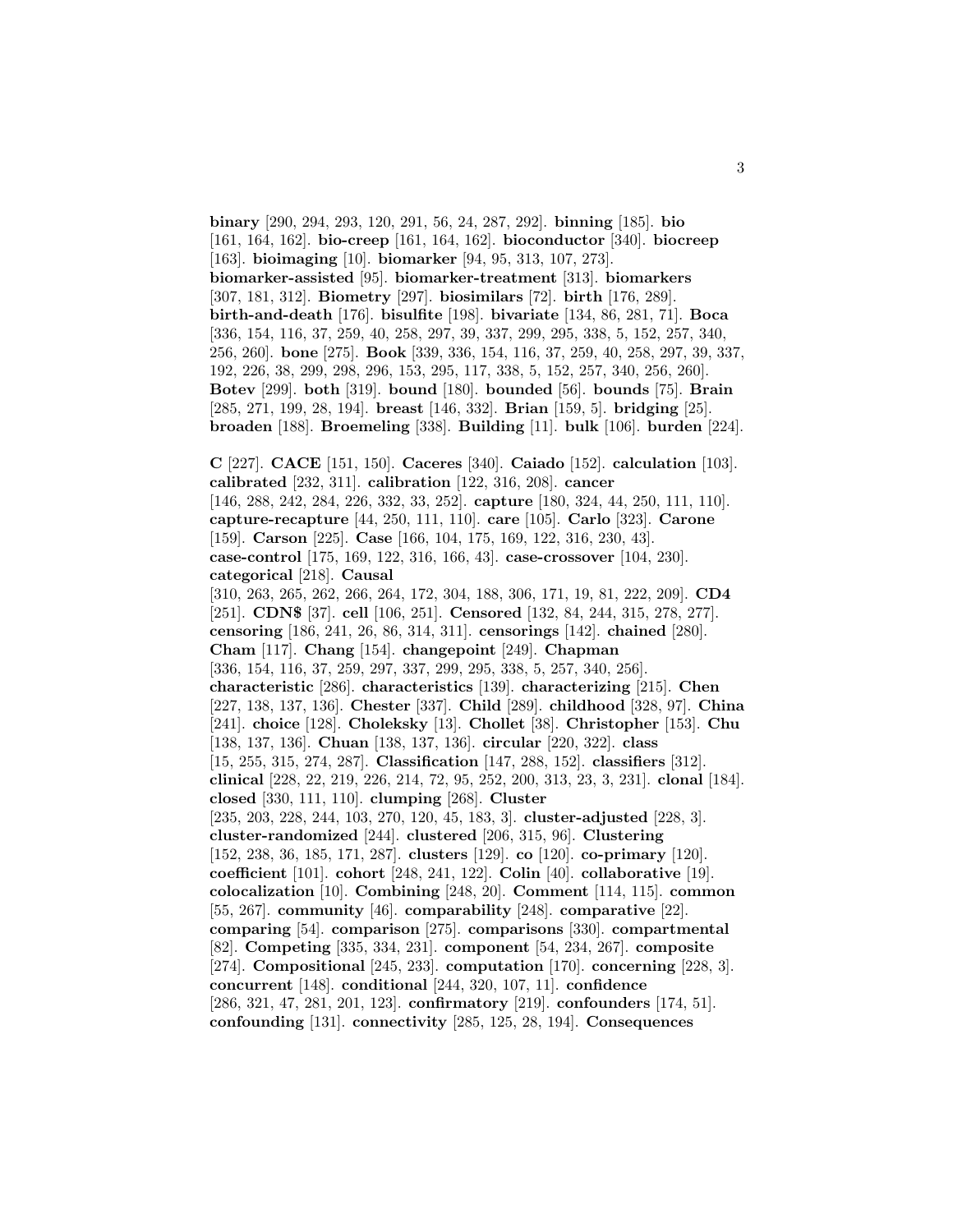[309, 54]. **Consistent** [65, 66, 64, 69, 67, 68]. **constrained** [204]. **constraint** [143, 95]. **constraints** [170]. **Constructing** [123]. **construction** [209]. **contamination** [166]. **continuous** [332, 148, 325, 111, 110]. **continuous-time** [111, 110]. **control** [179, 175, 169, 122, 316, 166, 43]. **controls** [178]. **conversions** [85]. **Cook** [37]. **copula** [232, 71]. **copy** [249]. **Cormack** [99]. **correct** [174, 303]. **corrected** [282]. **Correction** [76, 227, 228, 1, 114, 56, 115]. **Corrections** [104]. **corridors** [47]. **cost** [329]. **cost-effectiveness** [329]. **count** [203, 140, 8, 89]. **counties** [224]. **counts** [269, 168, 251]. **course** [8]. **covariance** [13, 207, 267, 283]. **Covariate** [247, 290, 294, 318, 188, 293, 134, 291, 200, 208, 50, 292, 198]. **covariate-adaptive** [200]. **covariate-adjusted** [134]. **Covariate-driven** [247]. **covariates** [132, 29, 332, 250, 204, 212]. **cover** [37, 259, 258, 117, 5, 257, 256, 260]. **COVID** [293, 338, 291, 292, 290, 294, 241]. **COVID-19** [293, 338, 291, 292, 290, 294, 241]. **Cox** [254, 52, 277, 50]. **CRC** [336, 154, 37, 259, 40, 258, 297, 39, 337, 226, 299, 295, 338, 5, 257, 256, 260, 116, 152, 340]. **creep** [161, 164, 162]. **criteria** [227, 4]. **CRM** [148]. **Cross** [234, 103, 207]. **Cross-component** [234]. **cross-covariance** [207]. **cross-sectional** [103]. **crossover** [104, 88, 230]. **cumulative** [51]. **Cun** [259]. **Cun-Hui** [259]. **cure** [276, 86]. **current** [211, 34]. **curve** [330]. **curves** [234, 286, 55]. **cutoff** [312].

**D** [159, 338]. **Daniel** [293]. **Data**

[54, 259, 258, 19, 1, 93, 217, 20, 227, 210, 140, 30, 196, 186, 8, 234, 172, 211, 336, 4, 144, 243, 248, 221, 205, 197, 40, 279, 141, 297, 39, 337, 22, 247, 238, 239, 327, 271, 249, 185, 14, 100, 282, 13, 195, 315, 225, 296, 250, 169, 114, 33, 322, 214, 184, 278, 190, 46, 245, 89, 106, 240, 52, 56, 108, 49, 115, 47, 277, 71, 260, 289, 187, 21, 165, 314, 212, 96, 283, 251, 237, 235, 173, 37, 299, 298]. **Data-adaptive** [19]. **David** [293]. **Davidian** [116]. **death** [176]. **decisions** [256]. **decomposition** [140]. **decompositions** [13]. **Deep** [38]. **degree** [194]. **delayed** [104, 32, 89]. **demonstration** [253]. **densities** [327]. **Density** [322, 275]. **dependence** [134]. **dependent** [86, 50]. **depression** [14]. **derived** [198]. **Design** [25, 226, 17, 216, 32, 72, 109, 316, 252, 231]. **design-With** [226]. **Designing** [73]. **designs** [104, 175, 129, 88, 307, 24]. **detect** [313]. **detection** [27, 328, 249, 285, 220, 149, 212]. **Developing** [211]. **development** [217, 154]. **device** [161, 164, 162, 163, 165]. **diabetes** [253]. **diagnostic** [15, 127]. **diagnostics** [20]. **dialysis** [101]. **Diaz** [293]. **dietary** [228, 3]. **different** [184]. **differential** [119, 285, 127]. **diffusion** [215]. **digital** [324]. **dimensional** [131, 239, 306, 81, 245, 11]. **dimensions** [310, 98]. **direct** [177]. **directed** [209]. **direction** [146]. **directional** [178]. **Dirichlet** [213]. **Dirk** [299]. **Discovering** [97]. **discovery** [178]. **discretely** [176]. **Discussion** [66, 79, 138, 263, 61, 265, 65, 293, 60, 62, 159, 137, 67, 162, 291, 163, 68, 59, 264, 292, 136, 80]. **Discussions** [164]. **disease** [20, 269, 191, 45, 125, 98, 124, 107, 192]. **disease-associated** [107]. **diseases** [338]. **Distance** [28, 220]. **Distance-based** [28, 220]. **distances** [182].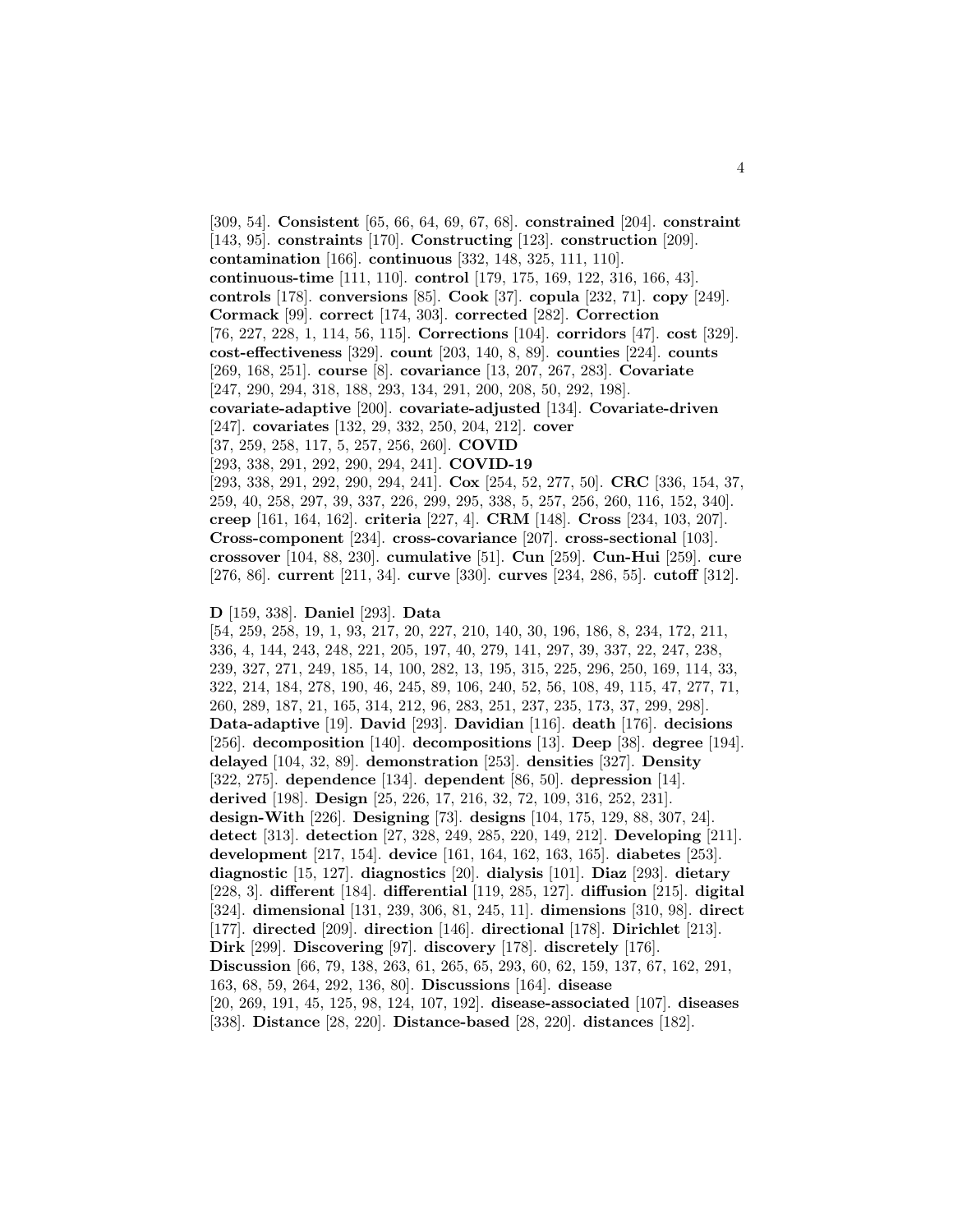**distributed** [23]. **distribution** [270]. **distributions** [141, 92, 127]. **dive** [337]. **DNA** [198]. **dose** [326, 32]. **dose-schedule** [32]. **double** [87, 142]. **double-index** [87]. **Doubly** [76, 131, 2]. **Doubly-robust** [76, 2]. **driven** [247]. **Dropout** [335, 227, 4, 334]. **drug** [154]. **drugs** [215]. **due** [104]. **during** [125]. **D'Urso** [152]. **Dynamic** [175, 98, 76, 219, 2, 116]. **dynamics** [190].

**early** [326]. **easygoing** [298]. **ecology** [39]. **edition** [296, 153]. **Editor** [150, 151]. **editors** [302, 7, 157]. **EEG** [327]. **effect** [268, 16, 75, 252]. **Effective** [65, 66, 79, 78, 80, 64, 69, 67, 68, 34]. **effectiveness** [329]. **effects** [203, 138, 172, 144, 87, 197, 131, 90, 272, 135, 332, 100, 304, 188, 101, 137, 177, 333, 81, 198, 136]. **efficacy** [305, 119, 272]. **efficiency** [29, 144, 122, 316]. **Efficient** [272, 181, 197, 129]. **electronic** [319, 197, 328, 253, 167, 166, 121]. **Elizabeth** [152]. **Emerson** [162, 163]. **Empirical** [227, 4, 128]. **Empirical-likelihood-based** [227, 4]. **endemic** [269]. **endemic-epidemic** [269]. **endpoints** [228, 244, 120, 3]. **enrichment** [307]. **Ensemble** [185]. **ensembles** [130]. **environment** [9]. **environmental** [297, 149]. **epidemic** [269, 241, 224]. **equation** [191, 257, 209]. **equations** [280]. **Equivalence** [55]. **Eric** [116]. **Erica** [76]. **error** [243, 104, 42, 282, 303, 56, 208]. **errors** [92, 322]. **estimate** [90]. **estimates** [122]. **Estimating** [93, 221, 87, 143, 224, 88, 194, 1, 108, 329, 327, 114, 204, 316, 115]. **Estimation** [244, 241, 13, 335, 76, 83, 79, 29, 197, 176, 78, 80, 90, 220, 250, 236, 322, 134, 171, 207, 19, 254, 81, 334, 2, 289, 314, 311, 127]. **estimators** [180, 170]. **Evaluating** [278, 275, 211, 303]. **Evaluation** [202, 119]. **event** [290, 294, 83, 27, 293, 214, 291, 49, 71, 292, 173]. **event-related** [27]. **events** [22, 145, 134, 86]. **evidence** [188, 295]. **examples** [297]. **excess** [276]. **exchangeability** [196]. **experimental** [339]. **experiments** [180]. **Exploiting** [188]. **exposure** [131, 333]. **expression** [191, 33]. **extension** [99]. **external** [248].

**F** [79, 37]. **factor** [146, 308, 187, 168, 209]. **factorization** [247, 12]. **factors** [305, 189, 295]. **failure** [90, 314]. **Fair** [105]. **false** [178]. **Fan** [259]. **fast** [91]. **Faulkner** [79]. **feature** [233]. **features** [107, 11]. **Feng** [162, 163]. **field** [149]. **fields** [207]. **Fieller** [281]. **filter** [245]. **finding** [214]. **fingerprint** [96]. **fit** [61, 60, 62, 58, 63, 59]. **fitting** [269]. **FL** [336, 154, 116, 37, 259, 40, 258, 297, 39, 337, 299, 295, 338, 5, 152, 257, 340, 256, 260]. **Flexible** [223]. **fMRI** [283]. **forestry** [297]. **forests** [189, 220, 18]. **formula** [222]. **Foundations** [259, 192]. **fraction** [86]. **fractions** [274]. **frailty** [145, 315, 86]. **framework** [20, 30, 86]. **frameworks** [89]. **Francois** [38]. **Franz** [298]. **free** [201]. **frequentist** [310]. **function** [317]. **functional** [140, 234, 27, 199, 236, 124, 47, 71, 235]. **Functions** [1, 114, 207, 223, 115, 47]. **fusion** [284, 240].

**g** [222]. **g-formula** [222]. **Gandrud** [153]. **Gaussian** [172, 232, 320, 223, 235].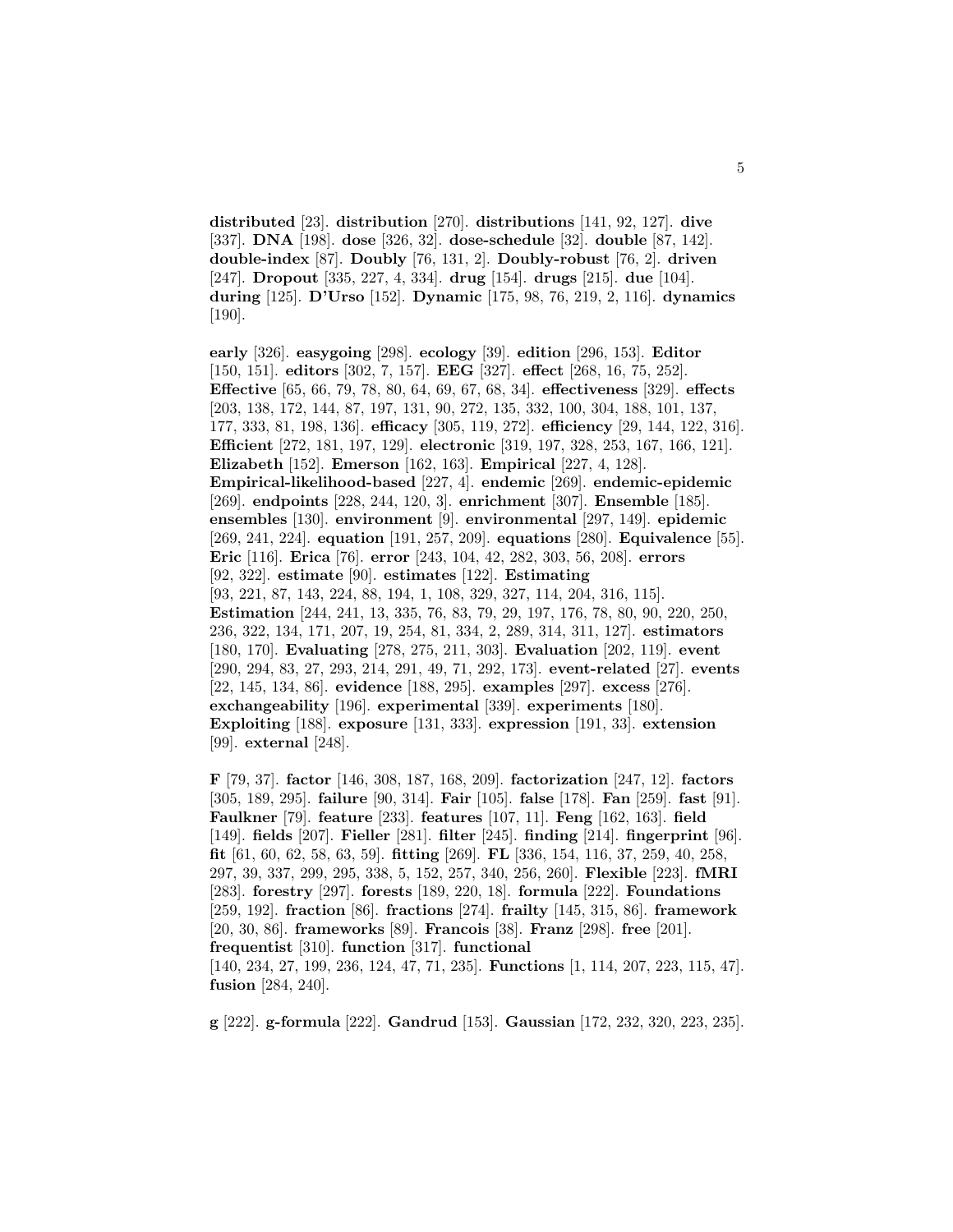**GEE** [53]. **Gene** [71, 9]. **Gene-based** [71]. **gene-environment** [9]. **general** [30, 175, 26, 208]. **Generalized** [182, 331, 27, 91, 11]. **generation** [241, 187]. **genetic** [169, 187]. **genetically** [191]. **genome** [288, 139]. **genome-wide** [139]. **Georgia** [138, 137, 136]. **geostatistical** [20]. **Germany** [298]. **Ghosh** [5]. **Gilbert** [159]. **Giovanna** [115]. **Giovanni** [61, 60, 62, 59]. **given** [190]. **Global** [15]. **GmbH** [298]. **Gonzalez** [340]. **good** [310]. **goodness** [61, 60, 62, 58, 63, 59]. **goodness-of-fit** [61]. **graphical** [172, 243, 199, 107, 283]. **graphs** [209]. **greater** [73]. **Gröbner** [15]. **group** [213, 100, 195, 325, 307, 127]. **group-tested** [127]. **groups** [54]. **growth** [234, 332]. **Guangquan** [336]. **guided** [130].

#### **Haining** [336]. **Haitao** [138, 137, 136]. **Hall**

[336, 154, 37, 259, 297, 337, 299, 295, 338, 5, 257, 256, 116, 340]. **Hall/CRC** [336, 154, 37, 259, 297, 337, 299, 295, 338, 5, 257, 256, 116, 340]. **Handbook** [260]. **handling** [319]. **Hard** [37, 259, 258, 117, 5, 257, 256, 260]. **hazard** [276, 85, 208]. **hazards** [210, 243, 316, 21, 102]. **health** [339, 319, 197, 328, 253, 167, 166, 121, 105]. **healthcare** [154]. **Heinz** [66, 65, 67, 68]. **heritability** [31]. **Hernando** [260]. **heterogeneity** [284, 45, 106]. **Hidden** [288]. **hierarchical** [215, 89, 223]. **high** [310, 131, 239, 306, 81, 245]. **high-dimensional** [131, 239, 306, 245]. **Highly** [129, 16]. **Histopathological** [284]. **history** [324, 37, 289]. **HIV** [251]. **HIV-1** [251]. **Holloway** [116]. **homogeneity** [92]. **Hong** [138, 137, 136]. **Horseshoe** [79, 78, 80]. **Horseshoe-based** [79, 78, 80]. **Horvitz** [220]. **Hosmer** [61, 60, 62, 63, 59, 58]. **hospitalization** [101]. **Huang** [263, 265, 264]. **Hui** [259]. **hypersphere** [13]. **hypoglycemia** [189]. **hypotheses** [31, 25].

**I/II** [231]. **identifiability** [15]. **identification** [45]. **Identifying** [305, 189, 107]. **II** [231]. **illness** [104]. **image** [238, 308]. **image-on-image** [308]. **imaging** [284, 271, 14, 47]. **imaging-based** [284]. **impact** [200, 34, 73]. **implementation** [40]. **implementations** [222]. **implications** [309]. **importance** [323, 159, 108, 158, 160]. **improve** [288, 122, 316, 121]. **Improving** [290, 29, 293, 190, 291, 292, 275, 294]. **imputation** [280, 320]. **incorporating** [280, 326, 289]. **incubation** [241]. **independence** [309, 10, 46]. **index** [87, 204, 273]. **indications** [72]. **indicators** [186]. **indirect** [177]. **individual** [305, 144, 181, 108]. **individualized** [196, 143, 88, 329, 273]. **infant** [217]. **infection** [147, 82]. **infectious** [338]. **infer** [106]. **Inference** [48, 310, 54, 319, 196, 8, 172, 268, 253, 246, 175, 337, 272, 17, 249, 16, 304, 26, 94, 35, 190, 19, 230, 201, 96]. **inferring** [194]. **inflated** [171, 168]. **influence** [273]. **Information** [6, 41, 77, 118, 156, 193, 229, 261, 301, 248, 84, 178]. **informative** [174, 246, 183, 187]. **initiative** [124]. **institutions** [321]. **instruments** [304]. **integration** [33, 237]. **Integrative** [12]. **intelligence** [154]. **inter** [74]. **inter-unit** [74]. **interaction** [9]. **interactions** [204, 313]. **Interactive** [225].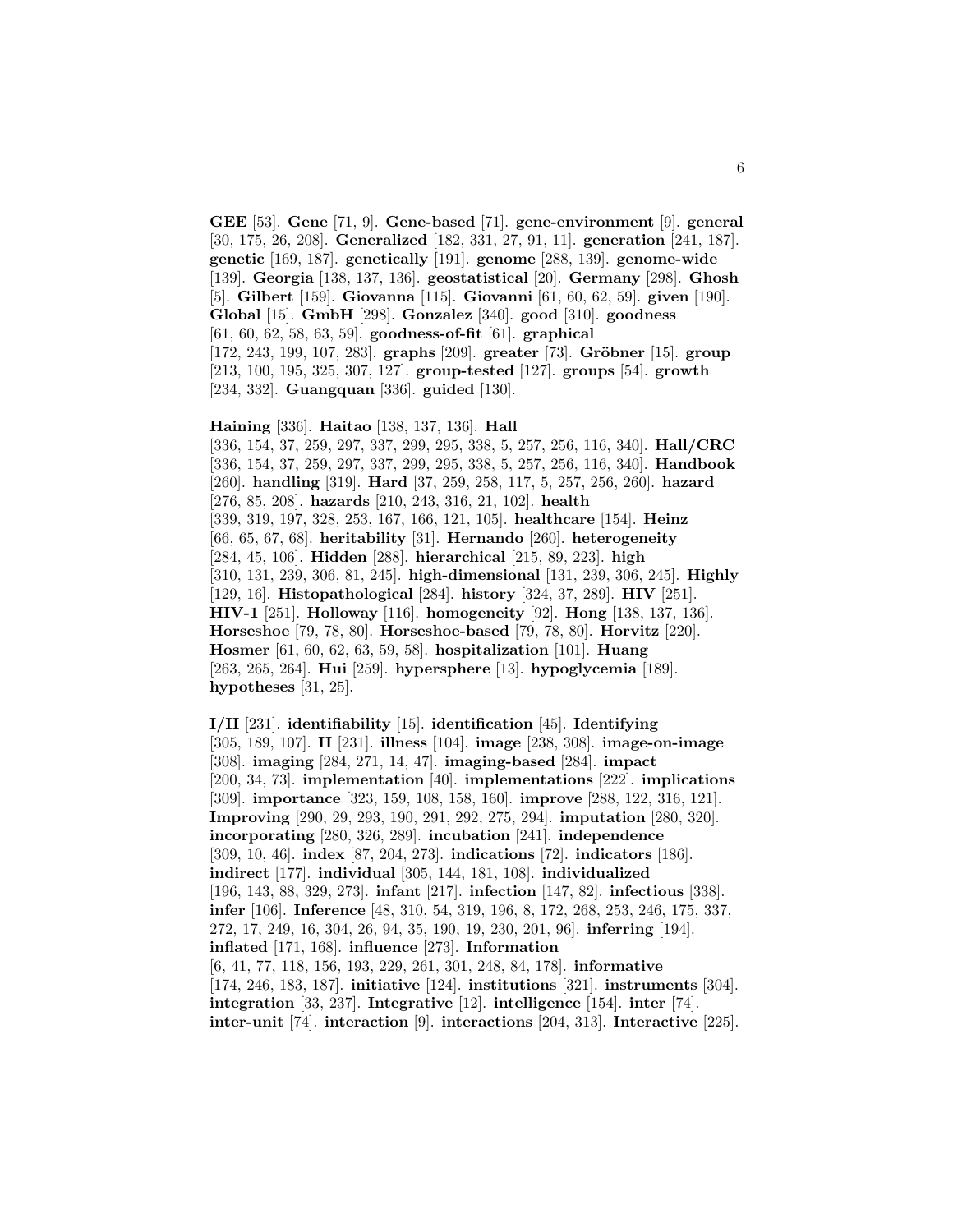**interference** [26]. **intermittent** [217, 205]. **intersection** [331]. **intersection-union** [331]. **interval** [244, 315, 281, 277, 314]. **interval-censored** [244, 315, 277]. **intervals** [321, 201, 123]. **intervention** [228, 3]. **interventions** [272]. **intratumor** [106]. **introduction** [296, 298, 258]. **invalid** [304]. **Inverse** [52, 139, 254, 311]. **involving** [72]. **Irrizarry** [258]. **ISBN** [226]. **Island** [38]. **Ismay** [337]. **Issue** [6, 41, 77, 118, 156, 193, 229, 261, 301]. **item** [320]. **Iterated** [196]. **Ivan** [293].

**J** [37, 38, 5]. **James** [79]. **Jean** [162, 163]. **Jerald** [37]. **Jianqing** [259]. **Jianrong** [226]. **Jodi** [293]. **John** [260]. **Joint** [106, 311, 251, 145, 14, 223, 86, 124, 314, 173]. **Jolly** [99, 141]. **Jonathan** [113]. **Jorge** [152]. **Joseph** [38]. **Juan** [340]. **Juha** [297].

**Kaplan** [102]. **Khan** [339]. **Kim** [337]. **Kimmel** [138, 137, 136]. **knockoff** [245]. **Kohei** [296]. **Kroese** [299]. **Kronthaler** [298].

**L** [227, 61, 60, 62, 59]. **L.L** [228]. **Laber** [116]. **language** [253]. **Lappi** [297]. **Large** [8, 61, 60, 62, 58, 63, 59]. **lasso** [16]. **late** [231]. **late-onset** [231]. **Latent** [218, 146, 324, 15, 308, 255, 309, 167, 98, 287]. **Lauri** [297]. **Lawless** [37]. **Learning** [108, 95, 161, 164, 38, 299, 159, 162, 163, 240, 158, 160]. **Learning-based** [95, 161, 164, 162, 163]. **least** [76, 257, 2, 124]. **left** [277]. **left-truncated** [277]. **Lemeshow** [61, 60, 62, 59, 61, 60, 62, 58, 59]. **length** [132, 241]. **length-biased** [132, 241]. **Letter** [150, 151]. **level** [283]. **levels** [251]. **Li** [336, 259, 228]. **life** [37, 190]. **like** [220]. **likelihood** [227, 83, 4, 255, 250, 170, 277]. **likelihoods** [147]. **limits** [212]. **Lindquist** [260]. **linear** [176, 315, 84, 208, 11]. **link** [223]. **linked** [12]. **Liu** [228]. **load** [251]. **location** [56]. **locked** [194]. **log** [102]. **log-rank** [102]. **logistic** [61, 195, 60, 62, 58, 63, 59]. **Longford** [256]. **Longitudinal** [1, 202, 217, 227, 4, 205, 40, 174, 279, 239, 13, 114, 167, 19, 240, 218, 115, 314, 251]. **loss** [19]. **loss-based** [19]. **lost** [90]. **Ltd** [339]. **Luedtke** [293]. **Lunardon** [115]. **Lyle** [338]. **lymph** [332].

**M** [76, 227]. **machine** [161, 164, 299, 159, 162, 163, 158, 160]. **machines** [286]. **Magee** [79]. **Maharaj** [152]. **making** [256]. **malaria** [147]. **manifolds** [279]. **Manning** [38]. **mapping** [192, 45]. **Marco** [159]. **Marginal** [183, 227, 269, 4, 311]. **marginally** [232]. **Marie** [116]. **Mark** [154]. **marked** [165]. **marker** [303, 173]. **markers** [202, 278]. **marriage** [310]. **Martin** [260]. **matched** [318, 275]. **matching** [269, 96]. **Mathematical** [299]. **matrices** [12, 267]. **matrix** [238, 271, 285, 14, 199, 13, 296]. **Matrix-based** [296]. **matrix-valued** [14]. **matrix-variate** [285]. **max** [330]. **max-t** [330]. **Maximum** [250, 83, 8, 194, 170]. **MCMC** [48]. **mean** [42, 90, 128, 47, 317]. **mean-squared** [42]. **means** [281]. **measure** [45]. **measurement** [243, 104, 282, 92, 303, 208]. **measures** [189, 94, 198]. **Mechanisms**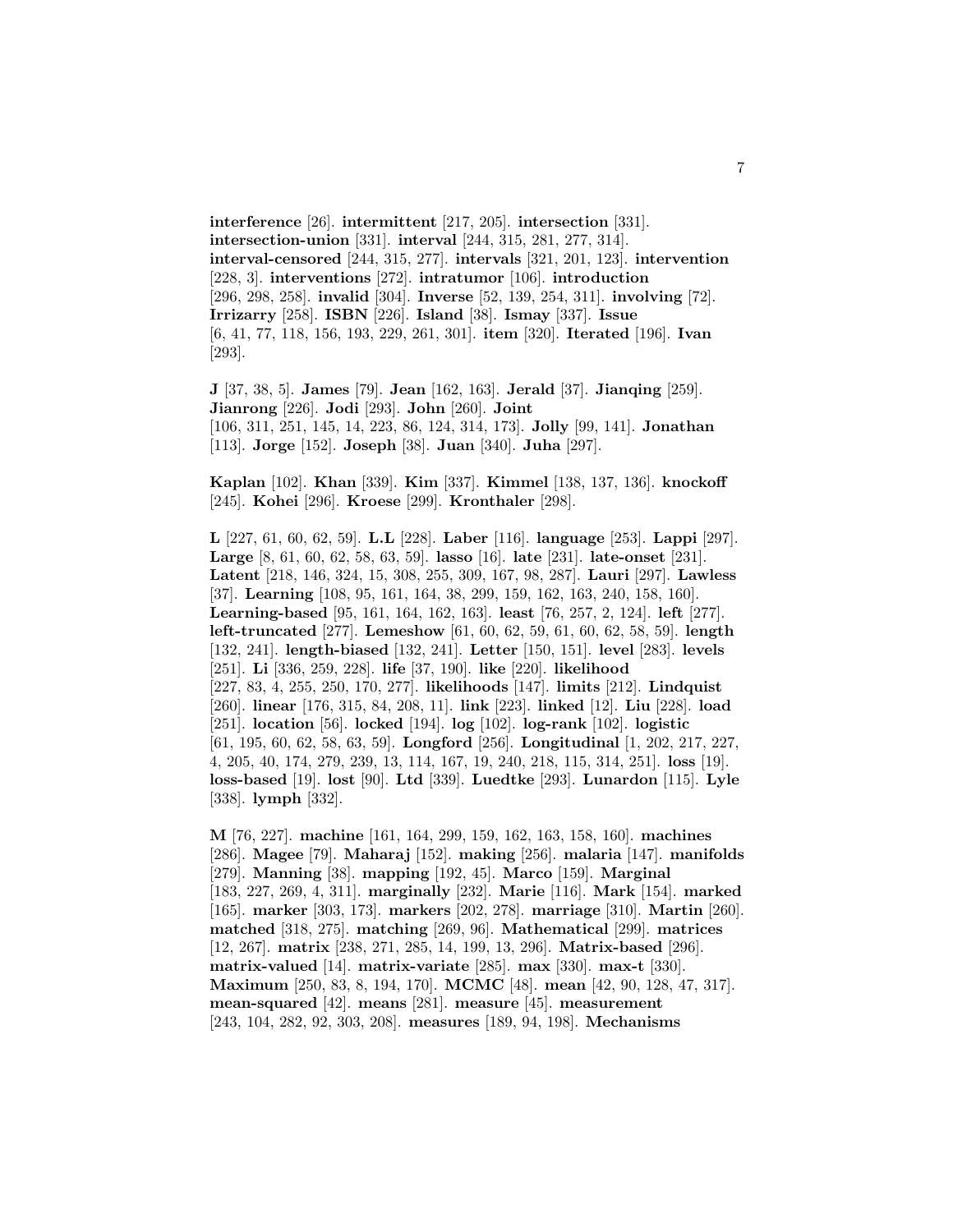[335, 334]. **mediation** [263, 265, 262, 266, 306, 81, 264, 331]. **mediators** [306]. **medical** [161, 164, 117, 162, 163]. **Medicine** [116, 154, 73]. **Mehmet** [257]. **Mehmetoglu** [257]. **Meht¨atalo** [297]. **Meier** [102]. **Menardi** [115]. **Mendelian** [42, 43]. **meta** [150, 138, 144, 135, 137, 35, 108, 151, 136, 339]. **meta-analysi** [138]. **meta-analysis** [150, 144, 135, 137, 35, 108, 151, 136, 339]. **metastases** [332]. **method** [205, 191, 148, 198]. **Methods** [339, 116, 53, 226, 35, 303, 52, 299, 5]. **methylation** [198]. **Michael** [76, 61, 293, 60, 62, 59]. **microbiome** [282, 46, 245, 168, 233]. **migratory** [99]. **minimum** [19]. **Minin** [79]. **misclassification** [319, 200, 127]. **missing** [217, 186, 205, 250, 50]. **missingness** [227, 4]. **misspecification** [309]. **mixed** [100, 101, 18, 209]. **mixed-scale** [18]. **mixture** [217, 91, 57, 320, 86]. **mixtures** [213]. **MNAR** [29]. **mobile** [196]. **model** [217, 227, 146, 280, 324, 132, 4, 44, 215, 308, 327, 284, 332, 285, 100, 101, 171, 19, 316, 223, 86, 277, 201, 107, 168, 283, 142]. **model-free** [201]. **Modeling** [276, 279, 310, 30, 191, 14, 100, 101, 167, 125, 89, 98, 257, 283, 251, 198, 173, 192]. **Modelling** [325, 134, 336]. **Models** [335, 180, 269, 196, 172, 211, 37, 61, 243, 268, 40, 141, 91, 15, 90, 57, 145, 309, 332, 199, 97, 315, 320, 18, 60, 62, 274, 48, 58, 63, 82, 190, 109, 51, 59, 254, 230, 218, 334, 124, 49, 208, 71, 287, 314, 311, 11, 209]. **modern** [337]. **modes** [82]. **modification** [61, 60, 62, 58, 63, 59]. **modifications** [161, 164, 162, 163]. **modified** [13]. **moment** [269]. **monitoring** [174, 188]. **Monte** [323]. **Moodie** [76]. **mortality** [236, 289]. **Morton** [138, 137, 136]. **motor** [217]. **movement** [325]. **MRI** [195]. **MRS** [142]. **multi** [167, 149, 23, 331, 142]. **multi-armed** [23]. **multi-environmental** [149]. **multi-risks** [142]. **multi-SNP** [331]. **multi-state** [167]. **multiblock** [247]. **multidimensional** [192]. **multidrug** [108]. **multidrug-resistant** [108]. **multigroup** [70]. **multilevel** [101]. **Multimodal** [237]. **Multinomial** [57, 93]. **multiple** [20, 280, 330, 8, 228, 205, 213, 97, 120, 183, 82, 278, 125, 72, 3, 312]. **multisource** [196]. **multistate** [206, 37]. **Multivariate** [89, 217, 138, 234, 318, 135, 13, 296, 137, 35, 207, 98, 218, 287, 251, 136]. **mutation** [184].

**N** [79]. **Nattino** [61, 60, 62, 59]. **natural** [253]. **Nature** [339, 296, 117]. **nested** [175, 90, 51, 122, 316]. **Net** [273, 94]. **network** [285, 108, 107, 209]. **networks** [199, 125, 194]. **Neuenschwander** [66, 65, 67, 68]. **neurodevelopment** [97]. **neuroimaging** [124, 260, 237]. **neurostimulator** [216]. **next** [187]. **Nicholas** [256]. **Nicola** [115]. **Noah** [159, 162, 163]. **nocturnal** [189]. **node** [332]. **noisy** [243]. **non** [232, 235]. **non-Gaussian** [232, 235]. **nonequidistant** [167]. **nonhomogeneous** [206]. **Nonlinear** [306, 190]. **Nonnegative** [140, 268]. **Nonparametric** [206, 270, 271, 159, 236, 158, 160, 127, 79, 78, 80, 327, 272, 171, 126, 40]. **nonproportional** [210, 102]. **nonresponse** [320]. **nonsystematic** [188]. **normal** [199, 139, 281]. **normally** [23]. **notes** [253]. **Novel** [24, 198]. **null**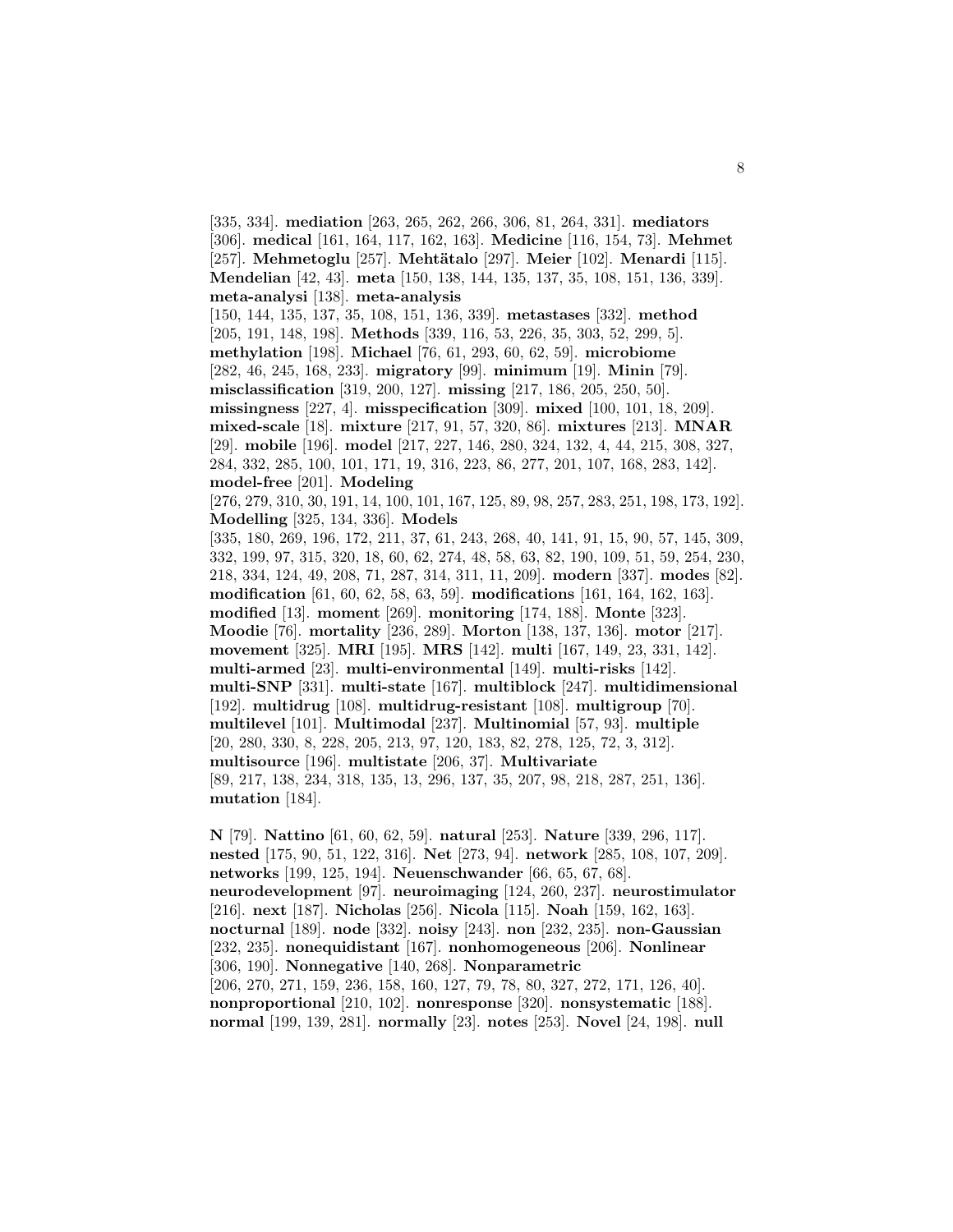[270, 25]. **number** [249]. **numbers** [82]. **NY** [38].

**O** [40]. **obesity** [328]. **Objective** [141]. **observational** [172, 221, 318, 295, 333, 108]. **observations** [217, 206, 92]. **observed** [176, 241, 322]. **Obtaining** [312]. **occupancy** [109]. **odds** [85]. **O'Hagan** [66, 65, 69, 67, 68]. **Ohio** [224]. **Ombao** [260]. **Omic** [340]. **omics** [81]. **oncology** [326, 219, 148]. **One** [83]. **One-step** [83]. **online** [21]. **onset** [104, 31, 231]. **open** [44]. **open-population** [44]. **Operating** [139, 286]. **opioid** [224]. **Optimal** [109, 85, 221, 242, 121, 201, 329, 312]. **Optimality** [210]. **optimization** [216]. **optimize** [32]. **optimized** [95]. **optimizing** [216]. **Order** [96]. **Order-restricted** [96]. **ordinal** [180, 290, 294, 293, 75, 291, 292]. **origin** [31]. **Ornstein** [218]. **outbreak** [241]. **outcome** [319, 268, 90, 14, 16]. **outcomes** [203, 290, 294, 83, 97, 293, 32, 75, 274, 183, 171, 291, 24, 23, 287, 231, 292]. **outlier** [328, 149]. **overdispersion** [93].

**P** [76, 336, 299]. **PA** [148]. **PA-CRM** [148]. **paired** [126]. **pairwise** [277]. **pan** [33]. **pan-cancer** [33]. **panel** [211]. **Parameter** [176, 335, 276, 334]. **parameters** [55, 123]. **Parametric** [222]. **parent** [31]. **parent-of-origin** [31]. **Partial** [124, 257, 267]. **partly** [315]. **pathway** [237]. **patient** [108]. **patients** [101]. **Paul** [295]. **PCA** [282]. **pediatric** [148]. **Penalized** [49, 281, 191, 328, 284, 313, 251]. **Pennell** [61, 60, 62, 59]. **performance** [208]. **period** [241]. **Permutation** [35]. **perspective** [329]. **Peter** [159]. **pharmacodynamics** [326]. **pharmacokinetics** [326]. **phase** [326, 272, 148, 24, 231]. **phenotypes** [191, 70]. **Pierpaolo** [152]. **Plant** [39]. **plot** [220]. **plotly** [225]. **point** [333, 165]. **Poisson** [213, 282, 168]. **policies** [161, 164, 162, 163]. **population** [180, 30, 79, 44, 78, 80, 214, 190, 73]. **populations** [177, 111, 110]. **Post** [249]. **Post-selection** [249]. **Poststratification** [240]. **posttreatment** [242]. **potentials** [27]. **Power** [103, 120, 333, 290, 294, 8, 244, 293, 291, 102, 292]. **powered** [323]. **powerful** [178]. **pp** [339, 336, 37, 259, 258, 297, 337, 299, 298, 296, 295, 117, 338, 5, 257, 340, 256, 260]. **Precision** [116, 290, 294, 154, 293, 291, 292, 73]. **Prediction** [171, 211, 253, 33]. **predictive** [305, 181]. **Predictively** [66, 65, 64, 69, 67, 68]. **predictors** [101]. **PrediXcan** [191]. **Presence** [335, 84, 334, 173, 142]. **Press** [258, 39, 226, 260, 40]. **prevalence** [20]. **primary** [248, 120]. **principal** [54, 267]. **Prior** [65, 54, 66, 141, 64, 69, 67, 68, 34, 187, 25]. **priors** [233]. **probabilities** [220, 25]. **probability** [254, 52, 311]. **problem** [133]. **procedure** [246, 126, 178, 23]. **procedures** [210]. **process** [223]. **processes** [206, 176, 98, 165]. **processing** [253]. **profile** [74]. **programs** [72]. **progression** [125]. **propensity** [205, 87]. **properties** [310]. **proportional** [243, 274, 21]. **prospective** [169]. **protein** [33]. **pseudo** [277]. **pseudo-likelihood** [277]. **psoriatic** [31]. **Pte** [339]. **pure** [122, 316].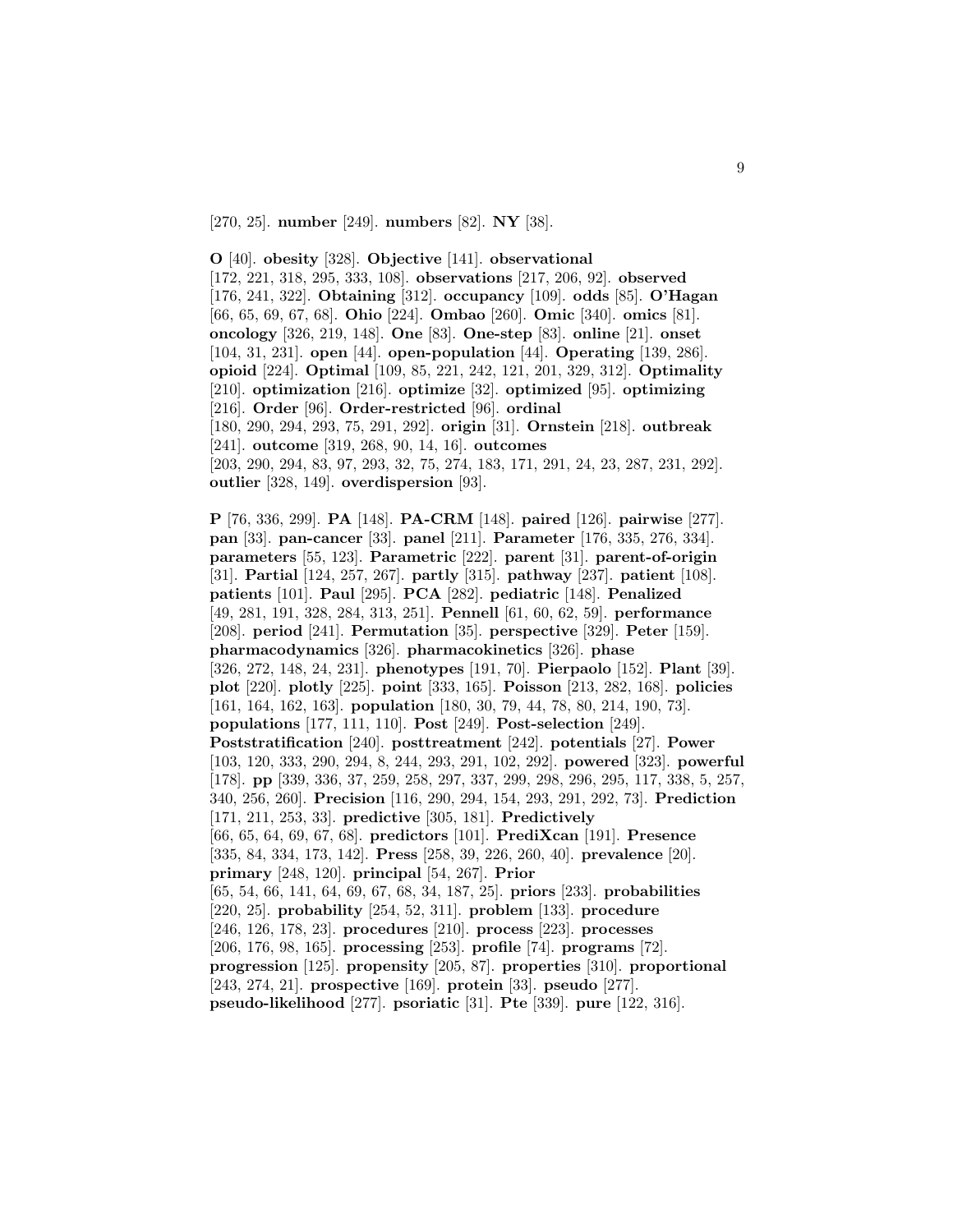**Q** [228]. **Quantification** [34]. **quantifying** [332]. **Quantile** [212, 132]. **quantitative** [139].

**R** [79, 337, 226, 153, 295, 340, 225, 40, 258, 297, 39, 38, 257]. **Radislav** [299]. **Rafael** [258]. **Random** [332, 189, 144, 10, 101, 250, 207, 283]. **random-effects** [144]. **Randomization** [26, 112, 42, 113, 23, 43]. **randomized** [203, 112, 290, 294, 244, 103, 293, 120, 214, 291, 113, 200, 313, 121, 292]. **rank** [228, 139, 102, 3]. **rank-based** [228, 139, 3]. **ranking** [321]. **ranks** [321]. **rare** [187]. **rate** [178]. **rates** [236]. **ratio** [281]. **ratios** [85]. **Raton** [336, 154, 116, 37, 259, 40, 258, 297, 39, 337, 299, 295, 338, 5, 152, 257, 340, 256, 260]. **read** [168]. **reassessment** [148]. **recapture** [180, 44, 250, 111, 110]. **Receiver** [286]. **record** [253]. **records** [319, 197, 328, 167, 166, 121]. **recurrence** [242]. **recurrent** [22, 145, 134, 86, 49]. **reduction** [54]. **Referees** [155, 300]. **reference** [270]. **referenced** [20]. **regime** [219]. **regimen** [76, 326, 2]. **Regimes** [116, 32, 88, 201]. **registration** [234]. **regression** [203, 132, 29, 61, 328, 174, 308, 271, 100, 195, 60, 62, 274, 55, 58, 63, 204, 307, 84, 59, 245, 52, 208, 313, 71, 50, 212, 233, 105]. **Regularized** [238]. **regulated** [191]. **Reich** [5]. **reinfection** [147]. **Rejoinder** [294, 80, 164, 266, 63, 69, 111, 335, 115, 113, 160, 151]. **Relapse** [147]. **related** [27]. **relatedness** [184]. **relationships** [98]. **Relative** [144, 75]. **reliability** [74, 182]. **remedies** [117]. **removal** [57]. **Repeated** [189]. **Replication** [295]. **Report** [7, 157, 302]. **reporting** [89]. **Reproducible** [153]. **reproductive** [82]. **Resampling** [201]. **Resampling-based** [201]. **Research** [153]. **researchers** [117]. **resistant** [108]. **response** [271, 307, 23]. **response-adaptive** [23]. **responses** [232, 218]. **resting** [327, 283]. **resting-state** [327, 283]. **Restricted** [317, 90, 128, 287, 96]. **restriction** [317]. **results** [127]. **Retrospective** [169]. **Review** [339, 336, 154, 116, 37, 259, 40, 258, 297, 39, 337, 226, 38, 299, 298, 296, 153, 295, 117, 338, 5, 152, 257, 340, 256, 260, 192]. **Richard** [138, 37, 39, 137, 136]. **Riemannian** [279]. **right** [52]. **right-truncated** [52]. **Riley** [138, 137, 136]. **risk** [211, 143, 101, 122, 85, 95, 231]. **risks** [263, 265, 262, 266, 316, 264, 142]. **RMRF** [189]. **RNA** [8, 251]. **RNA-seq** [8]. **Robert** [336]. **Robust** [197, 17, 16, 114, 303, 1, 115, 76, 205, 179, 131, 255, 304, 2, 201]. **Robustness** [112, 113]. **ROC** [330, 130, 96]. **ROC-guided** [130]. **roles** [332]. **Rosenbaum** [295]. **Rosenblum** [293]. **RStudio** [298]. **rule** [329]. **rules** [143, 95, 121, 273]. **Runze** [259].

**Salanti** [138, 137, 136]. **Sally** [138, 137, 136]. **Sample** [65, 102, 66, 42, 133, 64, 69, 67, 68, 333, 34]. **samples** [61, 60, 62, 58, 63, 126, 122, 59]. **sampling** [132, 323, 57, 272, 220, 31, 109, 24]. **Scalable** [255, 199]. **scale** [8, 18]. **Scharfstein** [293]. **schedule** [32]. **Schmidli** [66, 65, 67, 68]. **Science** [258, 337, 299, 259]. **scientifically** [287]. **scope** [188]. **score** [205, 87, 323, 91, 169]. **scores** [54]. **Scott** [162, 163].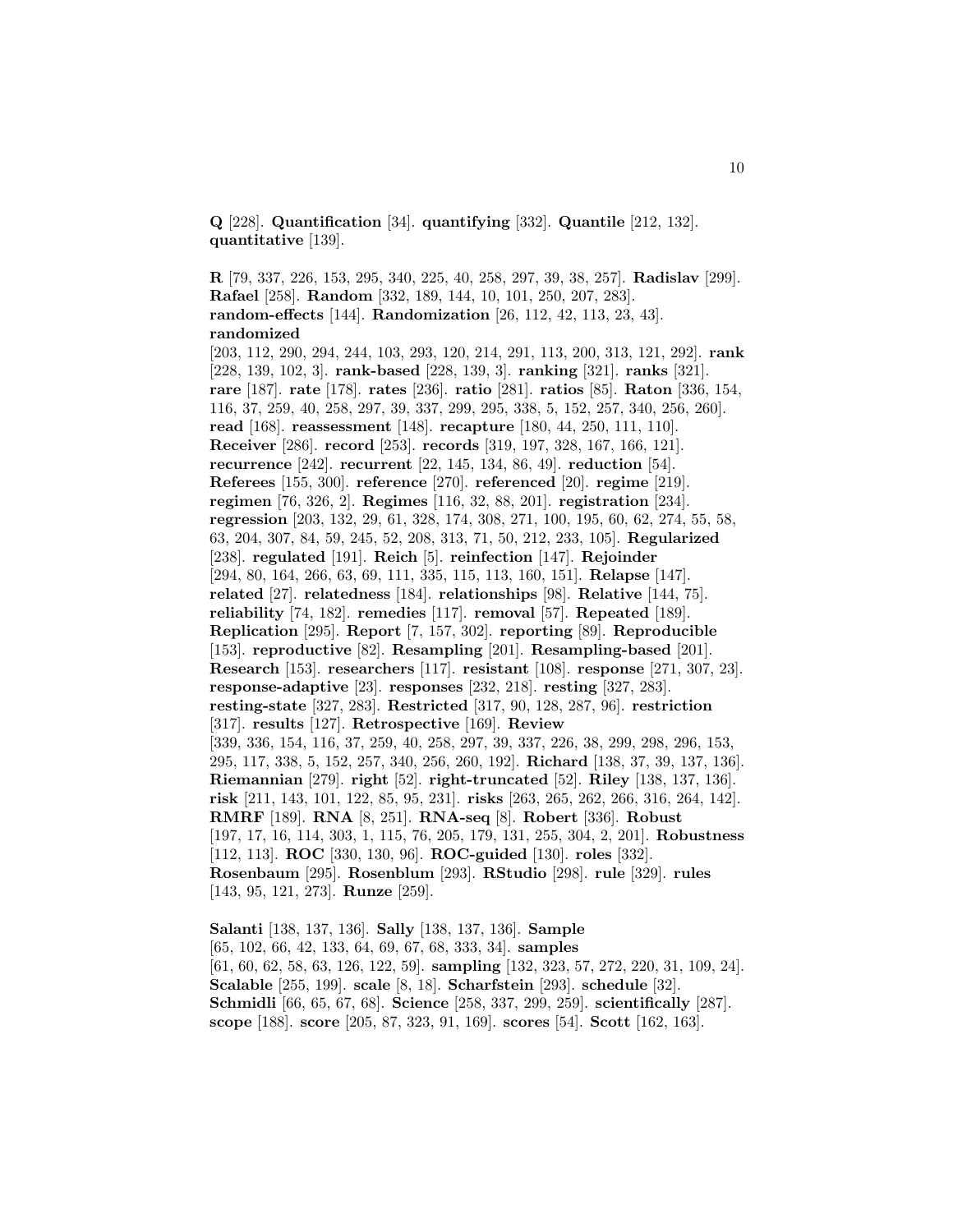**screening** [332, 181, 313]. **Sebastian** [66, 65, 67, 68]. **Seber** [141, 99]. **secondary** [191, 70]. **sectional** [103]. **Segal** [293]. **selected** [123]. **selection** [227, 319, 4, 53, 191, 246, 145, 249, 100, 232, 195, 33, 48, 19, 181, 314, 233]. **semi** [197]. **semi-supervised** [197]. **semicompeting** [263, 265, 262, 266, 264]. **Semiparametric** [268, 320, 18, 134, 207, 267, 208, 239, 315, 133, 214, 170]. **Sensitivity** [219]. **sensor** [196]. **September** [76]. **seq** [8]. **sequencing** [106, 187, 198]. **Sequential** [53, 307, 190]. **sequentially** [11]. **Sergio** [257]. **Series** [152, 236]. **sets** [10]. **setting** [210]. **Shahjahan** [339]. **Shannon** [116]. **shape** [170]. **Shapiro** [79]. **Shared** [335, 18, 334]. **sharing** [55]. **Sharp** [75]. **Shelter** [38]. **Shen** [227]. **shiny** [225]. **shrinkage** [81]. **Sievert** [225]. **signal** [27, 246]. **significance** [27, 270]. **Silke** [298]. **Simon** [159, 162, 163, 252]. **Simple** [149]. **simulations** [323]. **Simultaneous** [328, 321, 47, 314]. **Singapore** [339, 296]. **single** [204, 106]. **single-cell** [106]. **single-index** [204]. **sites** [184]. **size** [180, 79, 78, 80, 129, 183, 333, 34, 102]. **Sizes** [65, 66, 103, 64, 69, 67, 68]. **skewed** [217]. **slab** [100]. **small** [138, 135, 137, 136]. **smoothing** [328]. **SNP** [331]. **software** [161, 164, 162, 163]. **somatic** [184]. **space** [99, 190]. **space-for-time** [99]. **sparse** [93, 279, 36]. **Spatial** [203, 336, 328, 44, 308, 309, 39]. **spatial-temporal** [336]. **spatially** [20]. **spectral** [327]. **Speeding** [323]. **spending** [105]. **spike** [100]. **spillover** [203]. **spline** [251]. **Springer** [339, 298, 296, 117]. **Springer-Verlag** [298]. **squared** [42]. **squares** [76, 257, 2, 124]. **stacked** [280]. **stage** [219, 190, 252, 313]. **Stanley** [61, 60, 62, 59]. **Stata** [257]. **state** [327, 167, 190, 283]. **state-space** [190]. **Statistical** [319, 116, 253, 94, 246, 299, 5, 198, 259, 337, 226, 117]. **Statistics** [256]. **status** [211]. **step** [83, 185, 48]. **Stephen** [138, 137, 136]. **stepped** [103, 17, 129]. **stimulus** [194]. **stimulus-locked** [194]. **stochastic** [219, 272, 177]. **strategies** [188]. **stratified** [99]. **streams** [21]. **Structural** [209, 191, 90, 125, 51, 311, 257]. **structure** [97, 306]. **Structured** [9, 287, 233]. **Stuart** [151]. **studies** [319, 318, 174, 15, 22, 14, 94, 139, 333, 81, 252, 166, 340, 25, 70, 339, 295]. **Studio** [153]. **study** [138, 161, 164, 135, 137, 162, 163, 124, 43, 136]. **studying** [24]. **subject** [53, 92, 212]. **subsample** [246]. **subsequent** [219]. **substantive** [280]. **sufficient** [146]. **Sujit** [5]. **sum** [323]. **summary** [144, 289]. **supervised** [197]. **support** [286]. **surgery** [221]. **surprising** [208]. **surrogate** [202, 278, 303]. **surveillance** [269, 242, 328]. **surveys** [324]. **survival** [210, 146, 186, 243, 226, 33, 307, 51, 84, 130, 86, 128, 49, 208, 222, 21, 50, 212, 317, 142]. **survival-time-dependent** [50]. **switching** [325]. **Switzerland** [117]. **symmetric** [133]. **T** [116, 256, 330]. **Tailored** [242]. **Taimre** [299]. **Tang** [228]. **Targeted**

[108, 83, 19]. **techniques** [159, 158, 160]. **temporal** [336, 98]. **temporally** [99]. **terminal** [145, 173]. **terms** [34]. **test** [54, 330, 27, 61, 228, 323, 91, 15, 92, 60, 62, 58, 63, 59, 46, 102, 3, 331]. **tested**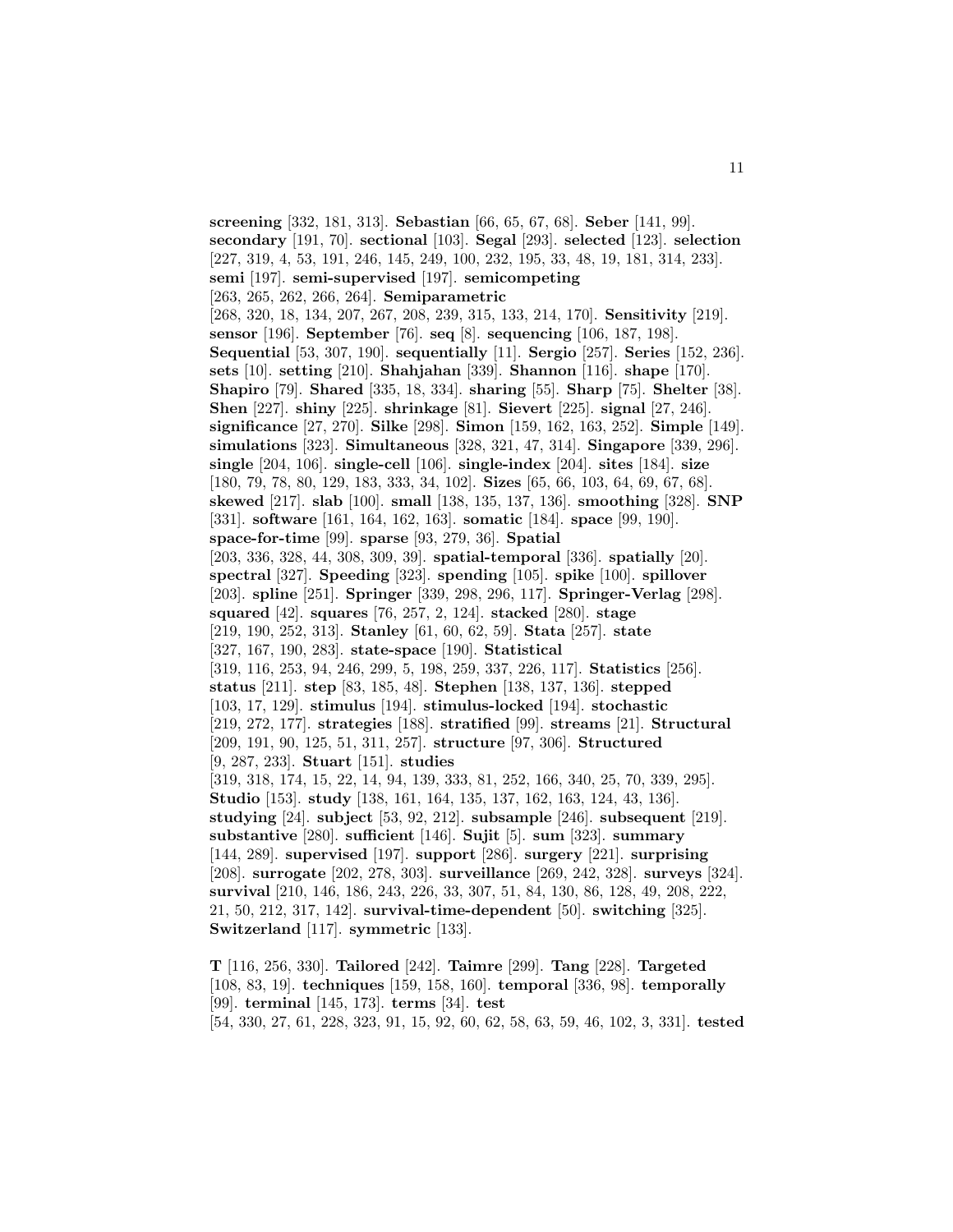[127]. **Testing** [135, 31, 10, 137, 184, 136, 210, 213, 270, 100, 126, 21, 138]. **tests** [318, 131, 97, 169, 102]. **Thall** [117]. **their** [98]. **therapeutic** [72]. **there** [54]. **Thomas** [299]. **Thompson** [260, 220]. **Thompson-like** [220]. **thresholding** [247]. **Tian** [40]. **Tidyverse** [337]. **time** [290, 294, 276, 132, 83, 8, 241, 90, 99, 293, 236, 214, 325, 307, 291, 111, 51, 194, 128, 71, 50, 314, 110, 292, 317, 152]. **time-course** [8]. **time-to-cure** [276]. **time-to-event** [290, 294, 83, 293, 214, 291, 71, 292]. **time-varying** [132, 90, 51, 194]. **times** [174]. **timing** [221]. **tissue** [106]. **tools** [304]. **toxicity** [214]. **trait** [139]. **trajectories** [79, 78, 80]. **trajectory** [255]. **transformation** [315, 139]. **transition** [147]. **transmission** [82]. **Transporting** [177]. **Treatment** [116, 305, 76, 87, 197, 268, 179, 22, 219, 143, 14, 16, 188, 75, 88, 204, 181, 2, 108, 313, 121, 201, 329, 311, 273]. **treatments** [290, 294, 90, 219, 293, 291, 292]. **tree** [312]. **trees** [130]. **trend** [236]. **trial** [228, 226, 32, 214, 149, 3, 231]. **trials** [203, 112, 290, 294, 244, 219, 103, 272, 226, 293, 120, 148, 291, 113, 200, 313, 23, 121, 292, 73]. **truncated** [52, 277]. **Tsiatis** [116]. **Tsung** [263, 265, 264]. **tuberculosis** [108]. **tumors** [184]. **twin** [327]. **Two** [213, 304, 313, 42, 219, 272, 10, 133, 24, 252]. **Two-group** [213]. **two-phase** [272, 24]. **two-sample** [42, 133]. **Two-stage** [313, 219, 252]. **type** [253]. **types** [288].

**Uhlenbeck** [218]. **Ultra** [239]. **ultrahigh** [11]. **underreported** [269]. **unequal** [112, 129, 113]. **unified** [119]. **unimodal** [270]. **union** [331]. **unit** [74]. **unknown** [306]. **updating** [21]. **Upper** [180]. **US\$** [5]. **US\$113.63** [117]. **USA** [257]. **USD** [259, 260]. **Using** [146, 288, 54, 319, 290, 294, 144, 328, 253, 39, 255, 226, 332, 16, 293, 13, 315, 320, 147, 18, 159, 33, 184, 291, 51, 98, 257, 108, 158, 160, 121, 165, 292, 312].

**vaccine** [119, 272, 252]. **Vaisman** [299]. **validation** [94]. **valued** [14]. **values** [50, 312]. **Variable** [145, 191, 246, 103, 309, 100, 232, 159, 33, 158, 160, 314]. **variables** [53]. **Variance** [254, 28]. **variant** [187]. **variate** [285]. **variation** [249]. **varying** [132, 90, 101, 51, 194]. **vector** [286]. **Venturini** [257]. **Verlag** [298]. **versus** [144, 169]. **via** [76, 337, 284, 36, 185, 285, 2, 209]. **visualization** [225]. **Vladimir** [79].

**W** [228, 113]. **Wallace** [76]. **Wang** [227, 114]. **weak** [246]. **weak-signal-assisted** [246]. **wearable** [165]. **web** [225]. **web-based** [225]. **Weber** [66, 65, 67, 68]. **wedge** [103, 17, 129]. **Weight** [122, 316]. **Weighted** [174, 76, 254, 2, 102]. **weighting** [52]. **weights** [311]. **Wesley** [260]. **whose** [306]. **wide** [139]. **Williamson** [159]. **win** [274]. **win-fractions** [274]. **window** [128]. **without** [248]. **Wu** [40, 226].

**Xin** [40]. **Xue** [227].

**Yen** [263, 265, 264]. **Yen-Tsung** [263, 265, 264]. **yield** [73]. **Yong**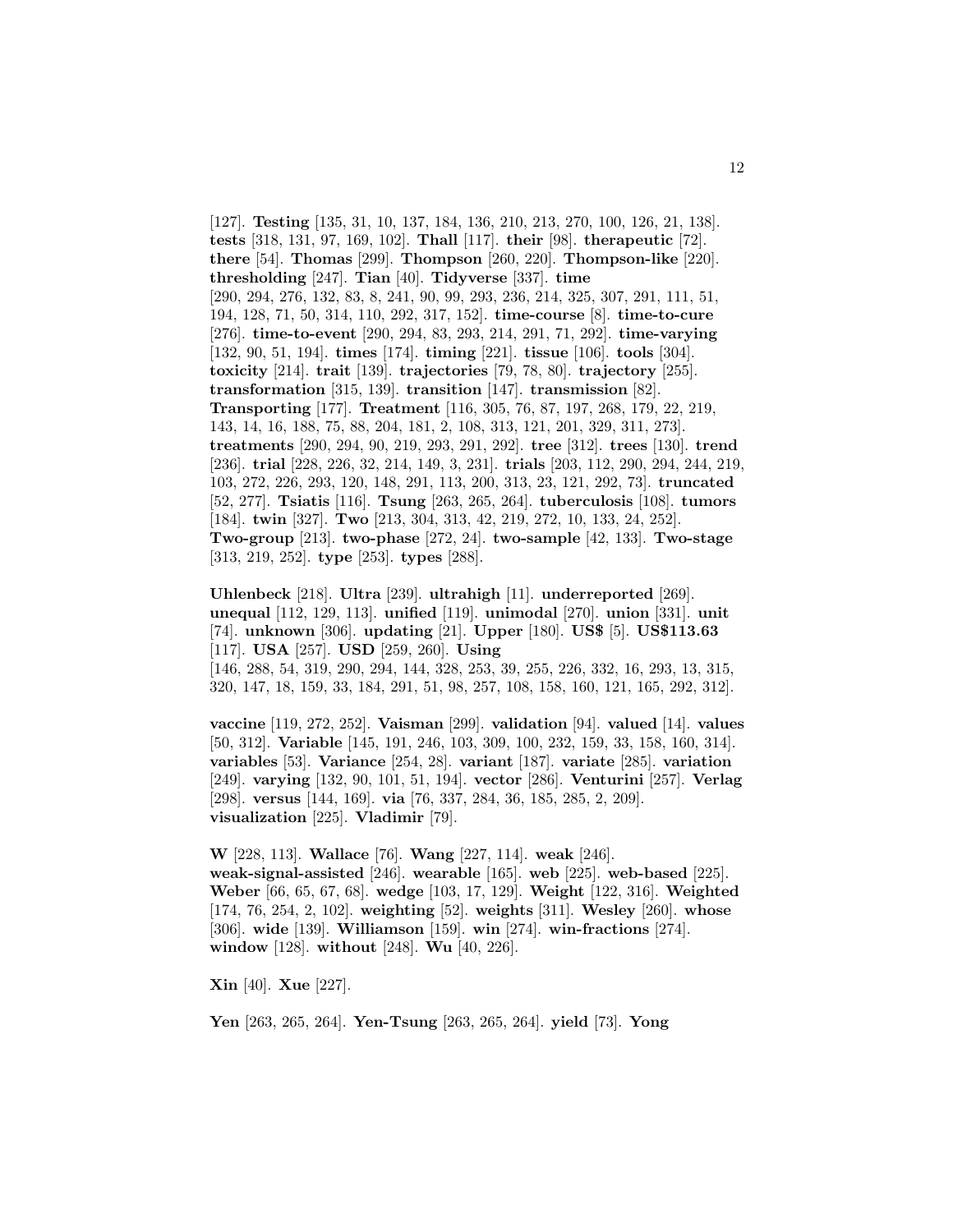[138, 137, 136].

**Zdravko** [299]. **Zero** [168, 268, 141, 171]. **zero-augmented** [141]. **Zeroinflated** [168, 171]. **Zhang** [227, 259]. **Zöllner** [298]. **Zou** [259].

# **References**

### **Wang:2005:REF**

[1] You-Gan Wang, Xu Lin, and Min Zhu. Robust estimating functions and bias correction for longitudinal data analysis. Biometrics, 61(3):684–691, September 2005. CODEN BIOMB6. ISSN 0006-341X (print), 1541-0420 (electronic). See comments [114, **?**] and rejoinder [115, **?**].

### **Wallace:2015:DRD**

[2] Michael P. Wallace and Erica E. M. Moodie. Doubly-robust dynamic treatment regimen estimation via weighted least squares. Biometrics, 71 (3):636–644, September 2015. CODEN BIOMB6. ISSN 0006-341X (print), 1541-0420 (electronic). See correlation [76].

### **Zhang:2019:CAR**

[3] Wei Zhang, Aiyi Liu, Larry L. Tang, and Qizhai Li. A cluster-adjusted rank-based test for a clinical trial concerning multiple endpoints with application to dietary intervention assessment. Biometrics, 75(3):821–830, September 2019. CODEN BIOMB6. ISSN 0006-341X (print), 1541-0420 (electronic). See correction [228].

### **Chen:2019:ELB**

[4] Chixiang Chen, Biyi Shen, Lijun Zhang, Yuan Xue, and Ming Wang. Empirical-likelihood-based criteria for model selection on marginal analysis of longitudinal data with dropout missingness. Biometrics, 75(3): 950–965, September 2019. CODEN BIOMB6. ISSN 0006-341X (print), 1541-0420 (electronic). See correction [227].

### **Tang:2020:BRB**

[5] Becky Tang and Amy H. Herring. Book review: Bayesian statistical methods, Reich, Brian J. Ghosh, Sujit K., Boca Raton, FL: Chapman and Hall/ CRC, 2019, Hard cover. pp. 288. US\$ 79.96. Biometrics, 71(3):671–672, June 2020. CODEN BIOMB6. ISSN 0006-341X (print), 1541-0420 (electronic).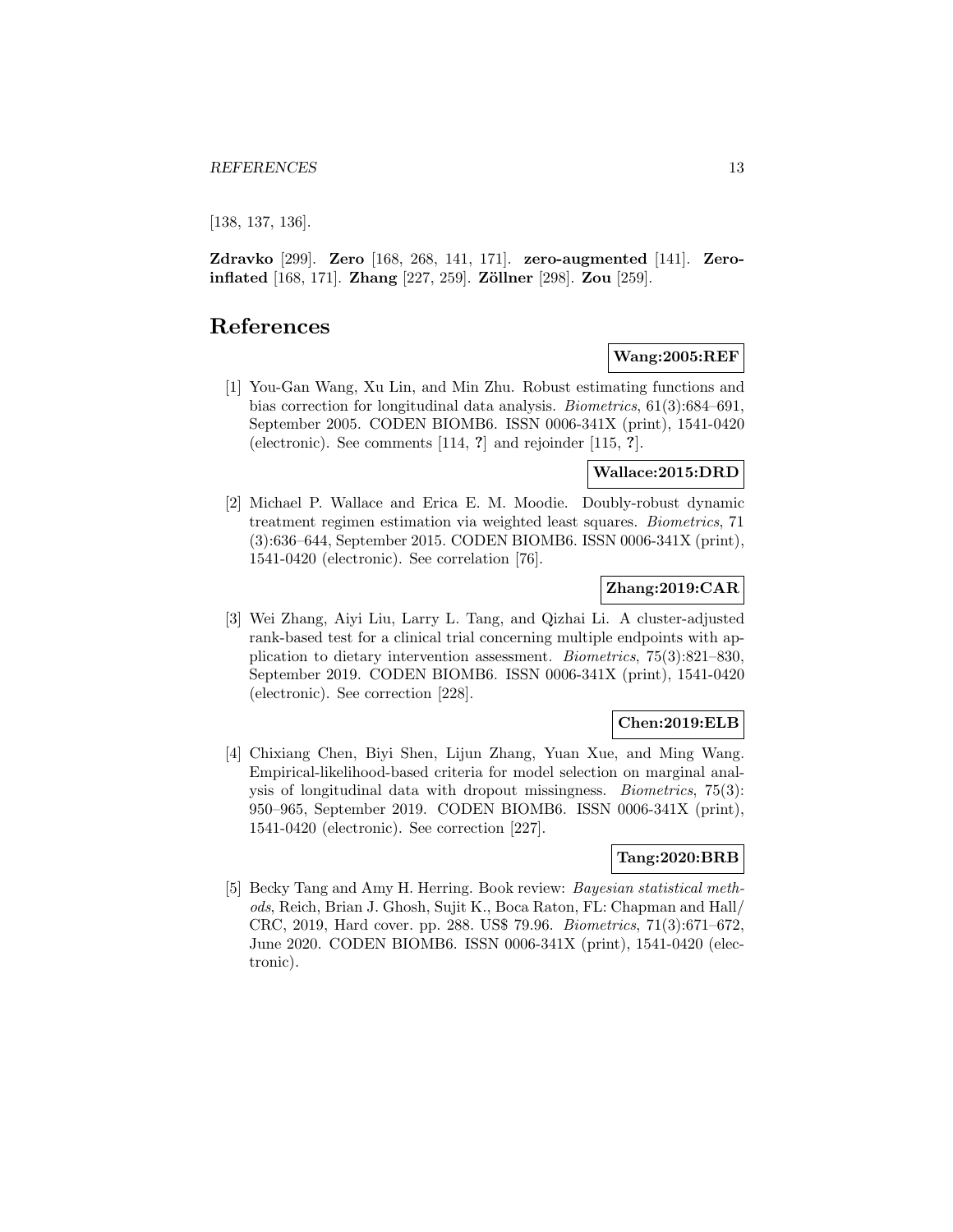#### **Anonymous:2020:IIa**

[6] Anonymous. Issue information. Biometrics, 76(1):1–4, March 2020. CO-DEN BIOMB6. ISSN 0006-341X (print), 1541-0420 (electronic).

# **Anonymous:2020:RE**

[7] Anonymous. Report of the Editors — 2019. Biometrics, 76(1):5–8, March 2020. CODEN BIOMB6. ISSN 0006-341X (print), 1541-0420 (electronic).

#### **Cao:2020:LSM**

[8] Meng Cao, Wen Zhou, F. Jay Breidt, and Graham Peers. Large scale maximum average power multiple inference on time-course count data with application to RNA-seq analysis. *Biometrics*, 76(1):9–22, March 2020. CODEN BIOMB6. ISSN 0006-341X (print), 1541-0420 (electronic).

### **Wu:2020:SGE**

[9] Mengyun Wu, Qingzhao Zhang, and Shuangge Ma. Structured geneenvironment interaction analysis. Biometrics, 76(1):23–35, March 2020. CODEN BIOMB6. ISSN 0006-341X (print), 1541-0420 (electronic).

#### **Lavancier:2020:TIB**

[10] Frédéric Lavancier, Thierry Pécot, Liu Zengzhen, and Charles Kervrann. Testing independence between two random sets for the analysis of colocalization in bioimaging. Biometrics, 76(1):36–46, March 2020. CODEN BIOMB6. ISSN 0006-341X (print), 1541-0420 (electronic).

### **Zheng:2020:BGL**

[11] Qi Zheng, Hyokyoung G. Hong, and Yi Li. Building generalized linear models with ultrahigh dimensional features: A sequentially conditional approach. Biometrics, 76(1):47–60, March 2020. CODEN BIOMB6. ISSN 0006-341X (print), 1541-0420 (electronic).

### **Park:2020:IFB**

[12] Jun Young Park and Eric F. Lock. Integrative factorization of bidimensionally linked matrices. *Biometrics*, 76(1):61–74, March 2020. CODEN BIOMB6. ISSN 0006-341X (print), 1541-0420 (electronic).

#### **Lee:2020:ECM**

[13] Keunbaik Lee, Hyunsoon Cho, Min-Sun Kwak, and Eun Jin Jang. Estimation of covariance matrix of multivariate longitudinal data using modified choleksky and hypersphere decompositions. Biometrics, 76(1):75–86, March 2020. CODEN BIOMB6. ISSN 0006-341X (print), 1541-0420 (electronic).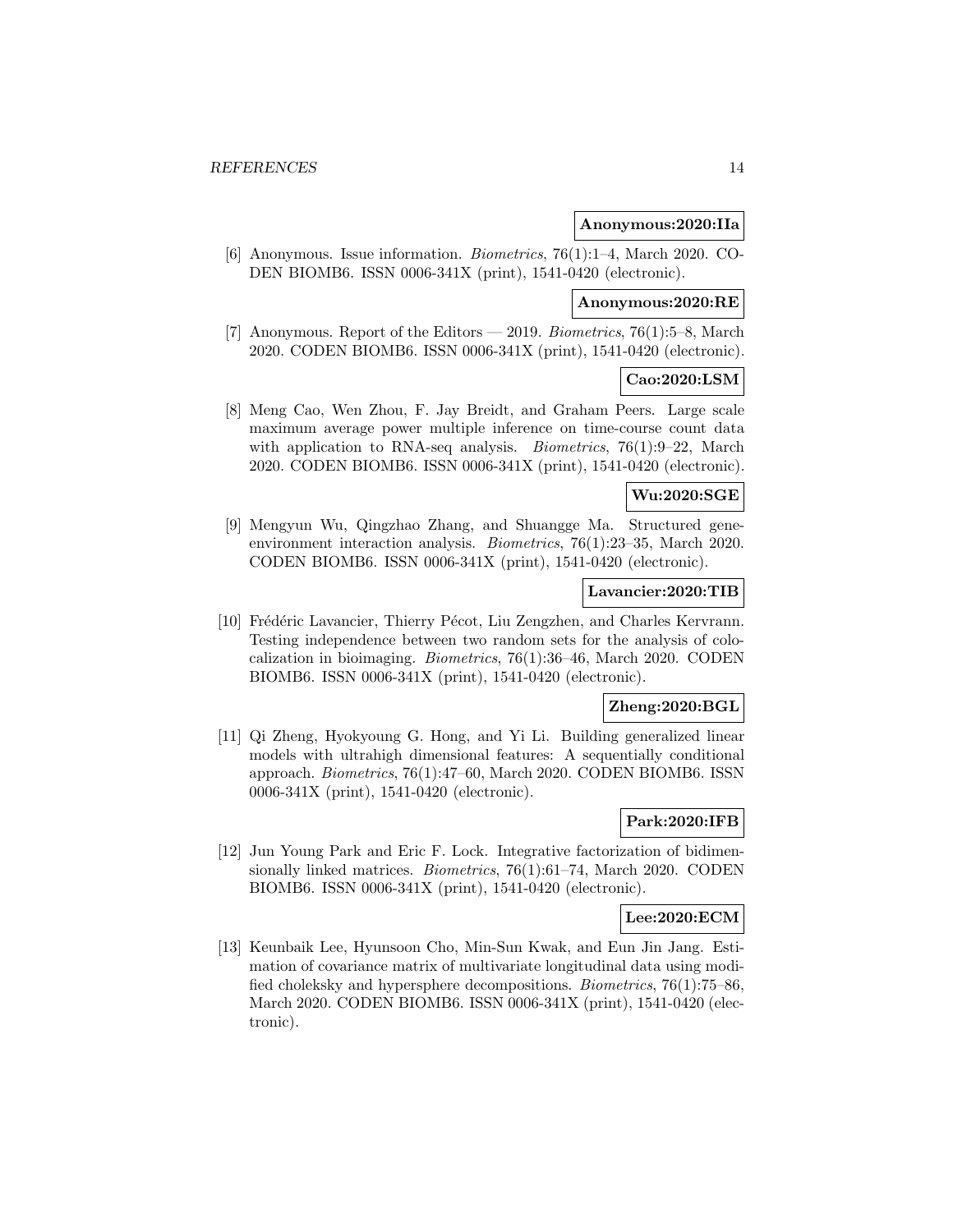#### **Jiang:2020:BAJ**

[14] Bei Jiang, Eva Petkova, Thaddeus Tarpey, and R. Todd Ogden. A Bayesian approach to joint modeling of matrix-valued imaging data and treatment outcome with applications to depression studies. Biometrics, 76(1):87–97, March 2020. CODEN BIOMB6. ISSN 0006-341X (print), 1541-0420 (electronic).

### **Duan:2020:GIL**

[15] Rui Duan, Ming Cao, Yang Ning, Mingfu Zhu, Bin Zhang, Aidan McDermott, Haitao Chu, Xiaohua Zhou, Jason H. Moore, Joseph G. Ibrahim, Daniel O. Scharfstein, and Yong Chen. Global identifiability of latent class models with applications to diagnostic test accuracy studies: A Gröbner basis approach. Biometrics, 76(1):98–108, March 2020. CODEN BIOMB6. ISSN 0006-341X (print), 1541-0420 (electronic).

# **Ju:2020:RIA**

[16] Cheng Ju, David Benkeser, and Mark J. van der Laan. Robust inference on the average treatment effect using the outcome highly adaptive lasso. Biometrics, 76(1):109–118, March 2020. CODEN BIOMB6. ISSN 0006- 341X (print), 1541-0420 (electronic).

### **Hughes:2020:RIS**

[17] James P. Hughes, Patrick J. Heagerty, Fan Xia, and Yuqi Ren. Robust inference for the stepped wedge design. Biometrics, 76(1):119–130, March 2020. CODEN BIOMB6. ISSN 0006-341X (print), 1541-0420 (electronic).

#### **Linero:2020:SMS**

[18] Antonio R. Linero, Debajyoti Sinha, and Stuart R. Lipsitz. Semiparametric mixed-scale models using shared Bayesian forests. Biometrics, 76 (1):131–144, March 2020. CODEN BIOMB6. ISSN 0006-341X (print), 1541-0420 (electronic).

#### **Schnitzer:2020:DAL**

[19] Mireille E. Schnitzer, Joel Sango, Steve Ferreira Guerra, and Mark J. van der Laan. Data-adaptive longitudinal model selection in causal inference with collaborative targeted minimum loss-based estimation. Biometrics, 76(1):145–157, March 2020. CODEN BIOMB6. ISSN 0006-341X (print), 1541-0420 (electronic).

### **Amoah:2020:GFC**

[20] Benjamin Amoah, Peter J. Diggle, and Emanuele Giorgi. A geostatistical framework for combining spatially referenced disease prevalence data from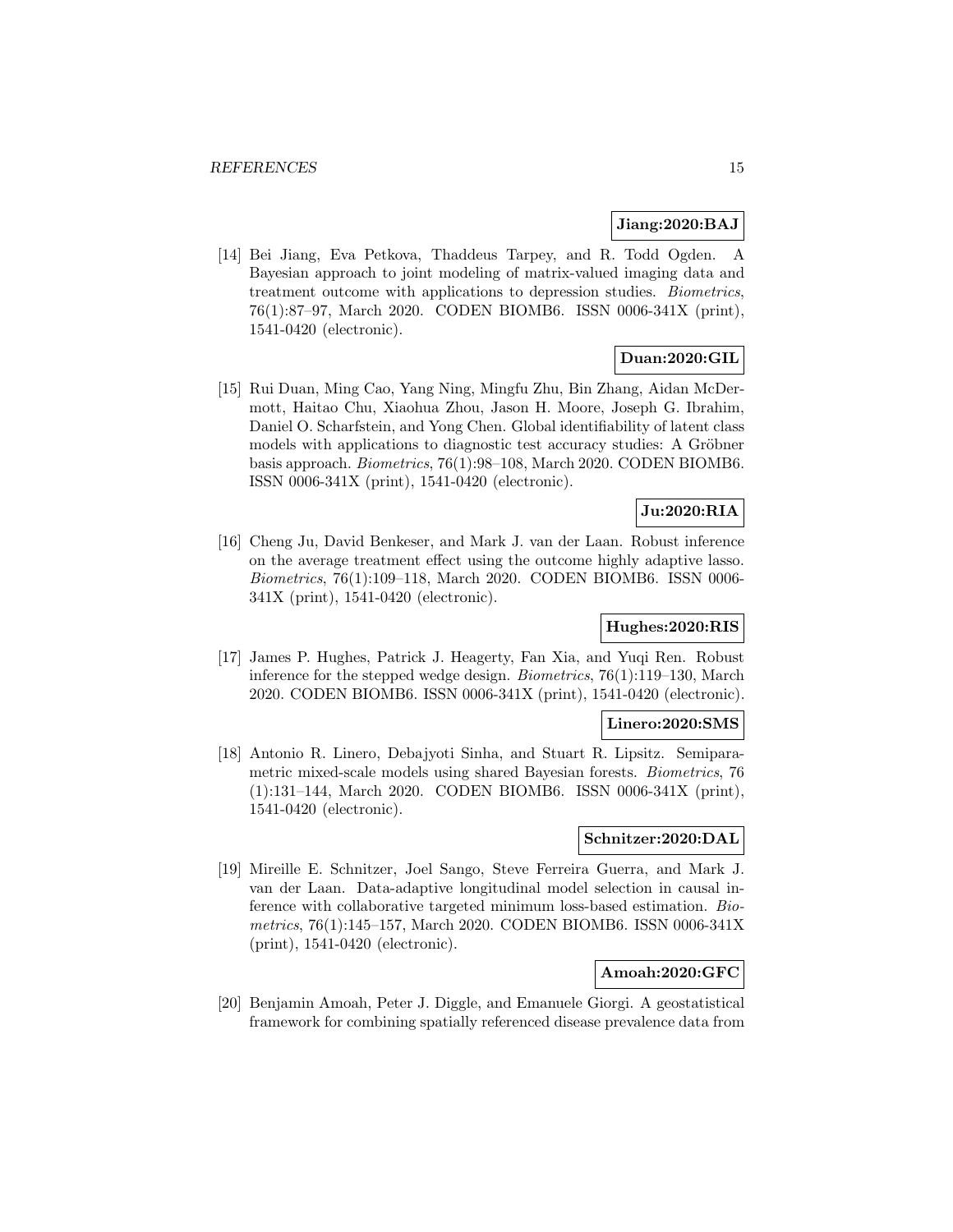multiple diagnostics. Biometrics, 76(1):158–170, March 2020. CODEN BIOMB6. ISSN 0006-341X (print), 1541-0420 (electronic).

### **Xue:2020:OUA**

[21] Yishu Xue, HaiYing Wang, Jun Yan, and Elizabeth D. Schifano. An online updating approach for testing the proportional hazards assumption with streams of survival data. Biometrics, 76(1):171–182, March 2020. CODEN BIOMB6. ISSN 0006-341X (print), 1541-0420 (electronic).

### **Gao:2020:ATA**

[22] Jingya Gao, Pei-Fang Su, Feifang Hu, and Siu Hung Cheung. Adaptive treatment allocation for comparative clinical studies with recurrent events data. Biometrics, 76(1):183–196, March 2020. CODEN BIOMB6. ISSN 0006-341X (print), 1541-0420 (electronic).

### **Williamson:2020:RAR**

[23] S. Faye Williamson and Sofía S. Villar. A response-adaptive randomization procedure for multi-armed clinical trials with normally distributed outcomes. Biometrics, 76(1):197–209, March 2020. CODEN BIOMB6. ISSN 0006-341X (print), 1541-0420 (electronic).

# **Wang:2020:NTP**

[24] Le Wang, Matthew L. Williams, Yong Chen, and Jinbo Chen. Novel two-phase sampling designs for studying binary outcomes. Biometrics, 76 (1):210–223, March 2020. CODEN BIOMB6. ISSN 0006-341X (print), 1541-0420 (electronic).

### **Zeng:2020:DAB**

[25] Donglin Zeng, Zhiying Pan, and D. Y. Lin. Design and analysis of bridging studies with prior probabilities on the null and alternative hypotheses. Biometrics, 76(1):224–234, March 2020. CODEN BIOMB6. ISSN 0006- 341X (print), 1541-0420 (electronic).

### **Loh:2020:RIG**

[26] Wen Wei Loh, Michael G. Hudgens, John D. Clemens, Mohammad Ali, and Michael E. Emch. Randomization inference with general interference and censoring. Biometrics, 76(1):235–245, March 2020. CODEN BIOMB6. ISSN 0006-341X (print), 1541-0420 (electronic).

### **Causeur:2020:FGT**

[27] David Causeur, Ching-Fan Sheu, Emeline Perthame, and Flavia Rufini. A functional generalized F-test for signal detection with applications to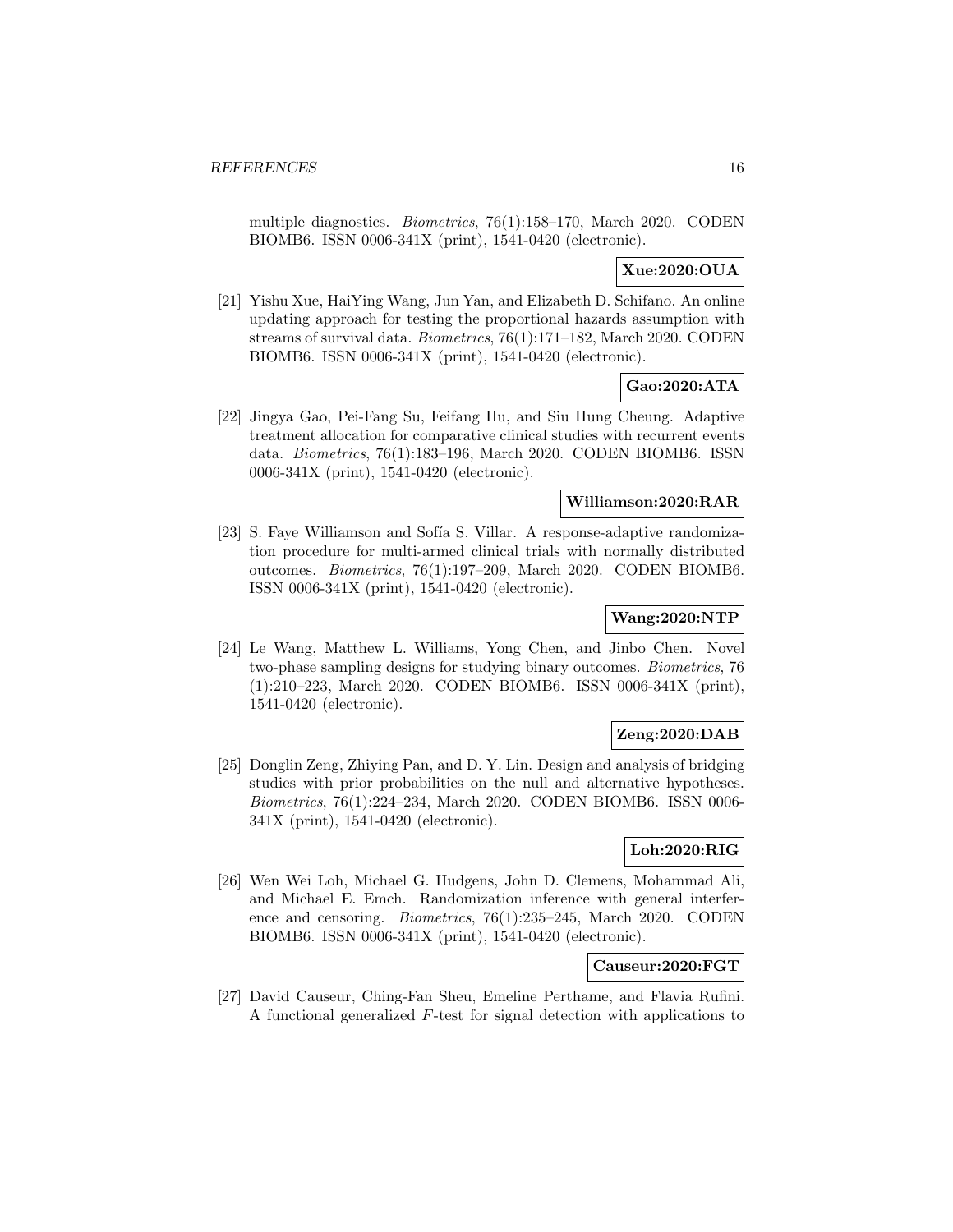event-related potentials significance analysis. Biometrics, 76(1):246–256, March 2020. CODEN BIOMB6. ISSN 0006-341X (print), 1541-0420 (electronic).

### **Shinohara:2020:DBA**

[28] Russell T. Shinohara, Haochang Shou, Marco Carone, Robert Schultz, Birkan Tunc, Drew Parker, Melissa Lynne Martin, and Ragini Verma. Distance-based analysis of variance for brain connectivity. Biometrics, 76 (1):257–269, March 2020. CODEN BIOMB6. ISSN 0006-341X (print), 1541-0420 (electronic).

### **Che:2020:IEE**

[29] Menglu Che, Peisong Han, and Jerald F. Lawless. Improving estimation efficiency for regression with MNAR covariates. Biometrics, 76(1):270– 280, March 2020. CODEN BIOMB6. ISSN 0006-341X (print), 1541-0420 (electronic).

### **Besbeas:2020:GFM**

[30] Panagiotis Besbeas and Byron J. T. Morgan. A general framework for modeling population abundance data. Biometrics, 76(1):281–292, March 2020. CODEN BIOMB6. ISSN 0006-341X (print), 1541-0420 (electronic).

#### **Lakhal-Chaieb:2020:THP**

[31] Lajmi Lakhal-Chaieb, Richard J. Cook, and Yujie Zhong. Testing the heritability and parent-of-origin hypotheses for ages at onset of psoriatic arthritis under biased sampling. Biometrics, 76(1):293–303, March 2020. CODEN BIOMB6. ISSN 0006-341X (print), 1541-0420 (electronic).

### **Lin:2020:ATD**

[32] Ruitao Lin, Peter F. Thall, and Ying Yuan. An adaptive trial design to optimize dose-schedule regimes with delayed outcomes. Biometrics, 76 (1):304–315, March 2020. CODEN BIOMB6. ISSN 0006-341X (print), 1541-0420 (electronic).

### **Maity:2020:BDI**

[33] Arnab Kumar Maity, Anirban Bhattacharya, Bani K. Mallick, and Veerabhadran Baladandayuthapani. Bayesian data integration and variable selection for pan-cancer survival prediction using protein expression data. Biometrics, 76(1):316–325, March 2020. CODEN BIOMB6. ISSN 0006- 341X (print), 1541-0420 (electronic).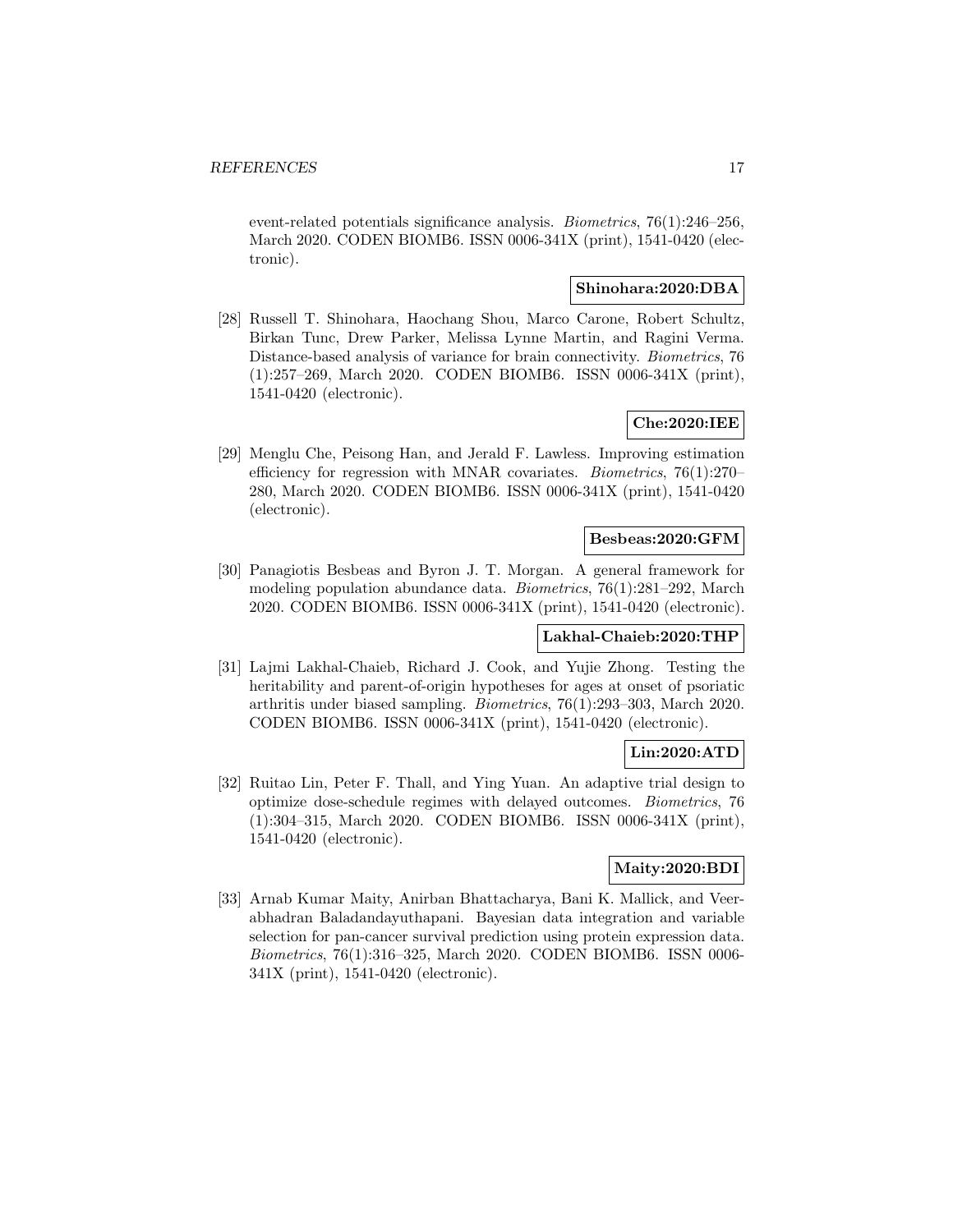#### **Wiesenfarth:2020:QPI**

[34] Manuel Wiesenfarth and Silvia Calderazzo. Quantification of prior impact in terms of effective current sample size. Biometrics, 76(1):326–336, March 2020. CODEN BIOMB6. ISSN 0006-341X (print), 1541-0420 (electronic).

### **Noma:2020:PIM**

[35] Hisashi Noma, Kengo Nagashima, and Toshi A. Furukawa. Permutation inference methods for multivariate meta-analysis. Biometrics, 76(1):337– 347, March 2020. CODEN BIOMB6. ISSN 0006-341X (print), 1541-0420 (electronic).

### **Helgeson:2020:BSC**

[36] Erika S. Helgeson, Qian Liu, Guanhua Chen, Michael R. Kosorok, and Eric Bair. Biclustering via sparse clustering. Biometrics, 76(1):348–358, March 2020. CODEN BIOMB6. ISSN 0006-341X (print), 1541-0420 (electronic).

### **Chen:2020:BRM**

[37] Li-Pang Chen. Book review: *Multistate models for the analysis of life his*tory data, Cook, Richard J., Lawless, Jerald F., Boca Raton, FL: Chapman and Hall/CRC, 2020. Hard cover. pp. 441. CDN\$ 121.00. Biometrics, 76(1):359–360, March 2020. CODEN BIOMB6. ISSN 0006-341X (print), 1541-0420 (electronic).

### **Kim:2020:BRD**

[38] Sehee Kim. Book review: *Deep learning with R*, Chollet, François, Allaire, Joseph J., Shelter Island, NY: Manning. Biometrics, 76(1):361–362, March 2020. CODEN BIOMB6. ISSN 0006-341X (print), 1541-0420 (electronic).

### **Fortin:2020:BRS**

[39] Marie-Josée Fortin. Book review: Spatial data analysis in ecology and agriculture using R, Plant, Richard E., Boca Raton, FL: CRC Press, 2019. Biometrics, 76(1):362, March 2020. CODEN BIOMB6. ISSN 0006-341X (print), 1541-0420 (electronic).

### **Chowdhury:2020:BRN**

[40] Mohammed Chowdhury. Book review: Nonparametric models for longitudinal data: With implementation in R, Wu, Colin O., Tian, Xin, Boca Raton, FL: CRC Press. Biometrics, 76(1):363–364, March 2020. CODEN BIOMB6. ISSN 0006-341X (print), 1541-0420 (electronic).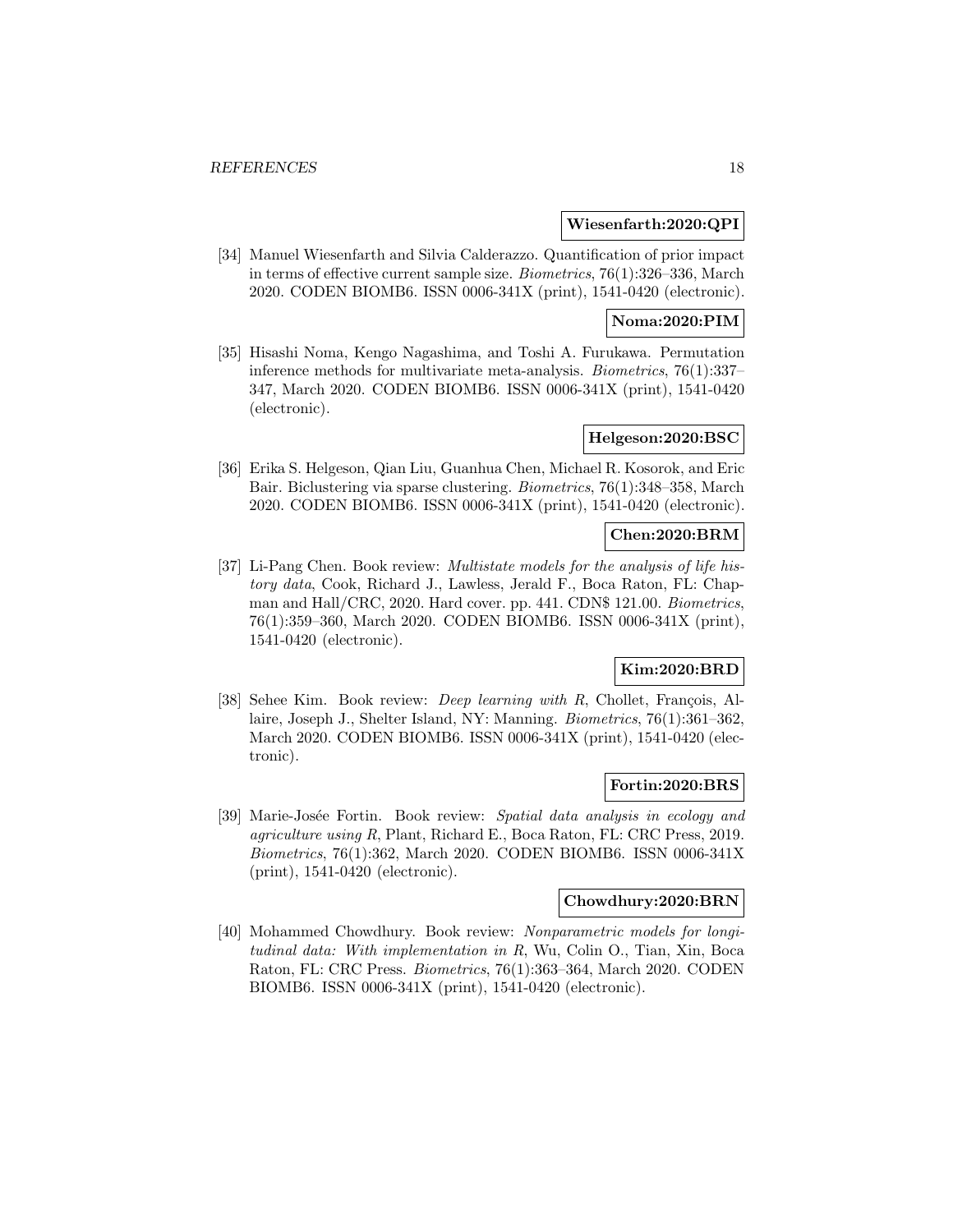#### **Anonymous:2020:IIb**

[41] Anonymous. Issue information. Biometrics, 76(2):365–368, June 2020. CODEN BIOMB6. ISSN 0006-341X (print), 1541-0420 (electronic).

### **Deng:2020:ABM**

[42] Lu Deng, Han Zhang, Lei Song, and Kai Yu. Approximation of bias and mean-squared error in two-sample Mendelian randomization analyses. Biometrics, 76(2):369–379, June 2020. CODEN BIOMB6. ISSN 0006- 341X (print), 1541-0420 (electronic).

### **Zhang:2020:MRA**

[43] Han Zhang, Jing Qin, Sonja I. Berndt, Demetrius Albanes, Lu Deng, Mitchell H. Gail, and Kai Yu. On Mendelian randomization analysis of case-control study. Biometrics, 76(2):380–391, June 2020. CODEN BIOMB6. ISSN 0006-341X (print), 1541-0420 (electronic).

### **Efford:2020:SOP**

[44] Murray G. Efford and Matthew R. Schofield. A spatial open-population capture-recapture model. Biometrics, 76(2):392–402, June 2020. CODEN BIOMB6. ISSN 0006-341X (print), 1541-0420 (electronic).

### **Lin:2020:HMC**

[45] Pei-Sheng Lin and Jun Zhu. A heterogeneity measure for cluster identification with application to disease mapping. Biometrics, 76(2):403–413, June 2020. CODEN BIOMB6. ISSN 0006-341X (print), 1541-0420 (electronic).

### **Song:2020:AIT**

[46] Yaru Song, Hongyu Zhao, and Tao Wang. An adaptive independence test for microbiome community data. Biometrics, 76(2):414–426, June 2020. CODEN BIOMB6. ISSN 0006-341X (print), 1541-0420 (electronic).

# **Wang:2020:SCC**

[47] Yueying Wang, Guannan Wang, Li Wang, and R. Todd Ogden. Simultaneous confidence corridors for mean functions in functional data analysis of imaging data. Biometrics, 76(2):427–437, June 2020. CODEN BIOMB6. ISSN 0006-341X (print), 1541-0420 (electronic).

#### **Michelot:2020:IMS**

[48] Théo Michelot, Paul G. Blackwell, Simon Chamaillé-Jammes, and Jason Matthiopoulos. Inference in MCMC step selection models. Biometrics,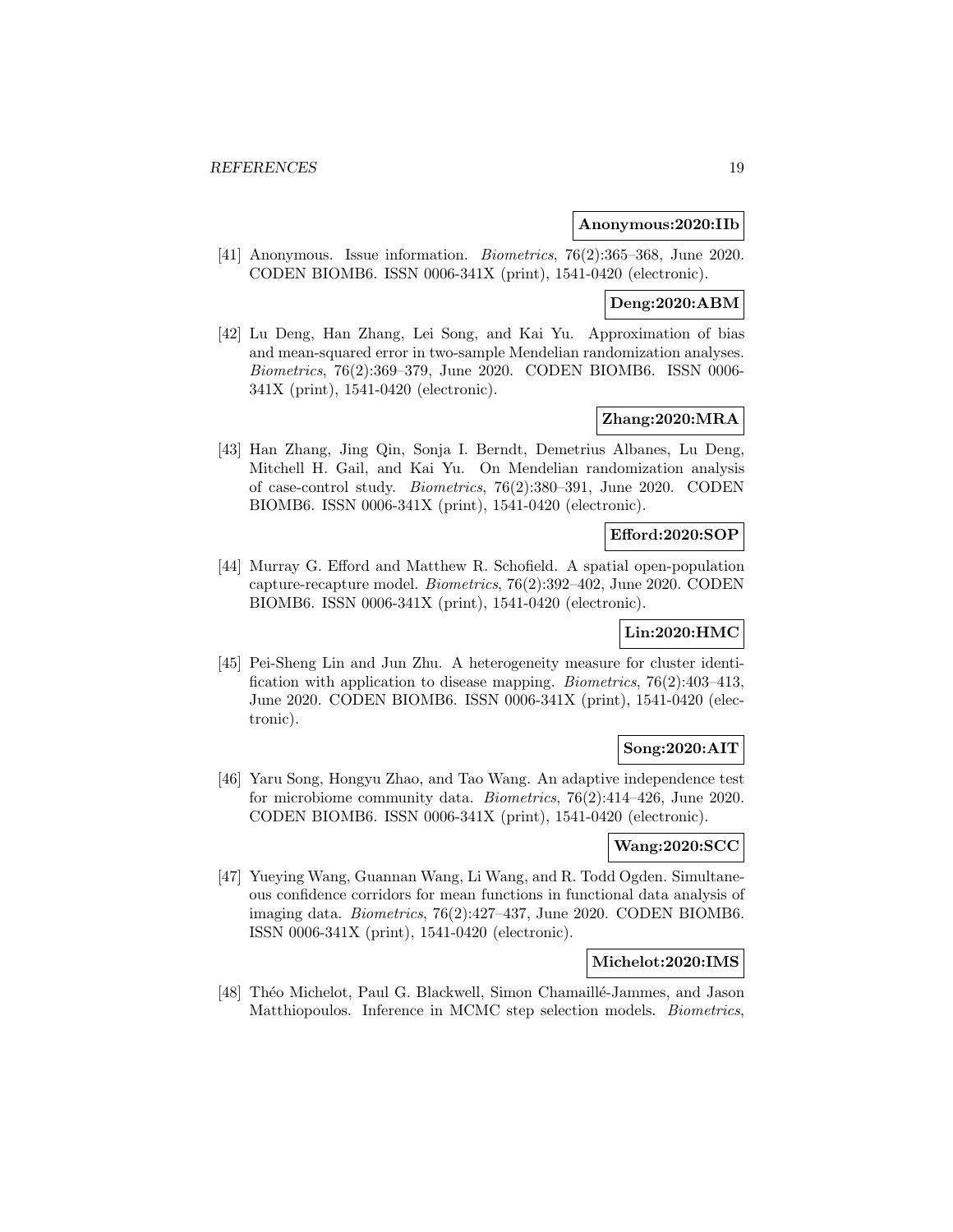76(2):438–447, June 2020. CODEN BIOMB6. ISSN 0006-341X (print), 1541-0420 (electronic).

### **Wang:2020:PSM**

[49] Lili Wang, Kevin He, and Douglas E. Schaubel. Penalized survival models for the analysis of alternating recurrent event data. Biometrics, 76(2):448– 459, June 2020. CODEN BIOMB6. ISSN 0006-341X (print), 1541-0420 (electronic).

### **Yi:2020:CRS**

[50] Yanyao Yi, Ting Ye, Menggang Yu, and Jun Shao. Cox regression with survival-time-dependent missing covariate values. Biometrics, 76(2):460– 471, June 2020. CODEN BIOMB6. ISSN 0006-341X (print), 1541-0420 (electronic).

### **Seaman:2020:ATV**

[51] Shaun Seaman, Oliver Dukes, Ruth Keogh, and Stijn Vansteelandt. Adjusting for time-varying confounders in survival analysis using structural nested cumulative survival time models. Biometrics, 76(2):472–483, June 2020. CODEN BIOMB6. ISSN 0006-341X (print), 1541-0420 (electronic).

### **Vakulenko-Lagun:2020:IPW**

[52] Bella Vakulenko-Lagun, Micha Mandel, and Rebecca A. Betensky. Inverse probability weighting methods for Cox regression with right-truncated data. Biometrics, 76(2):484–495, June 2020. CODEN BIOMB6. ISSN 0006-341X (print), 1541-0420 (electronic).

### **Chen:2020:SAV**

[53] Zimu Chen, Zhanfeng Wang, and Yuan chin Ivan Chang. Sequential adaptive variables and subject selection for GEE methods. Biometrics, 76(2): 496–507, June 2020. CODEN BIOMB6. ISSN 0006-341X (print), 1541- 0420 (electronic).

#### **Bedrick:2020:DRP**

[54] Edward J. Bedrick. Data reduction prior to inference: Are there consequences of comparing groups using a t-test based on principal component scores? Biometrics, 76(2):508–517, June 2020. CODEN BIOMB6. ISSN 0006-341X (print), 1541-0420 (electronic).

#### **Mollenhoff:2020:ERC**

[55] Kathrin Möllenhoff, Frank Bretz, and Holger Dette. Equivalence of regression curves sharing common parameters. Biometrics, 76(2):518–529, June 2020. CODEN BIOMB6. ISSN 0006-341X (print), 1541-0420 (electronic).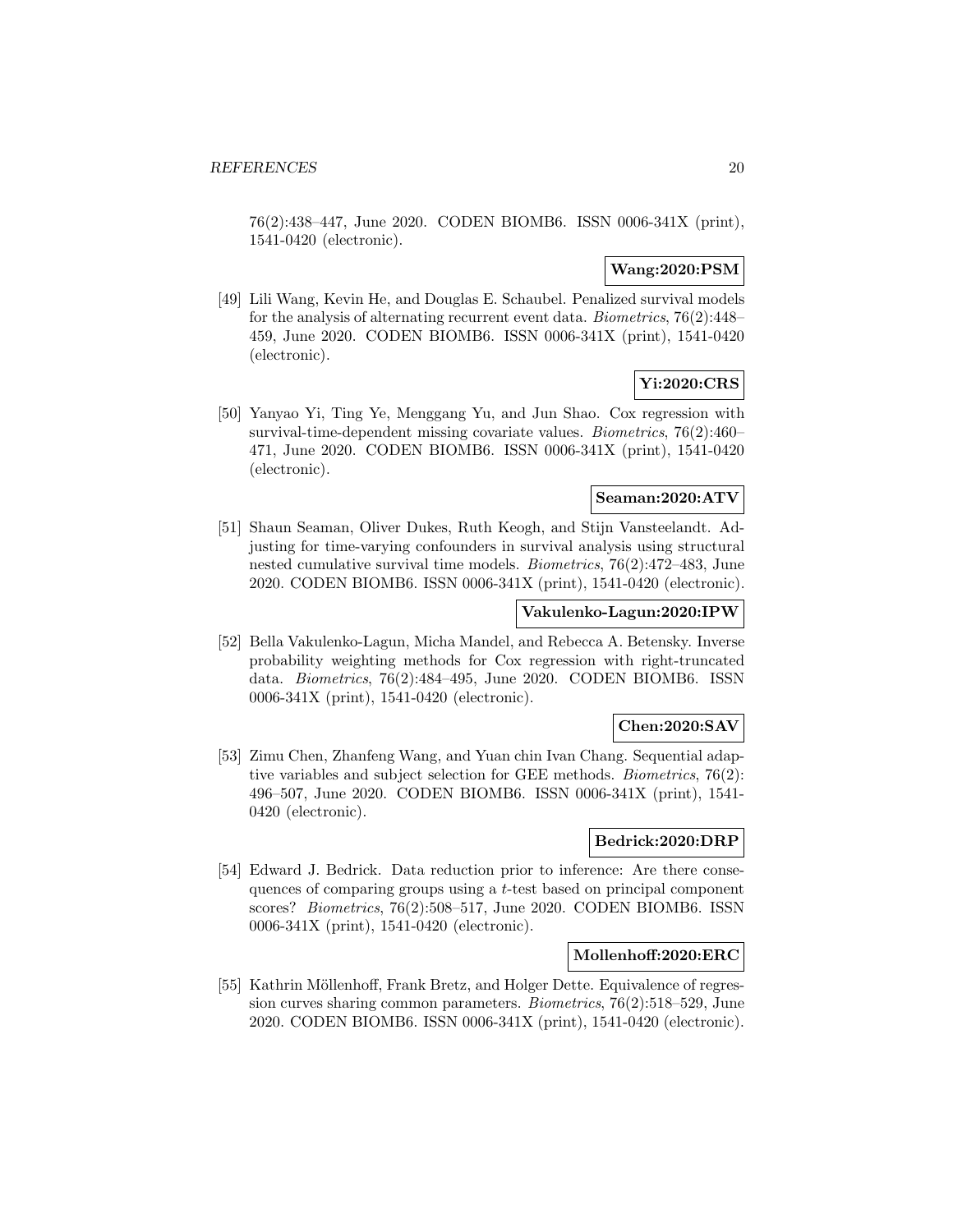#### **Walker:2020:BCB**

[56] Nelson B. Walker, Trevor J. Hefley, and Daniel P. Walsh. Bias correction of bounded location error in binary data. Biometrics, 76(2):530–539, June 2020. CODEN BIOMB6. ISSN 0006-341X (print), 1541-0420 (electronic).

#### **Haines:2020:MMM**

[57] Linda M. Haines. Multinomial N-mixture models for removal sampling. Biometrics, 76(2):540–548, June 2020. CODEN BIOMB6. ISSN 0006- 341X (print), 1541-0420 (electronic).

### **Nattino:2020:AGF**

[58] Giovanni Nattino, Michael L. Pennell, and Stanley Lemeshow. Assessing the goodness of fit of logistic regression models in large samples: A modification of the Hosmer–Lemeshow test. Biometrics, 76(2):549–560, June 2020. CODEN BIOMB6. ISSN 0006-341X (print), 1541-0420 (electronic). See discussion [59, 60, 61, 62] and rejoinder [63].

### **Shmueli:2020:DAG**

[59] Galit Shmueli. Discussion on "Assessing the goodness of fit of logistic regression models in large samples: A modification of the Hosmer– Lemeshow test" by Giovanni Nattino, Michael L. Pennell, and Stanley Lemeshow. Biometrics, 76(2):561–563, June 2020. CODEN BIOMB6. ISSN 0006-341X (print), 1541-0420 (electronic). See [58, 63].

### **Liu:2020:DAGa**

[60] Ivy Liu and Daniel Fernández. Discussion on "Assessing the goodness" of fit of logistic regression models in large samples: A modification of the Hosmer–Lemeshow test" by Giovanni Nattino, Michael L. Pennell, and Stanley Lemeshow. Biometrics, 76(2):564–568, June 2020. CODEN BIOMB6. ISSN 0006-341X (print), 1541-0420 (electronic). See [58, 63].

# **Chen:2020:DAG**

[61] Li-Ching Chen and Jiun-Yi Wang. Discussion of "Assessing the goodnessof-fit of logistic regression models in large samples: A modification of the Hosmer–Lemeshow test," by Giovanni Nattino, Michael L. Pennell, and Stanley Lemeshow. Biometrics, 76(2):569–571, June 2020. CODEN BIOMB6. ISSN 0006-341X (print), 1541-0420 (electronic). See [58].

### **Liu:2020:DAGb**

[62] Dandan Liu and Bryan E. Shepherd. Discussion on "Assessing the goodness of fit of logistic regression models in large samples: A modification of the Hosmer–Lemeshow test" by Giovanni Nattino, Michael L. Pennell,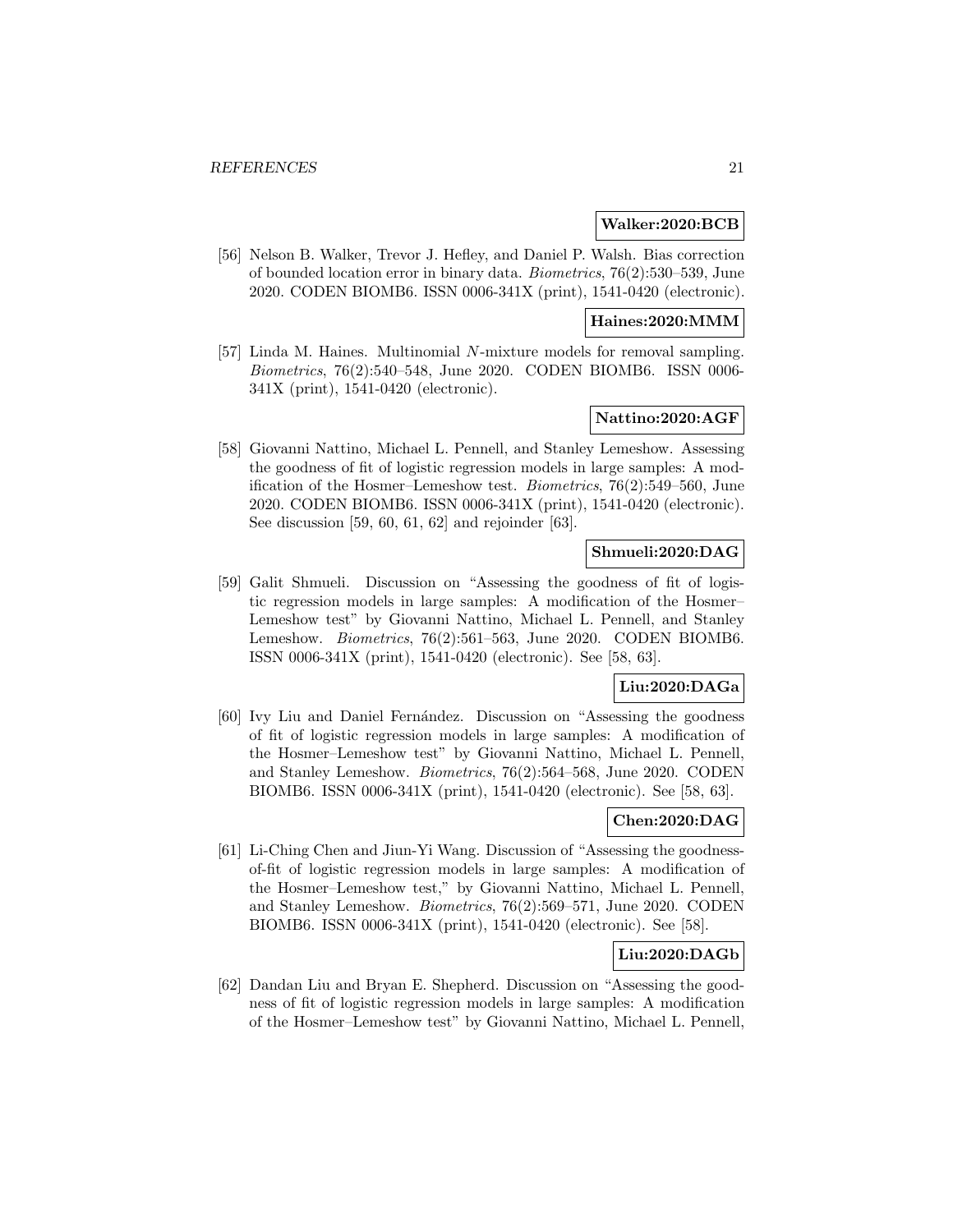and Stanley Lemeshow. Biometrics, 76(2):572–574, June 2020. CODEN BIOMB6. ISSN 0006-341X (print), 1541-0420 (electronic). See [58, 63].

### **Nattino:2020:RAG**

[63] Giovanni Nattino, Michael L. Pennell, and Stanley Lemeshow. Rejoinder to "Assessing the goodness of fit of logistic regression models in large samples: A modification of the Hosmer–Lemeshow test". Biometrics, 76 (2):575–577, June 2020. CODEN BIOMB6. ISSN 0006-341X (print), 1541-0420 (electronic). See [58, 59, 60, 61, 62].

#### **Neuenschwander:2020:PCP**

[64] Beat Neuenschwander, Sebastian Weber, Heinz Schmidli, and Anthony O'Hagan. Predictively consistent prior effective sample sizes. Biometrics, 76(2):578–587, June 2020. CODEN BIOMB6. ISSN 0006-341X (print), 1541-0420 (electronic). See discussion [65, 66, 67, 68] and rejoinder [69].

### **Kaizer:2020:DPC**

[65] Alexander Kaizer and John Kittelson. Discussion on "Predictively Consistent Prior Effective Sample Sizes" by Beat Neuenschwander, Sebastian Weber, Heinz Schmidli, and Anthony O'Hagan. Biometrics, 76(2):588– 590, June 2020. CODEN BIOMB6. ISSN 0006-341X (print), 1541-0420 (electronic). See [64, 69].

### **Biswas:2020:DPC**

[66] Atanu Biswas and Jean-François Angers. Discussion on "Predictively consistent prior effective sample sizes," by Beat Neuenschwander, Sebastian Weber, Heinz Schmidli, and Anthony O'Hagan. Biometrics, 76(2):591– 594, June 2020. CODEN BIOMB6. ISSN 0006-341X (print), 1541-0420 (electronic). See [64, 69].

### **Park:2020:DPC**

[67] Yeonhee Park and Ruitao Lin. Discussion on "Predictively consistent prior effective sample sizes," by Beat Neuenschwander, Sebastian Weber, Heinz Schmidli, and Anthony O'Hagan. Biometrics, 76(2):595–598, June 2020. CODEN BIOMB6. ISSN 0006-341X (print), 1541-0420 (electronic). See [64, 69].

#### **Rosner:2020:DPC**

[68] Gary L. Rosner and Peter Müller. Discussion on "Predictively consistent prior effective sample sizes," by Beat Neuenschwander, Sebastian Weber, Heinz Schmidli, and Anthony O'Hagan. Biometrics, 76(2):599–601, June 2020. CODEN BIOMB6. ISSN 0006-341X (print), 1541-0420 (electronic). See [64, 69].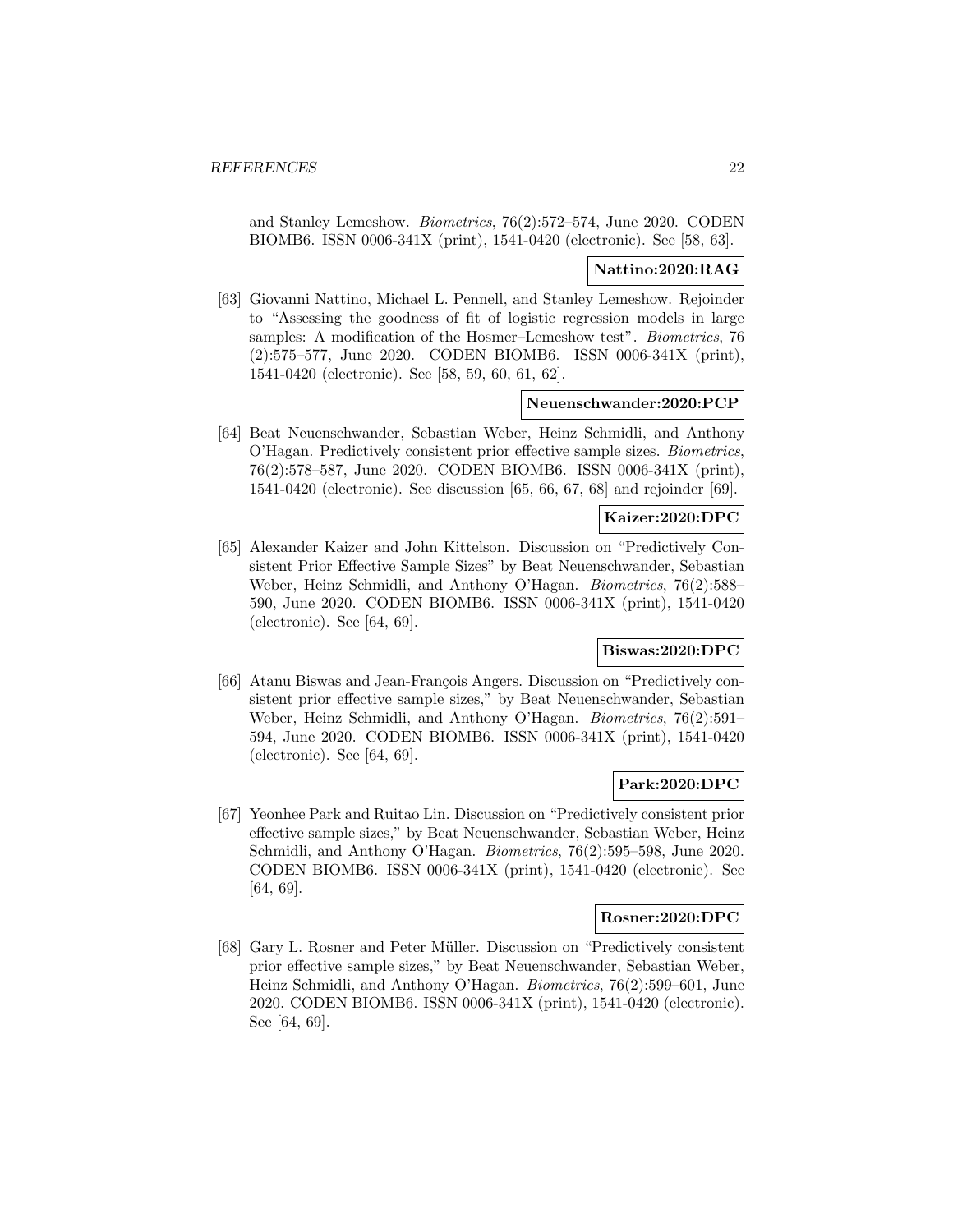#### **Neuenschwander:2020:RPC**

[69] Beat Neuenschwander, Sebastian Weber, Heinz Schmidli, and Anthony O'Hagan. Rejoinder to "Predictively consistent prior effective sample sizes," by Beat Neuenschwander, Sebastian Weber, Heinz Schmidli, and Anthony O'Hagan. Biometrics, 76(2):602–605, June 2020. CO-DEN BIOMB6. ISSN 0006-341X (print), 1541-0420 (electronic). See [64, 65, 66, 67, 68].

### **Zhou:2020:ASP**

[70] Fan Zhou, Haibo Zhou, Tengfei Li, and Hongtu Zhu. Analysis of secondary phenotypes in multigroup association studies. Biometrics, 76(2): 606–618, June 2020. CODEN BIOMB6. ISSN 0006-341X (print), 1541- 0420 (electronic).

### **Wei:2020:GBA**

[71] Yue Wei, Yi Liu, Tao Sun, Wei Chen, and Ying Ding. Gene-based association analysis for bivariate time-to-event data through functional regression with copula models. Biometrics, 76(2):619–629, June 2020. CODEN BIOMB6. ISSN 0006-341X (print), 1541-0420 (electronic).

#### **Psioda:2020:BDB**

[72] Matthew A. Psioda, Kuolung Hu, Yang Zhang, Jean Pan, and Joseph G. Ibrahim. Bayesian design of biosimilars clinical programs involving multiple therapeutic indications. Biometrics, 76(2):630–642, June 2020. CO-DEN BIOMB6. ISSN 0006-341X (print), 1541-0420 (electronic).

### **Zhao:2020:DPM**

[73] Ying-Qi Zhao and Michael L. LeBlanc. Designing precision medicine trials to yield a greater population impact. *Biometrics*,  $76(2):643-653$ , June 2020. CODEN BIOMB6. ISSN 0006-341X (print), 1541-0420 (electronic).

### **He:2020:PIU**

[74] Kevin He, Claudia Dahlerus, Lu Xia, Yanming Li, and John D. Kalbfleisch. The profile inter-unit reliability. *Biometrics*, 76(2):654–663, June 2020. CODEN BIOMB6. ISSN 0006-341X (print), 1541-0420 (electronic).

### **Lu:2020:SBR**

[75] Jiannan Lu, Yunshu Zhang, and Peng Ding. Sharp bounds on the relative treatment effect for ordinal outcomes. Biometrics, 76(2):664–669, June 2020. CODEN BIOMB6. ISSN 0006-341X (print), 1541-0420 (electronic).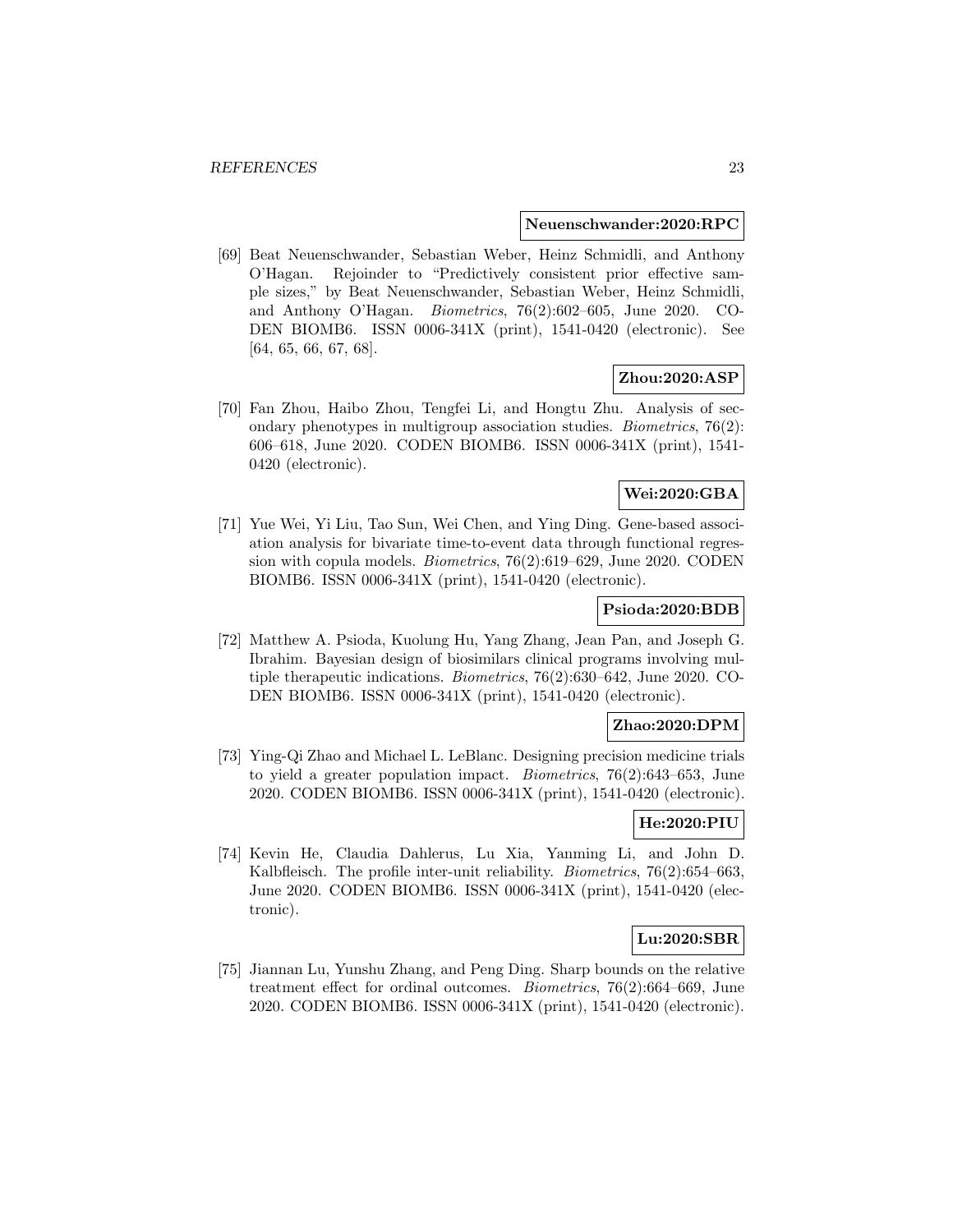#### **Anonymous:2020:CDR**

[76] Anonymous. Correction to "Doubly-robust dynamic treatment regimen estimation via weighted least squares," by Michael P. Wallace and Erica E. M. Moodie; **71** (3), 636–644, September 2015. Biometrics, 76(2):670, June 2020. CODEN BIOMB6. ISSN 0006-341X (print), 1541-0420 (electronic). See [2].

### **Anonymous:2020:IIc**

[77] Anonymous. Issue information. Biometrics, 76(3):673–676, September 2020. CODEN BIOMB6. ISSN 0006-341X (print), 1541-0420 (electronic).

#### **Faulkner:2020:HBB**

[78] James R. Faulkner, Andrew F. Magee, Beth Shapiro, and Vladimir N. Minin. Horseshoe-based Bayesian nonparametric estimation of effective population size trajectories. Biometrics, 76(3):677–690, September 2020. CODEN BIOMB6. ISSN 0006-341X (print), 1541-0420 (electronic). See discussion [79] and rejoinder [80].

# **Cappello:2020:DHB**

[79] Lorenzo Cappello, Swarnadip Ghosh, and Julia A. Palacios. Discussion on "Horseshoe-based Bayesian nonparametric estimation of effective population size trajectories" by James R. Faulkner, Andrew F. Magee, Beth Shapiro, and Vladimir N. Minin. Biometrics, 76(3):691–694, September 2020. CODEN BIOMB6. ISSN 0006-341X (print), 1541-0420 (electronic). See [78].

### **Faulkner:2020:RDH**

[80] James R. Faulkner, Andrew F. Magee, Beth Shapiro, and Vladimir N. Minin. Rejoinder for discussion on "Horseshoe-based Bayesian nonparametric estimation of effective population size trajectories". Biometrics, 76 (3):695–699, September 2020. CODEN BIOMB6. ISSN 0006-341X (print), 1541-0420 (electronic). See [78].

### **Song:2020:BSE**

[81] Yanyi Song, Xiang Zhou, Min Zhang, Wei Zhao, Yongmei Liu, Sharon L. R. Kardia, Ana V. Diez Roux, Belinda L. Needham, Jennifer A. Smith, and Bhramar Mukherjee. Bayesian shrinkage estimation of high dimensional causal mediation effects in omics studies. Biometrics, 76(3):700– 710, September 2020. CODEN BIOMB6. ISSN 0006-341X (print), 1541- 0420 (electronic).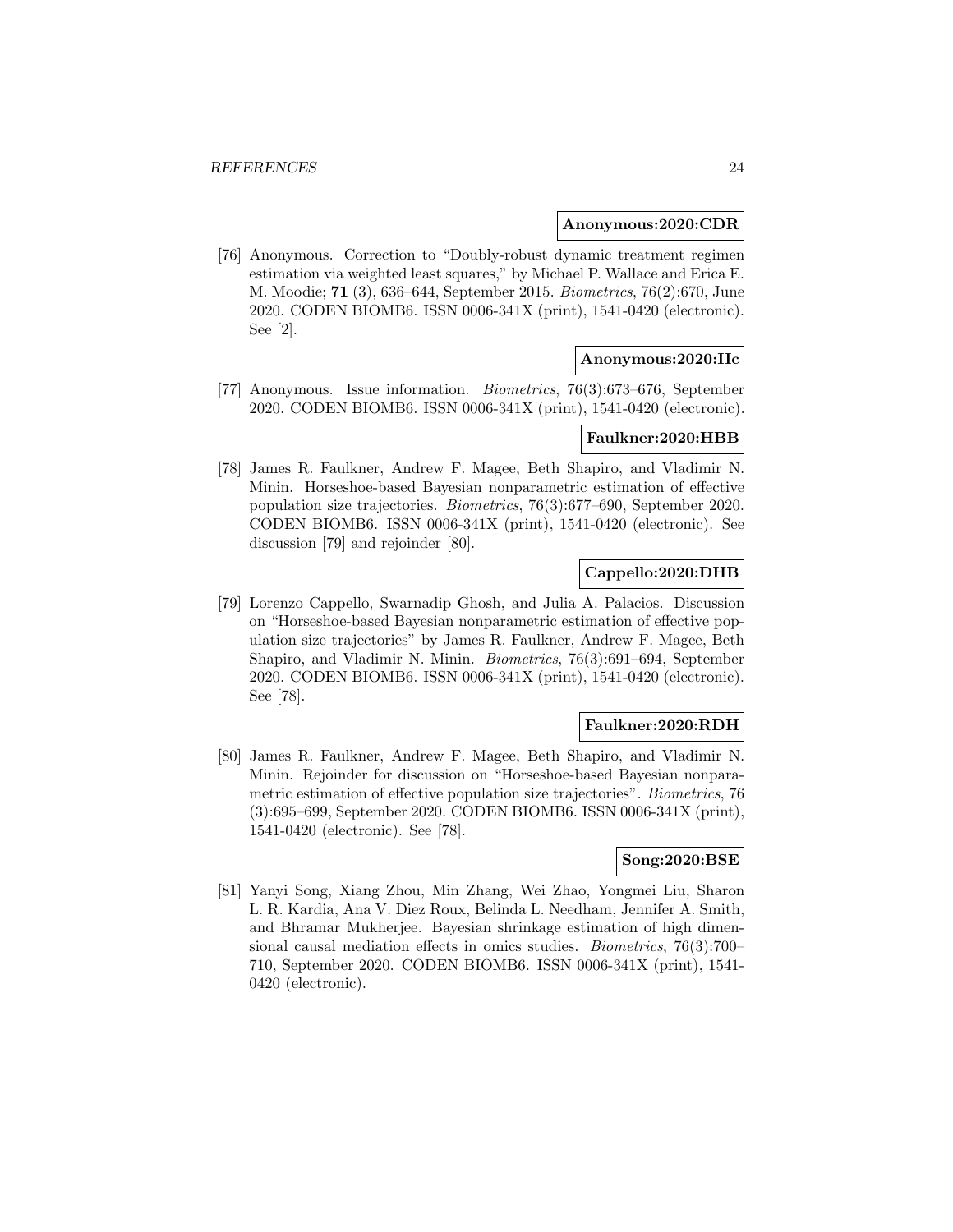#### **Ozanne:2020:BCM**

[82] Marie V. Ozanne, Grant D. Brown, Angela J. Toepp, Breanna M. Scorza, Jacob J. Oleson, Mary E. Wilson, and Christine A. Petersen. Bayesian compartmental models and associated reproductive numbers for an infection with multiple transmission modes. Biometrics, 76(3):711–721, September 2020. CODEN BIOMB6. ISSN 0006-341X (print), 1541-0420 (electronic).

### **Cai:2020:OST**

[83] Weixin Cai and Mark J. van der Laan. One-step targeted maximum likelihood estimation for time-to-event outcomes. Biometrics, 76(3):722–733, September 2020. CODEN BIOMB6. ISSN 0006-341X (print), 1541-0420 (electronic).

### **Sheng:2020:CLR**

[84] Ying Sheng, Yifei Sun, Detian Deng, and Chiung-Yu Huang. Censored linear regression in the presence or absence of auxiliary survival information. Biometrics, 76(3):734–745, September 2020. CODEN BIOMB6. ISSN 0006-341X (print), 1541-0420 (electronic).

#### **VanderWeele:2020:OAC**

[85] Tyler J. VanderWeele. Optimal approximate conversions of odds ratios and hazard ratios to risk ratios. Biometrics, 76(3):746–752, September 2020. CODEN BIOMB6. ISSN 0006-341X (print), 1541-0420 (electronic).

#### **Tawiah:2020:BJF**

[86] Richard Tawiah, Geoffrey J. McLachlan, and Shu Kay Ng. A bivariate joint frailty model with mixture framework for survival analysis of recurrent events with dependent censoring and cure fraction. Biometrics, 76(3): 753–766, September 2020. CODEN BIOMB6. ISSN 0006-341X (print), 1541-0420 (electronic).

### **Cheng:2020:EAT**

[87] David Cheng, Abhishek Chakrabortty, Ashwin N. Ananthakrishnan, and Tianxi Cai. Estimating average treatment effects with a double-index propensity score. Biometrics, 76(3):767–777, September 2020. CODEN BIOMB6. ISSN 0006-341X (print), 1541-0420 (electronic).

### **Nguyen:2020:EIT**

[88] Crystal T. Nguyen, Daniel J. Luckett, Anna R. Kahkoska, Grace E. Shearrer, Donna Spruijt-Metz, Jaimie N. Davis, and Michael R. Kosorok. Estimating individualized treatment regimes from crossover designs. Biomet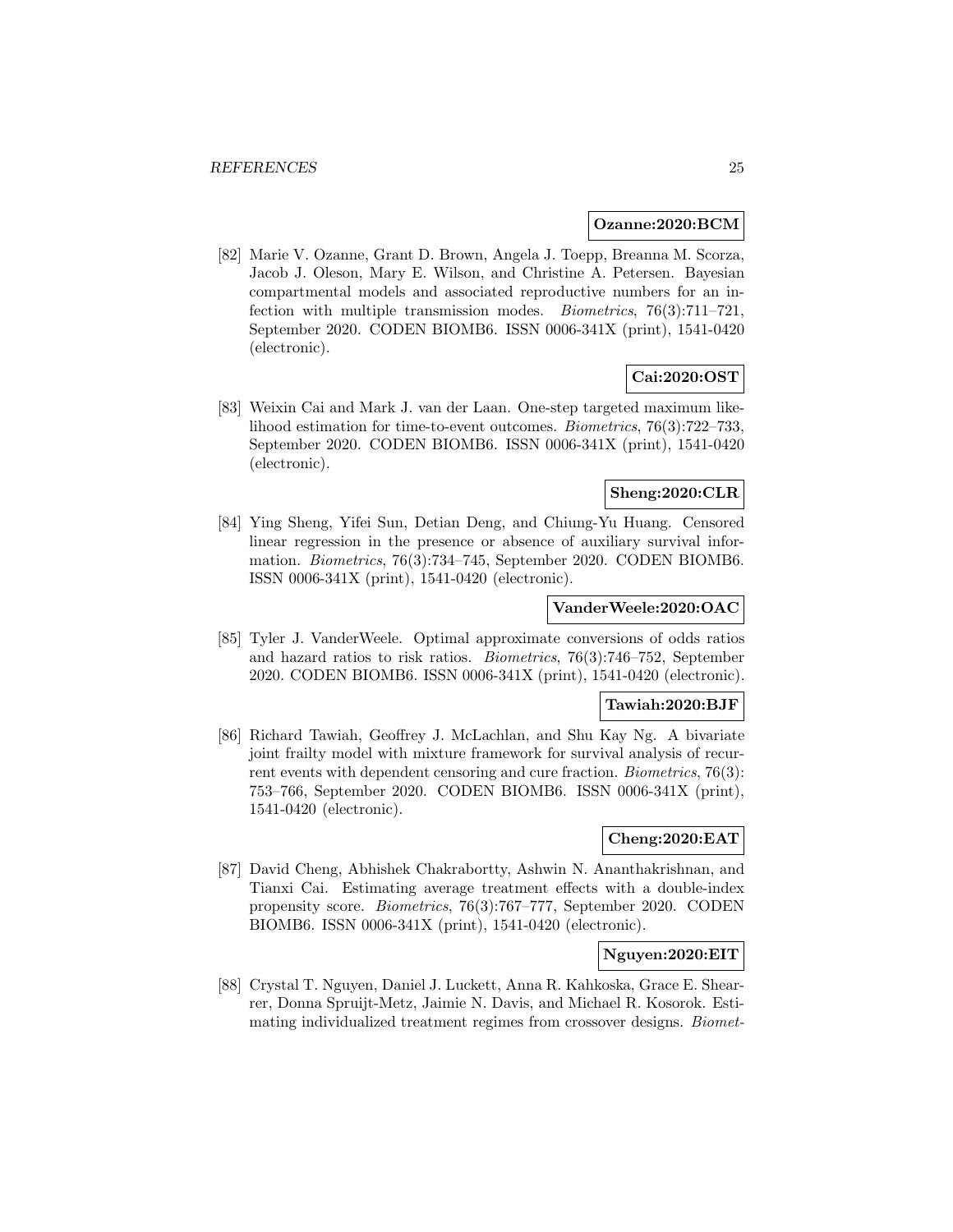rics, 76(3):778–788, September 2020. CODEN BIOMB6. ISSN 0006-341X (print), 1541-0420 (electronic).

### **Stoner:2020:MHF**

[89] Oliver Stoner and Theo Economou. Multivariate hierarchical frameworks for modeling delayed reporting in count data. Biometrics, 76(3):789–798, September 2020. CODEN BIOMB6. ISSN 0006-341X (print), 1541-0420 (electronic).

### **Hagiwara:2020:ESN**

[90] Yasuhiro Hagiwara, Tomohiro Shinozaki, and Yutaka Matsuyama. Gestimation of structural nested restricted mean time lost models to estimate effects of time-varying treatments on a failure time outcome. Biometrics, 76(3):799–810, September 2020. CODEN BIOMB6. ISSN 0006-341X (print), 1541-0420 (electronic).

#### **Duan:2020:FST**

[91] Rui Duan, Yang Ning, Shuang Wang, Bruce G. Lindsay, Raymond J. Carroll, and Yong Chen. A fast score test for generalized mixture models. Biometrics, 76(3):811–820, September 2020. CODEN BIOMB6. ISSN 0006-341X (print), 1541-0420 (electronic).

### **Lee:2020:THD**

[92] DongHyuk Lee, Soumendra N. Lahiri, and Samiran Sinha. A test of homogeneity of distributions when observations are subject to measurement errors. Biometrics, 76(3):821–833, September 2020. CODEN BIOMB6. ISSN 0006-341X (print), 1541-0420 (electronic).

#### **Afroz:2020:EOS**

[93] Farzana Afroz, Matt Parry, and David Fletcher. Estimating overdispersion in sparse multinomial data. Biometrics, 76(3):834–842, September 2020. CODEN BIOMB6. ISSN 0006-341X (print), 1541-0420 (electronic).

#### **Marsh:2020:SIN**

[94] Tracey L. Marsh, Holly Janes, and Margaret S. Pepe. Statistical inference for net benefit measures in biomarker validation studies. Biometrics, 76 (3):843–852, September 2020. CODEN BIOMB6. ISSN 0006-341X (print), 1541-0420 (electronic).

### **Wang:2020:LBB**

[95] Yanqing Wang, Ying-Qi Zhao, and Yingye Zheng. Learning-based biomarker-assisted rules for optimized clinical benefit under a risk con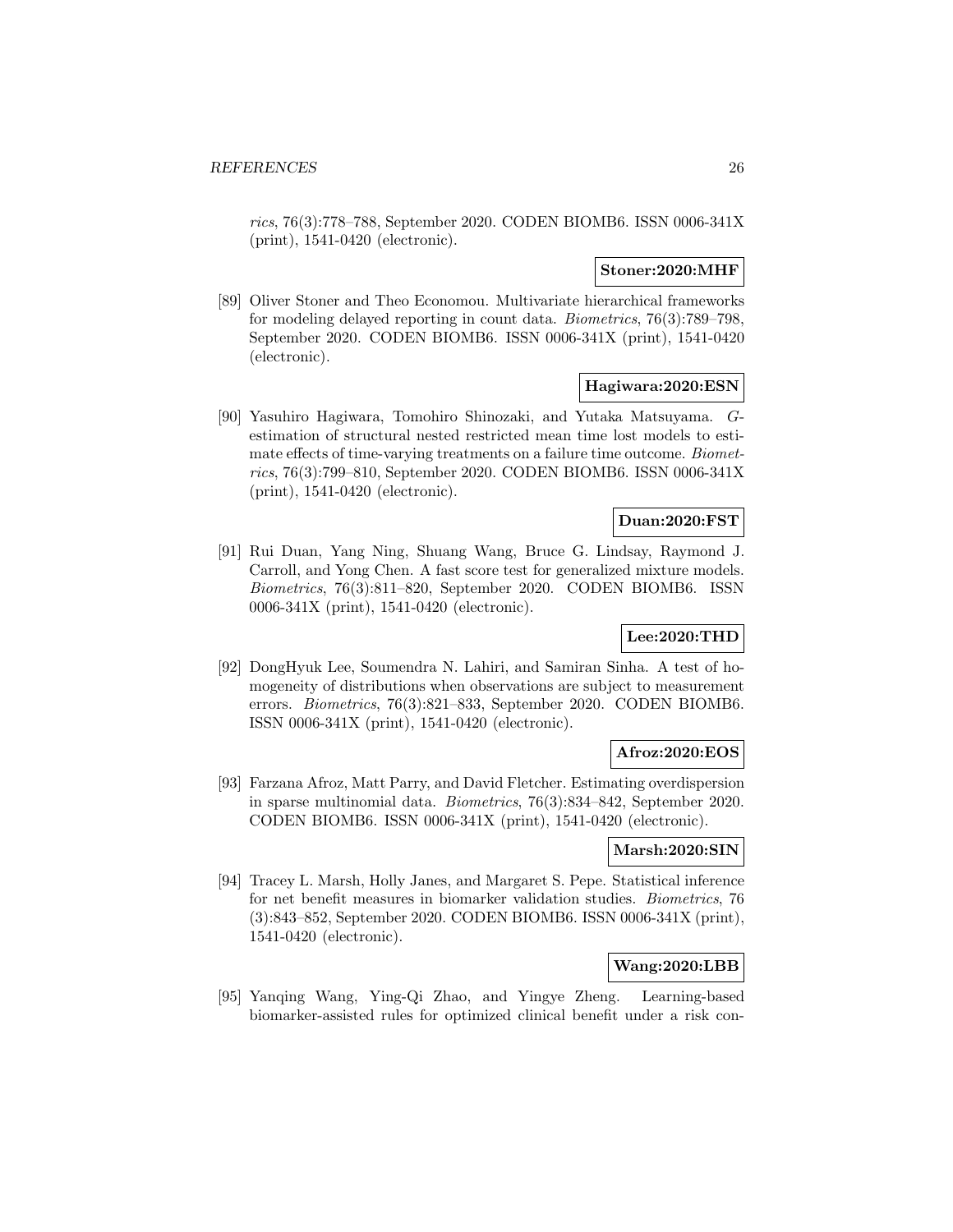straint. Biometrics, 76(3):853–862, September 2020. CODEN BIOMB6. ISSN 0006-341X (print), 1541-0420 (electronic).

### **Zhang:2020:ORI**

[96] Wei Zhang, Larry L. Tang, Qizhai Li, Aiyi Liu, and Mei-Ling Ting Lee. Order-restricted inference for clustered ROC data with application to fingerprint matching accuracy. Biometrics, 76(3):863–873, September 2020. CODEN BIOMB6. ISSN 0006-341X (print), 1541-0420 (electronic).

#### **LaLonde:2020:DSM**

[97] Amy LaLonde, Tanzy Love, Sally W. Thurston, and Philip W. Davidson. Discovering structure in multiple outcomes models for tests of childhood neurodevelopment. Biometrics, 76(3):874–885, September 2020. CODEN BIOMB6. ISSN 0006-341X (print), 1541-0420 (electronic).

#### **Tadde:2020:DMM**

[98] Bachirou O. Taddé, Hélène Jacqmin-Gadda, Jean-François Dartigues, Daniel Commenges, and Cécile Proust-Lima. Dynamic modeling of multivariate dimensions and their temporal relationships using latent processes: Application to Alzheimer's disease. Biometrics, 76(3):886–899, September 2020. CODEN BIOMB6. ISSN 0006-341X (print), 1541-0420 (electronic).

#### **Hance:2020:TSE**

[99] Dalton J. Hance, Russell W. Perry, John M. Plumb, and Adam C. Pope. A temporally stratified extension of space-for-time Cormack–Jolly–Seber for migratory animals. Biometrics, 76(3):900–912, September 2020. CODEN BIOMB6. ISSN 0006-341X (print), 1541-0420 (electronic).

### **Joyner:2020:MEM**

[100] Chase N. Joyner, Christopher S. McMahan, Joshua M. Tebbs, and Christopher R. Bilder. From mixed effects modeling to spike and slab variable selection: a Bayesian regression model for group testing data. Biometrics, 76(3):913–923, September 2020. CODEN BIOMB6. ISSN 0006-341X (print), 1541-0420 (electronic).

### **Li:2020:MME**

[101] Yihao Li, Danh V. Nguyen, Esra Kürüm, Connie M. Rhee, Yanjun Chen, Kamyar Kalantar-Zadeh, and Damla Sentürk. A multilevel mixed effects varying coefficient model with multilevel predictors and random effects for modeling hospitalization risk in patients on dialysis. Biometrics, 76(3): 924–938, September 2020. CODEN BIOMB6. ISSN 0006-341X (print), 1541-0420 (electronic).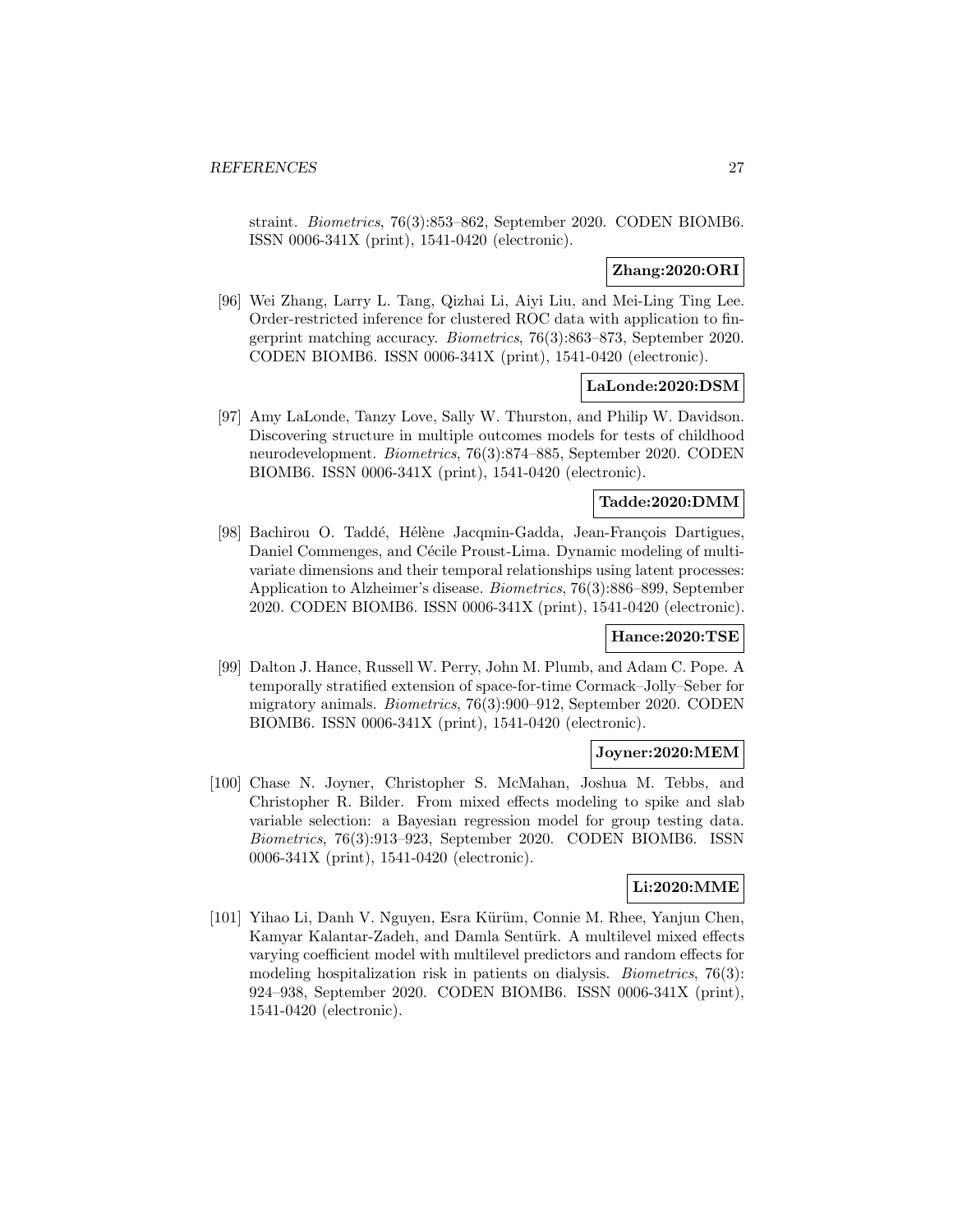### **Yung:2020:SSP**

[102] Godwin Yung and Yi Liu. Sample size and power for the weighted log-rank test and Kaplan–Meier based tests with allowance for nonproportional hazards. *Biometrics*, 76(3):939–950, September 2020. CODEN BIOMB6. ISSN 0006-341X (print), 1541-0420 (electronic).

### **Harrison:2020:PCC**

[103] Linda J. Harrison, Tom Chen, and Rui Wang. Power calculation for crosssectional stepped wedge cluster randomized trials with variable cluster sizes. Biometrics, 76(3):951–962, September 2020. CODEN BIOMB6. ISSN 0006-341X (print), 1541-0420 (electronic).

#### **Coull:2020:CME**

[104] Brent A. Coull, Seokho Lee, Glen McGee, Justin Manjourides, Murray A. Mittleman, and Gregory A. Wellenius. Corrections for measurement error due to delayed onset of illness for case-crossover designs. Biometrics, 76 (3):963–972, September 2020. CODEN BIOMB6. ISSN 0006-341X (print), 1541-0420 (electronic).

### **Zink:2020:FRH**

[105] Anna Zink and Sherri Rose. Fair regression for health care spending. Biometrics, 76(3):973–982, September 2020. CODEN BIOMB6. ISSN 0006-341X (print), 1541-0420 (electronic).

### **Sun:2020:JAS**

[106] Wei Sun, Chong Jin, Jonathan A. Gelfond, Ming-Hui Chen, and Joseph G. Ibrahim. Joint analysis of single-cell and bulk tissue sequencing data to infer intratumor heterogeneity. Biometrics, 76(3):983–994, September 2020. CODEN BIOMB6. ISSN 0006-341X (print), 1541-0420 (electronic).

### **Xie:2020:IDA**

[107] Shanghong Xie, Xiang Li, Peter McColgan, Rachael I. Scahill, Donglin Zeng, and Yuanjia Wang. Identifying disease-associated biomarker network features through conditional graphical model. *Biometrics*, 76(3): 995–1006, September 2020. CODEN BIOMB6. ISSN 0006-341X (print), 1541-0420 (electronic).

### **Wang:2020:ETI**

[108] Guanbo Wang, Mireille E. Schnitzer, Dick Menzies, Piret Viiklepp, Timothy H. Holtz, and Andrea Benedetti. Estimating treatment importance in multidrug-resistant tuberculosis using targeted learning: an observational individual patient data network meta-analysis. Biometrics, 76(3):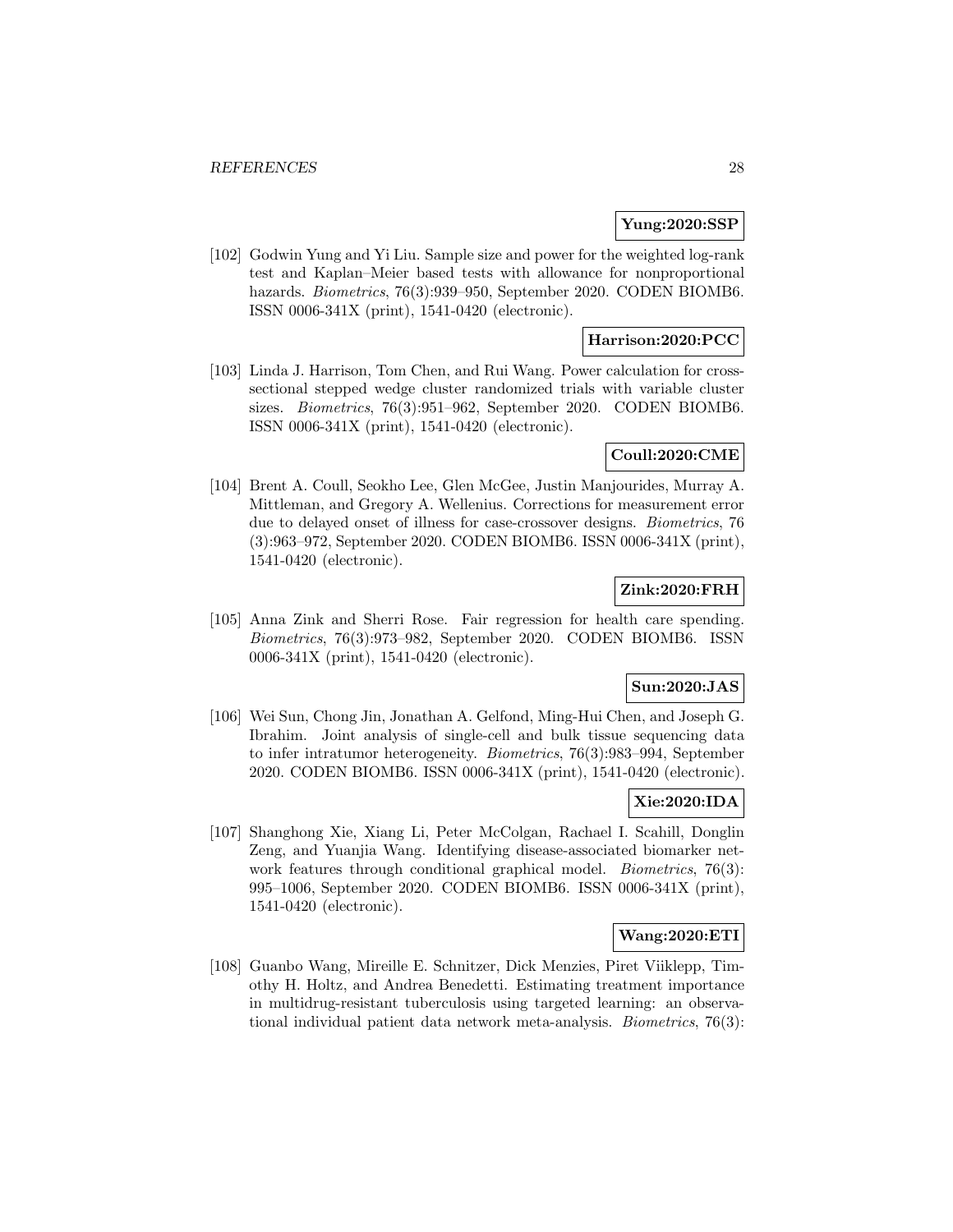1007–1016, September 2020. CODEN BIOMB6. ISSN 0006-341X (print), 1541-0420 (electronic).

### **Reich:2020:OSD**

[109] Henry T. Reich. Optimal sampling design and the accuracy of occupancy models. Biometrics, 76(3):1017–1027, September 2020. CODEN BIOMB6. ISSN 0006-341X (print), 1541-0420 (electronic).

### **Zhang:2020:CTC**

[110] Wei Zhang and Simon J. Bonner. On continuous-time capture-recapture in closed populations. Biometrics, 76(3):1028–1033, September 2020. CO-DEN BIOMB6. ISSN 0006-341X (print), 1541-0420 (electronic). See rejoinder [111].

### **Schofield:2020:RCT**

[111] Matthew R. Schofield and Richard J. Barker. Rejoinder to "On continuous-time capture-recapture in closed populations". Biometrics, 76(3):1034–1035, September 2020. CODEN BIOMB6. ISSN 0006-341X (print), 1541-0420 (electronic). See [110].

### **Bartlett:2020:RAR**

[112] Jonathan W. Bartlett. Robustness of ANCOVA in randomized trials with unequal randomization. Biometrics, 76(3):1036–1038, September 2020. CODEN BIOMB6. ISSN 0006-341X (print), 1541-0420 (electronic). See rejoinder [113].

### **Wang:2020:RRA**

[113] Bingkai Wang, Elizabeth L. Ogburn, and Michael Rosenblum. Rejoinder to "Robustness of ANCOVA in randomized trials with unequal randomization" by Jonathan W. Bartlett. Biometrics, 76(3):1039, September 2020. CODEN BIOMB6. ISSN 0006-341X (print), 1541-0420 (electronic). See [112].

### **Lunardon:2020:CWA**

[114] Nicola Lunardon and Giovanna Menardi. Comment on "Wang et al. (2005), Robust estimating functions and bias correction for longitudinal data analysis". Biometrics, 76(3):1040–1042, September 2020. CODEN BIOMB6. ISSN 0006-341X (print), 1541-0420 (electronic). See [1].

### **Wang:2020:RCW**

[115] You-Gan Wang, Xu Lin, and Min Zhu. Rejoinder to "Comment on 'Wang et al. (2005), Robust estimating functions and bias correction for longitu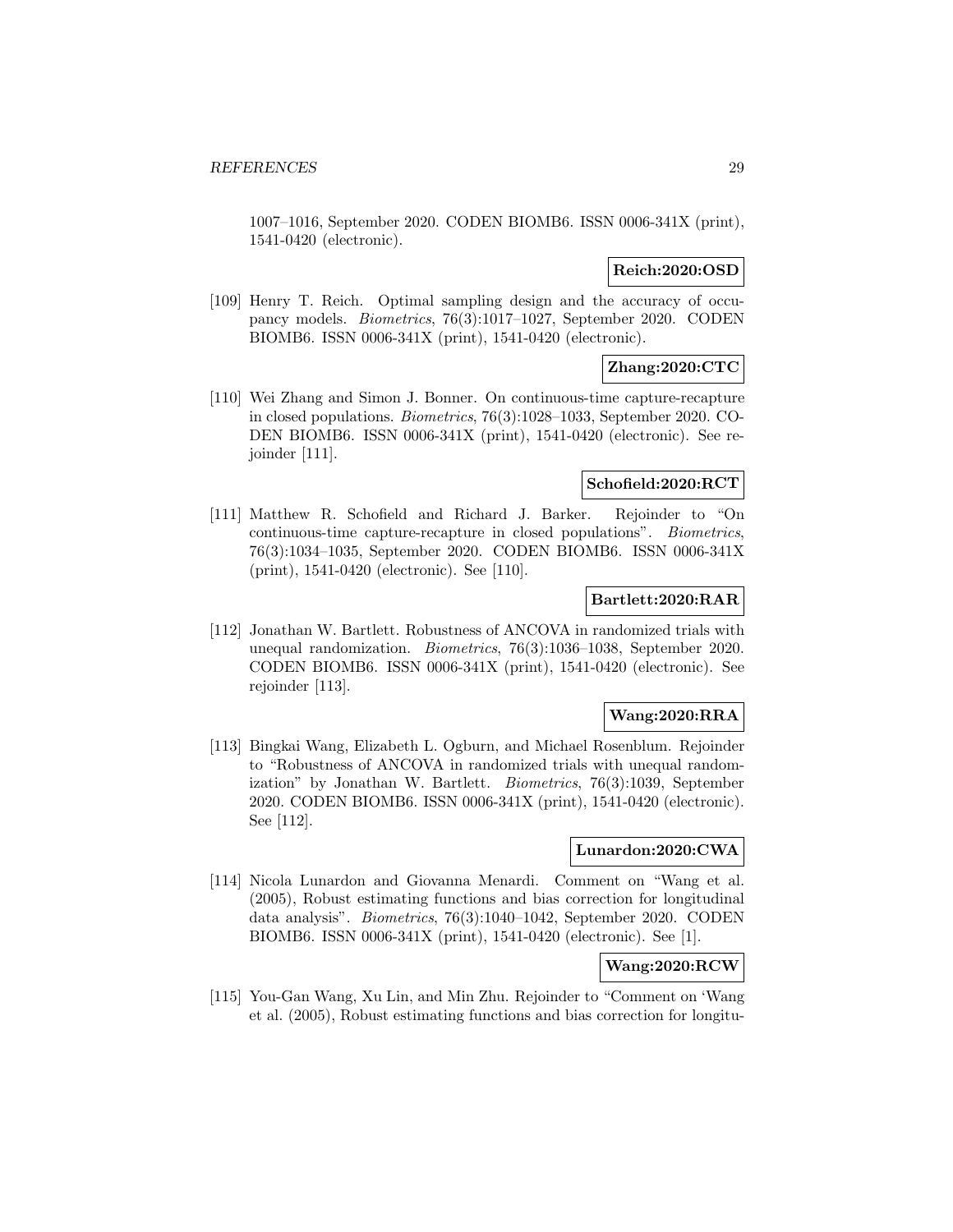dinal data analysis' by Nicola Lunardon and Giovanna Menardi". Biometrics, 76(3):1043–1044, September 2020. CODEN BIOMB6. ISSN 0006- 341X (print), 1541-0420 (electronic). See [1].

### **Chen:2020:BRD**

[116] Li-Pang Chen. Book review: Dynamic Treatment Regimes: Statistical Methods for Precision Medicine Tsiatis, Anastasios A. Davidian, Marie Holloway, Shannon T. Laber, Eric B. Boca Raton, FL: Chapman and Hall/CRC, 2019. Biometrics, 76(3):1045–1046, September 2020. CODEN BIOMB6. ISSN 0006-341X (print), 1541-0420 (electronic).

### **Muller:2020:BRS**

[117] Peter Müller. Book review: Statistical remedies for medical researchers. Thall, Peter Cham, Switzerland: Springer Nature Switzerland AG, 2020, Hard cover. pp. 291. US\$113.63. Biometrics, 76(3):1047–1048, September 2020. CODEN BIOMB6. ISSN 0006-341X (print), 1541-0420 (electronic).

### **Anonymous:2020:IId**

[118] Anonymous. Issue information. Biometrics, 76(4):1049–1052, December 2020. CODEN BIOMB6. ISSN 0006-341X (print), 1541-0420 (electronic).

### **Gabriel:2020:UED**

[119] Erin E. Gabriel, Michael C. Sachs, Dean A. Follmann, and Therese M-L. Andersson. A unified evaluation of differential vaccine efficacy. Biometrics, 76(4):1053–1063, December 2020. CODEN BIOMB6. ISSN 0006-341X (print), 1541-0420 (electronic).

### **Li:2020:PAC**

[120] Dateng Li, Jing Cao, and Song Zhang. Power analysis for cluster randomized trials with multiple binary co-primary endpoints. *Biometrics*, 76(4): 1064–1074, December 2020. CODEN BIOMB6. ISSN 0006-341X (print), 1541-0420 (electronic).

### **Wu:2020:UEH**

[121] Peng Wu, Donglin Zeng, Haoda Fu, and Yuanjia Wang. On using electronic health records to improve optimal treatment rules in randomized trials. Biometrics, 76(4):1075–1086, December 2020. CODEN BIOMB6. ISSN 0006-341X (print), 1541-0420 (electronic).

### **Shin:2020:WCI**

[122] Yei Eun Shin, Ruth M. Pfeiffer, Barry I. Graubard, and Mitchell H. Gail. Weight calibration to improve the efficiency of pure risk estimates from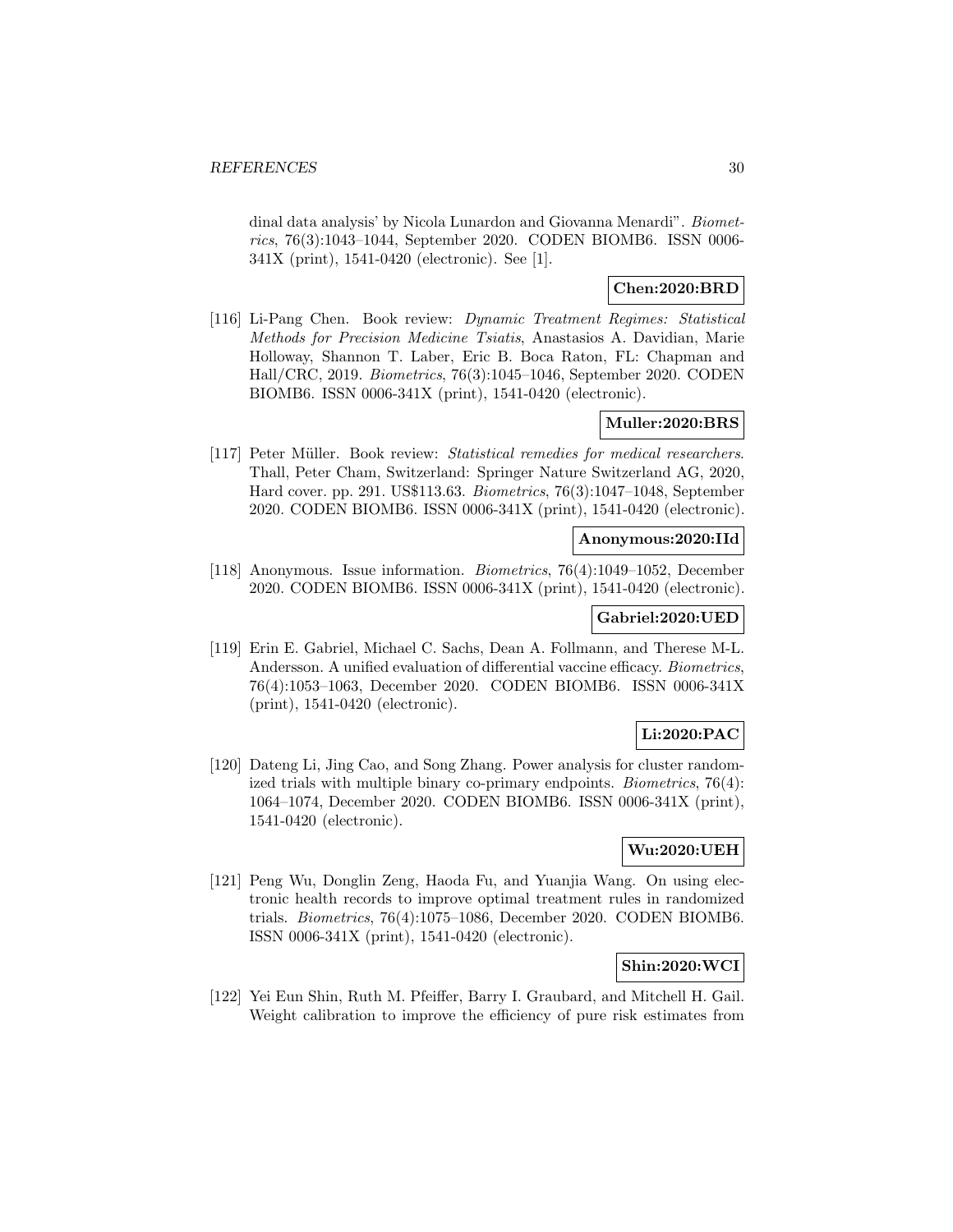case-control samples nested in a cohort. Biometrics, 76(4):1087–1097, December 2020. CODEN BIOMB6. ISSN 0006-341X (print), 1541-0420 (electronic).

### **Zhao:2020:CCI**

[123] Haibing Zhao and Xinping Cui. Constructing confidence intervals for selected parameters. Biometrics, 76(4):1098–1108, December 2020. CODEN BIOMB6. ISSN 0006-341X (print), 1541-0420 (electronic).

### **Wang:2020:PLS**

[124] Yue Wang, Joseph G. Ibrahim, and Hongtu Zhu. Partial least squares for functional joint models with applications to the Alzheimer's disease neuroimaging initiative study. Biometrics, 76(4):1109–1119, December 2020. CODEN BIOMB6. ISSN 0006-341X (print), 1541-0420 (electronic).

#### **Peterson:2020:BMM**

[125] Christine B. Peterson, Nathan Osborne, Francesco C. Stingo, Pierrick Bourgeat, James D. Doecke, and Marina Vannucci. Bayesian modeling of multiple structural connectivity networks during the progression of Alzheimer's disease. Biometrics, 76(4):1120–1132, December 2020. CO-DEN BIOMB6. ISSN 0006-341X (print), 1541-0420 (electronic).

#### **Pereira:2020:BNT**

[126] Luz Adriana Pereira, Daniel Taylor-Rodríguez, and Luis Gutiérrez. A Bayesian nonparametric testing procedure for paired samples. Biometrics, 76(4):1133–1146, December 2020. CODEN BIOMB6. ISSN 0006-341X (print), 1541-0420 (electronic).

### **Zhang:2020:NED**

[127] Wei Zhang, Aiyi Liu, Qizhai Li, and Paul S. Albert. Nonparametric estimation of distributions and diagnostic accuracy based on group-tested results with differential misclassification. Biometrics, 76(4):1147–1156, December 2020. CODEN BIOMB6. ISSN 0006-341X (print), 1541-0420 (electronic).

### **Tian:2020:ECT**

[128] Lu Tian, Hua Jin, Hajime Uno, Ying Lu, Bo Huang, Keaven M. Anderson, and Lj Wei. On the empirical choice of the time window for restricted mean survival time. Biometrics, 76(4):1157–1166, December 2020. CODEN BIOMB6. ISSN 0006-341X (print), 1541-0420 (electronic).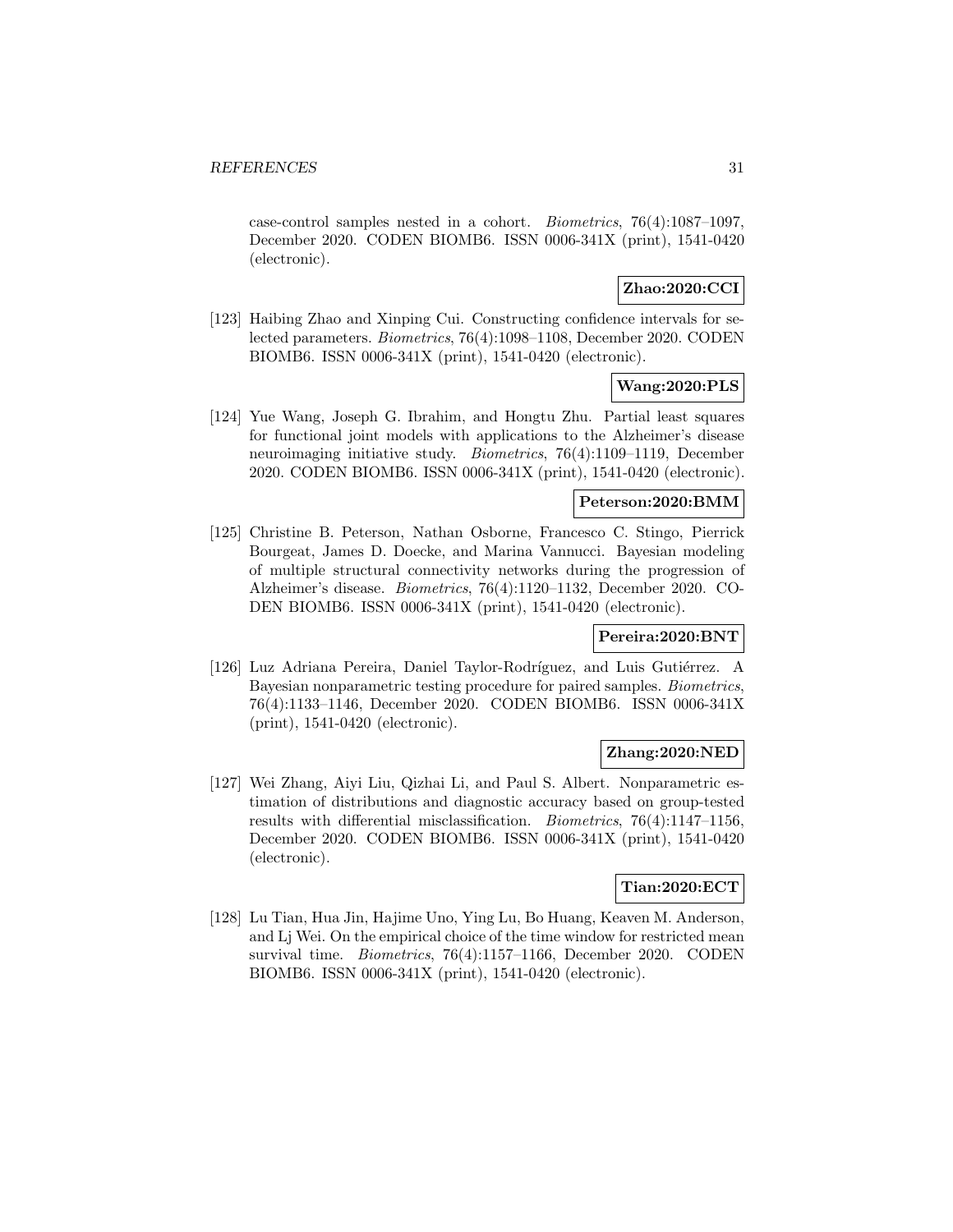#### **Matthews:2020:HES**

[129] John N. S. Matthews. Highly efficient stepped wedge designs for clusters of unequal size. Biometrics, 76(4):1167–1176, December 2020. CODEN BIOMB6. ISSN 0006-341X (print), 1541-0420 (electronic).

### **Sun:2020:RGS**

[130] Yifei Sun, Sy Han Chiou, and Mei-Cheng Wang. ROC-guided survival trees and ensembles. Biometrics, 76(4):1177–1189, December 2020. CO-DEN BIOMB6. ISSN 0006-341X (print), 1541-0420 (electronic).

### **Dukes:2020:DRT**

[131] Oliver Dukes, Vahe Avagyan, and Stijn Vansteelandt. Doubly robust tests of exposure effects under high-dimensional confounding. Biometrics, 76(4):1190–1200, December 2020. CODEN BIOMB6. ISSN 0006-341X (print), 1541-0420 (electronic).

# **Cai:2020:CQR**

[132] Zexi Cai and Tony Sit. Censored quantile regression model with timevarying covariates under length-biased sampling. Biometrics, 76(4):1201– 1215, December 2020. CODEN BIOMB6. ISSN 0006-341X (print), 1541- 0420 (electronic).

### **Li:2020:SST**

[133] Moming Li, Guoqing Diao, and Jing Qin. On symmetric semiparametric two-sample problem. Biometrics, 76(4):1216–1228, December 2020. CODEN BIOMB6. ISSN 0006-341X (print), 1541-0420 (electronic).

### **Ning:2020:SME**

[134] Jing Ning, Chunyan Cai, Yong Chen, Xuelin Huang, and Mei-Cheng Wang. Semiparametric modelling and estimation of covariate-adjusted dependence between bivariate recurrent events. Biometrics, 76(4):1229– 1239, December 2020. CODEN BIOMB6. ISSN 0006-341X (print), 1541- 0420 (electronic).

### **Hong:2020:TSS**

[135] Chuan Hong, Georgia Salanti, Sally C. Morton, Richard D. Riley, Haitao Chu, Stephen E. Kimmel, and Yong Chen. Testing small study effects in multivariate meta-analysis. Biometrics, 76(4):1240–1250, December 2020. CODEN BIOMB6. ISSN 0006-341X (print), 1541-0420 (electronic). See discussion [136, 137, 138].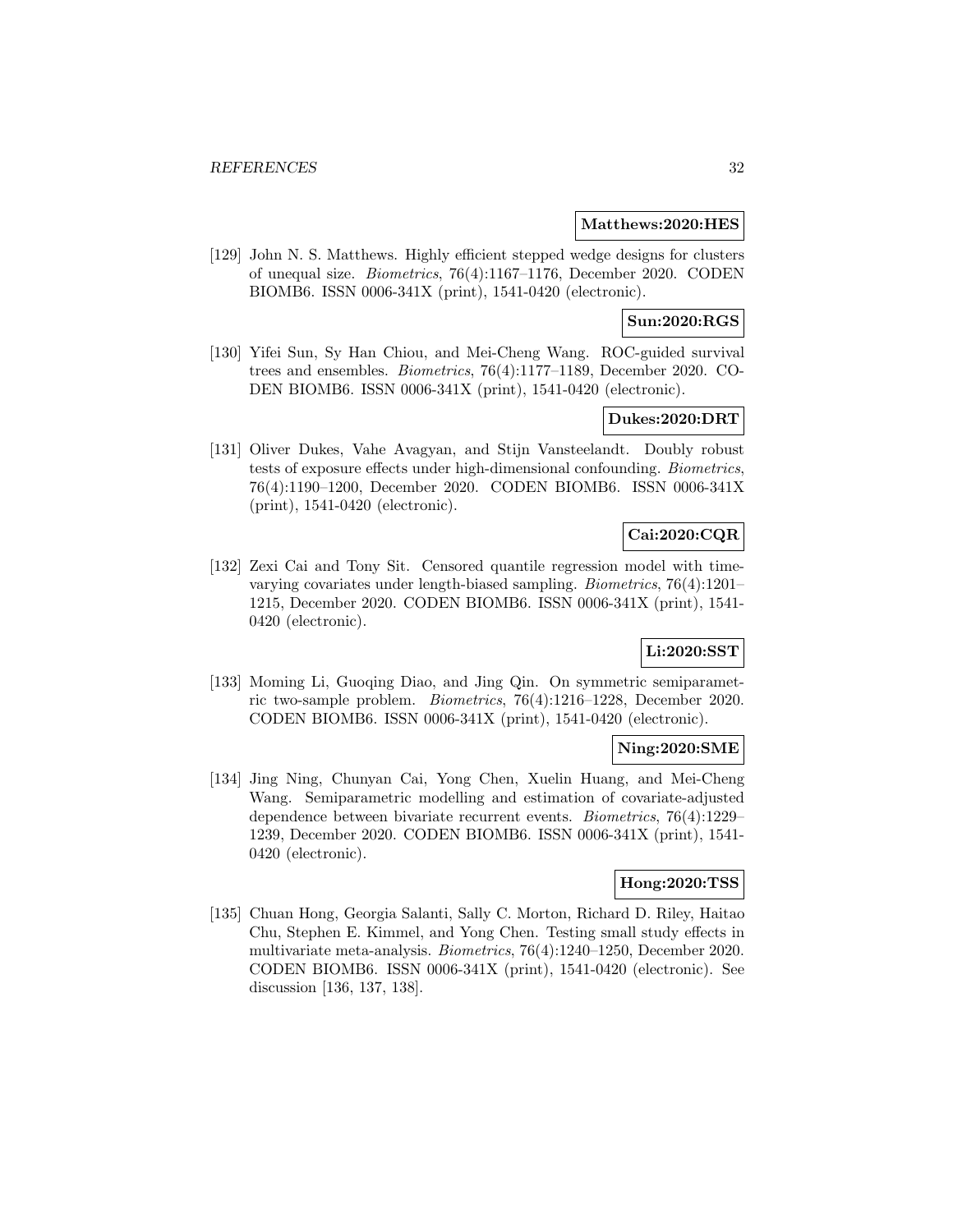#### **vanHouwelingen:2020:DTS**

[136] Hans C. van Houwelingen. Discussion on "Testing small study effects in multivariate meta-analysis" by Chuan Hong, Georgia Salanti, Sally Morton, Richard Riley, Haitao Chu, Stephen E. Kimmel and Yong Chen. Biometrics, 76(4):1251–1254, December 2020. CODEN BIOMB6. ISSN 0006-341X (print), 1541-0420 (electronic). See [135].

### **Noma:2020:DTS**

[137] Hisashi Noma. Discussion on "Testing small study effects in multivariate meta-analysis" by Chuan Hong, Georgia Salanti, Sally Morton, Richard Riley, Haitao Chu, Stephen E. Kimmel, and Yong Chen. Biometrics, 76(4):1255–1259, December 2020. CODEN BIOMB6. ISSN 0006-341X (print), 1541-0420 (electronic). See [135].

### **Carpenter:2020:DTS**

[138] James R. Carpenter, Gerta Rücker, and Guido Schwarzer. Discussion on 'Testing small study effects in multivariate meta-analysis' by Chuan Hong, Georgia Salanti, Sally Morton, Richard Riley, Haitao Chu, Stephen E Kimmel and Yong Chen. Biometrics, 76(4):1260–1261, December 2020. CODEN BIOMB6. ISSN 0006-341X (print), 1541-0420 (electronic). See [135].

### **McCaw:2020:OCR**

[139] Zachary R. McCaw, Jacqueline M. Lane, Richa Saxena, Susan Redline, and Xihong Lin. Operating characteristics of the rank-based inverse normal transformation for quantitative trait analysis in genome-wide association studies. Biometrics, 76(4):1262–1272, December 2020. CODEN BIOMB6. ISSN 0006-341X (print), 1541-0420 (electronic).

#### **Backenroth:2020:NDF**

[140] Daniel Backenroth, Russell T. Shinohara, Jennifer A. Schrack, and Jeff Goldsmith. Nonnegative decomposition of functional count data. Biometrics, 76(4):1273–1284, December 2020. CODEN BIOMB6. ISSN 0006- 341X (print), 1541-0420 (electronic).

### **Dorazio:2020:OPD**

[141] Robert M. Dorazio. Objective prior distributions for Jolly–Seber models of zero-augmented data. Biometrics, 76(4):1285–1296, December 2020. CODEN BIOMB6. ISSN 0006-341X (print), 1541-0420 (electronic).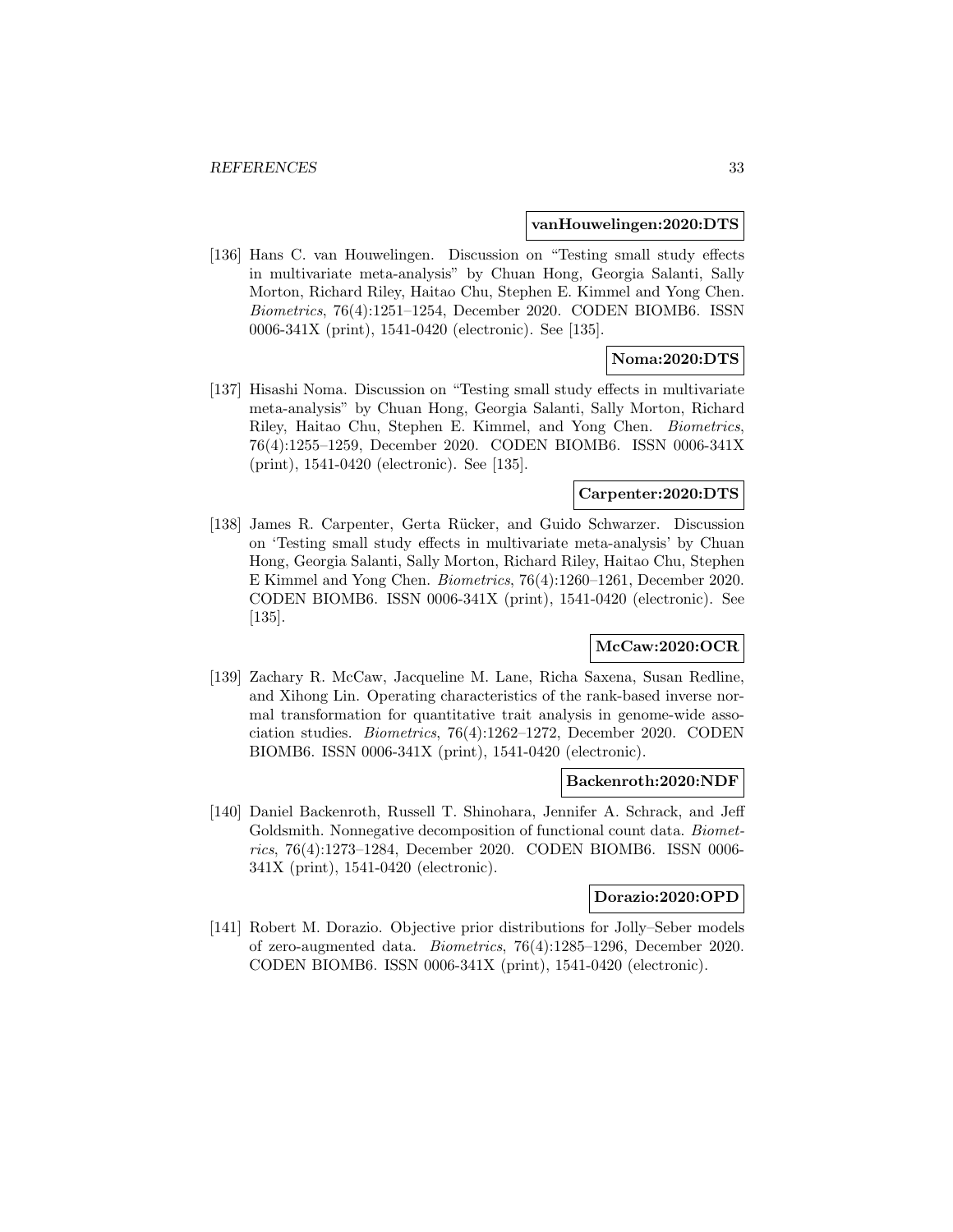#### **deCastro:2020:BMR**

[142] Mário de Castro, Ming-Hui Chen, Yuanye Zhang, and Anthony V. D'Amico. A Bayesian multi-risks survival (MRS) model in the presence of double censorings. Biometrics, 76(4):1297–1309, December 2020. CODEN BIOMB6. ISSN 0006-341X (print), 1541-0420 (electronic).

### **Huang:2020:EIT**

[143] Xinyang Huang and Jin Xu. Estimating individualized treatment rules with risk constraint. Biometrics, 76(4):1310–1318, December 2020. CO-DEN BIOMB6. ISSN 0006-341X (print), 1541-0420 (electronic).

### **Chen:2020:REU**

[144] Ding-Geng Chen, Dungang Liu, Xiaoyi Min, and Heping Zhang. Relative efficiency of using summary versus individual data in random-effects meta-analysis. Biometrics, 76(4):1319–1329, December 2020. CODEN BIOMB6. ISSN 0006-341X (print), 1541-0420 (electronic).

### **Han:2020:VSJ**

[145] Dongxiao Han, Xiaogang Su, Liuquan Sun, Zhou Zhang, and Lei Liu. Variable selection in joint frailty models of recurrent and terminal events. Biometrics, 76(4):1330–1339, December 2020. CODEN BIOMB6. ISSN 0006-341X (print), 1541-0420 (electronic).

### **Baek:2020:USD**

[146] Seungchul Baek, Yen-Yi Ho, and Yanyuan Ma. Using sufficient direction factor model to analyze latent activities associated with breast cancer survival. Biometrics, 76(4):1340–1350, December 2020. CODEN BIOMB6. ISSN 0006-341X (print), 1541-0420 (electronic).

### **Lin:2020:RRC**

[147] Feng-Chang Lin, Quefeng Li, and Jessica T. Lin. Relapse or reinfection: Classification of malaria infection using transition likelihoods. Biometrics, 76(4):1351–1363, December 2020. CODEN BIOMB6. ISSN 0006-341X (print), 1541-0420 (electronic).

### **Li:2020:PCC**

[148] Yimei Li and Ying Yuan. PA-CRM: a continuous reassessment method for pediatric phase i oncology trials with concurrent adult trials. Biometrics, 76(4):1364–1373, December 2020. CODEN BIOMB6. ISSN 0006-341X (print), 1541-0420 (electronic).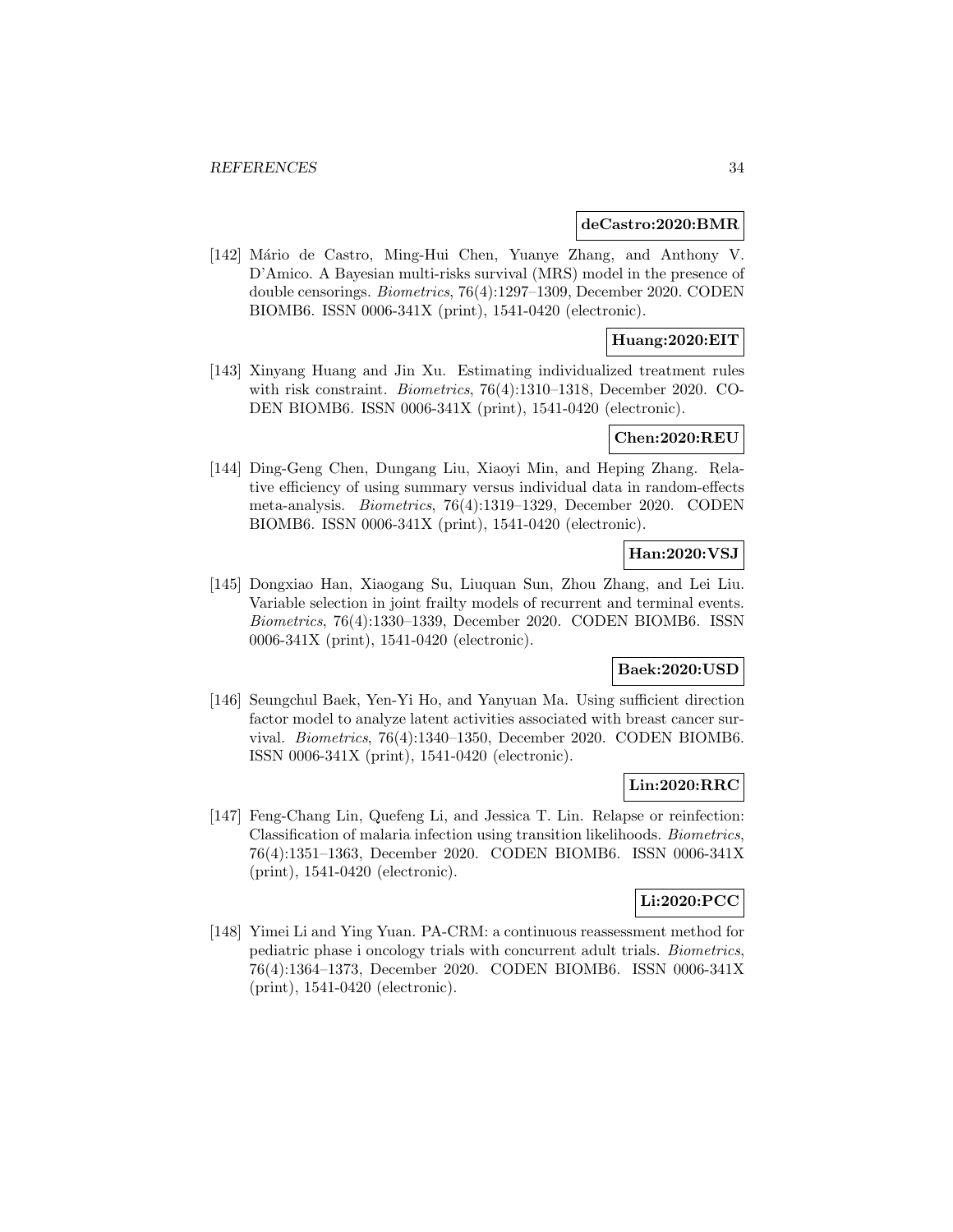### **Tanaka:2020:SOD**

[149] Emi Tanaka. Simple outlier detection for a multi-environmental field trial. Biometrics, 76(4):1374–1382, December 2020. CODEN BIOMB6. ISSN 0006-341X (print), 1541-0420 (electronic).

### **Baker:2020:CMA**

[150] Stuart G. Baker. CACE and meta-analysis (letter to the editor). *Biomet*rics, 76(4):1383–1384, December 2020. CODEN BIOMB6. ISSN 0006- 341X (print), 1541-0420 (electronic). See rejoinder [151].

# **Zhou:2020:RCM**

[151] Jincheng Zhou, James S. Hodges, and Haitao Chu. Rejoinder to "CACE and meta-analysis (letter to the editor)" by Stuart Baker. Biometrics, 76(4):1385–1389, December 2020. CODEN BIOMB6. ISSN 0006-341X (print), 1541-0420 (electronic). See [150].

### **Tattar:2020:BRT**

[152] Prabhanjan Narayanachar Tattar. Book review: Time Series Clustering and Classification, Maharaj, Elizabeth Ann, D'Urso, Pierpaolo, and Caiado, Jorge. Boca Raton FL: CRC. Biometrics, 76(4):1390–1391, December 2020. CODEN BIOMB6. ISSN 0006-341X (print), 1541-0420 (electronic).

### **McGowan:2020:BRR**

[153] Lucy D'Agostino McGowan. Book review: Reproducible Research in R and R Studio, 3rd edition. By Gandrud, Christopher. Biometrics, 76(4):1391, December 2020. CODEN BIOMB6. ISSN 0006-341X (print), 1541-0420 (electronic).

### **Chen:2020:BRA**

[154] Li-Pang Chen. Book review: Artificial intelligence for drug development, precision medicine, and healthcare. Chang, Mark Boca Raton, FL: Chapman and Hall/CRC, 2020. Biometrics, 76(4):1392–1394, December 2020. CODEN BIOMB6. ISSN 0006-341X (print), 1541-0420 (electronic).

#### **Anonymous:2020:AR**

[155] Anonymous. Acknowledgments referees 2020. Biometrics, 76(4):1395– 1398, December 2020. CODEN BIOMB6. ISSN 0006-341X (print), 1541- 0420 (electronic).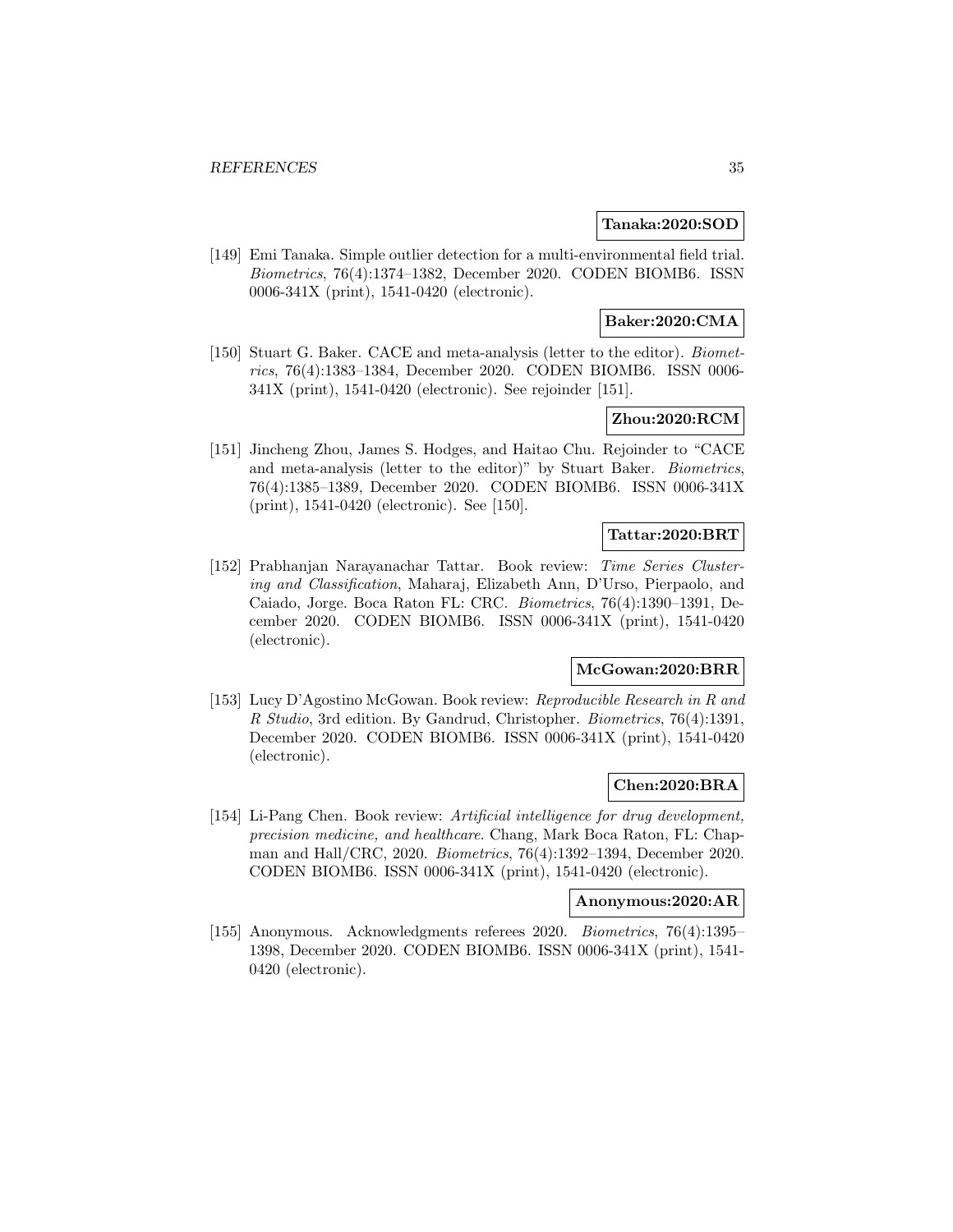#### **Anonymous:2021:IIa**

[156] Anonymous. Issue information. Biometrics, 77(1):1–4, March 2021. CO-DEN BIOMB6. ISSN 0006-341X (print), 1541-0420 (electronic).

### **Anonymous:2021:RE**

[157] Anonymous. Report of the Editors — 2020. Biometrics, 77(1):5–8, March 2021. CODEN BIOMB6. ISSN 0006-341X (print), 1541-0420 (electronic).

#### **Williamson:2021:NVI**

[158] Brian D. Williamson, Peter B. Gilbert, Marco Carone, and Noah Simon. Nonparametric variable importance assessment using machine learning techniques. Biometrics, 77(1):9–22, March 2021. CODEN BIOMB6. ISSN 0006-341X (print), 1541-0420 (electronic). See discussion [159, 160].

### **Lu:2021:DNV**

[159] Min Lu and Hemant Ishwaran. Discussion on "Nonparametric variable importance assessment using machine learning techniques" by Brian D. Williamson, Peter B. Gilbert, Marco Carone, and Noah Simon. Biometrics, 77(1):23–27, March 2021. CODEN BIOMB6. ISSN 0006-341X (print), 1541-0420 (electronic). See [158].

#### **Williamson:2021:RNV**

[160] Brian D. Williamson, Peter B. Gilbert, Marco Carone, and Noah Simon. Rejoinder to "Nonparametric variable importance assessment using machine learning techniques". Biometrics, 77(1):28–30, March 2021. CODEN BIOMB6. ISSN 0006-341X (print), 1541-0420 (electronic). See [158, 159].

### **Feng:2021:APM**

[161] Jean Feng, Scott Emerson, and Noah Simon. Approval policies for modifications to machine learning-based software as a medical device: a study of bio-creep. Biometrics, 77(1):31–44, March 2021. CODEN BIOMB6. ISSN 0006-341X (print), 1541-0420 (electronic). See discussion [162, 163] and rejoinder [164].

### **Pennello:2021:DAP**

[162] Gene Pennello, Berkman Sahiner, Alexej Gossmann, and Nicholas Petrick. Discussion on "Approval policies for modifications to machine learningbased software as a medical device: a study of bio-creep" by Jean Feng, Scott Emerson, and Noah Simon. Biometrics, 77(1):45–48, March 2021. CODEN BIOMB6. ISSN 0006-341X (print), 1541-0420 (electronic). See [161].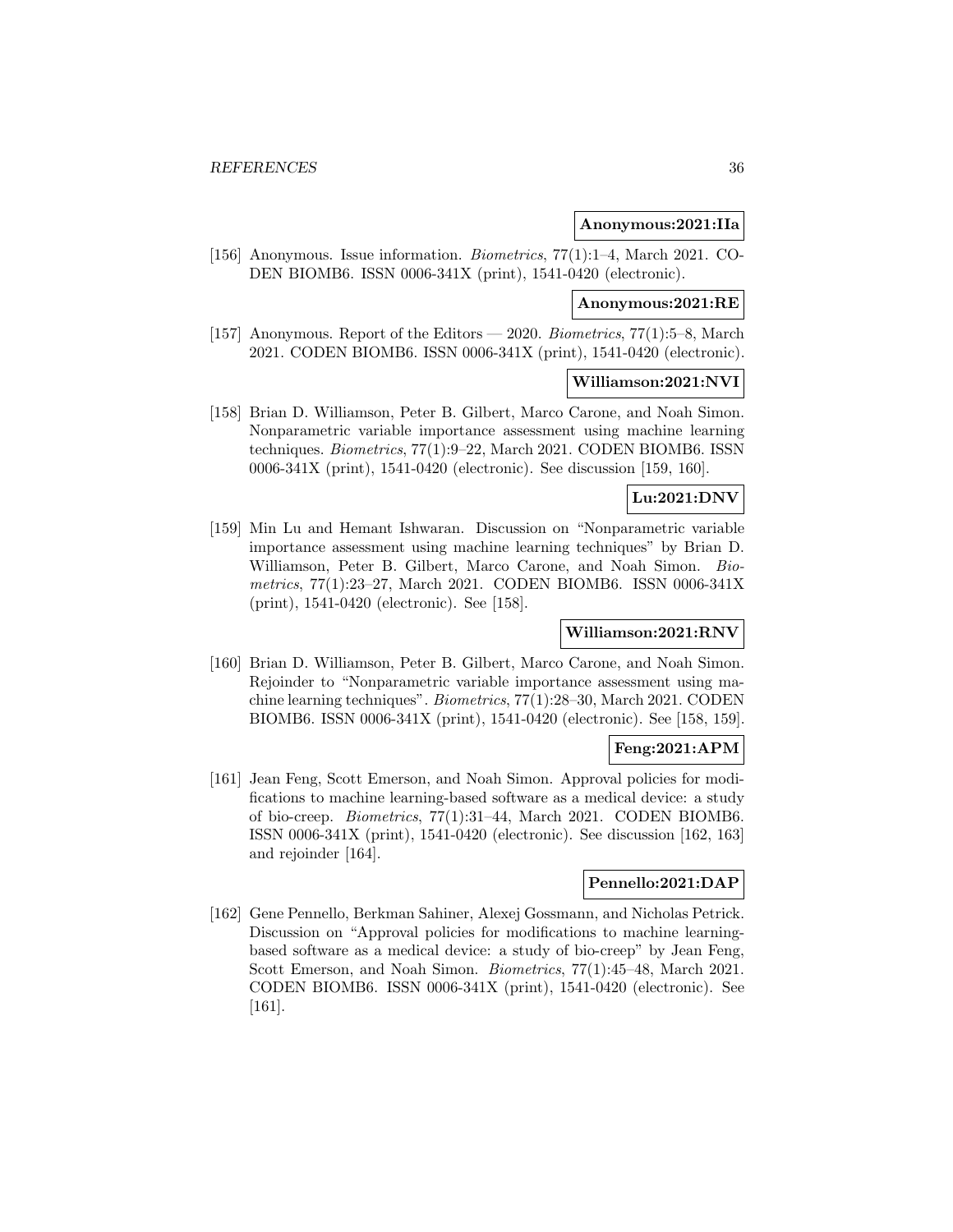### **Rose:2021:DAP**

[163] Sherri Rose. Discussion on "Approval policies for modifications to machine learning-based software as a medical device: a study of biocreep" by Jean Feng, Scott Emerson, and Noah Simon. Biometrics, 77(1):49–51, March 2021. CODEN BIOMB6. ISSN 0006-341X (print), 1541-0420 (electronic). See [161].

# **Feng:2021:RDA**

[164] Jean Feng, Scott Emerson, and Noah Simon. Rejoinder to discussions on "Approval policies for modifications to machine learning-based software as a medical device: a study of bio-creep". Biometrics, 77(1):52–53, March 2021. CODEN BIOMB6. ISSN 0006-341X (print), 1541-0420 (electronic). See [162, 163, 161].

### **Yang:2021:AWD**

[165] Yuchen Yang and Mei-Cheng Wang. Analyzing wearable device data using marked point processes. Biometrics, 77(1):54–66, March 2021. CODEN BIOMB6. ISSN 0006-341X (print), 1541-0420 (electronic).

### **Wang:2021:CCE**

[166] Lu Wang, Jill Schnall, Aeron Small, Rebecca A. Hubbard, Jason H. Moore, Scott M. Damrauer, and Jinbo Chen. Case contamination in electronic health records based case-control studies. Biometrics, 77(1):67–77, March 2021. CODEN BIOMB6. ISSN 0006-341X (print), 1541-0420 (electronic).

### **Luo:2021:BLM**

[167] Yu Luo, David A. Stephens, Aman Verma, and David L. Buckeridge. Bayesian latent multi-state modeling for nonequidistant longitudinal electronic health records. Biometrics, 77(1):78–90, March 2021. CODEN BIOMB6. ISSN 0006-341X (print), 1541-0420 (electronic).

# **Xu:2021:ZIP**

[168] Tianchen Xu, Ryan T. Demmer, and Gen Li. Zero-inflated Poisson factor model with application to microbiome read counts. Biometrics, 77(1):91– 101, March 2021. CODEN BIOMB6. ISSN 0006-341X (print), 1541-0420 (electronic).

### **Liu:2021:RVP**

[169] Yukun Liu, Pengfei Li, Lei Song, Kai Yu, and Jing Qin. Retrospective versus prospective score tests for genetic association with case-control data. Biometrics, 77(1):102–112, March 2021. CODEN BIOMB6. ISSN 0006- 341X (print), 1541-0420 (electronic).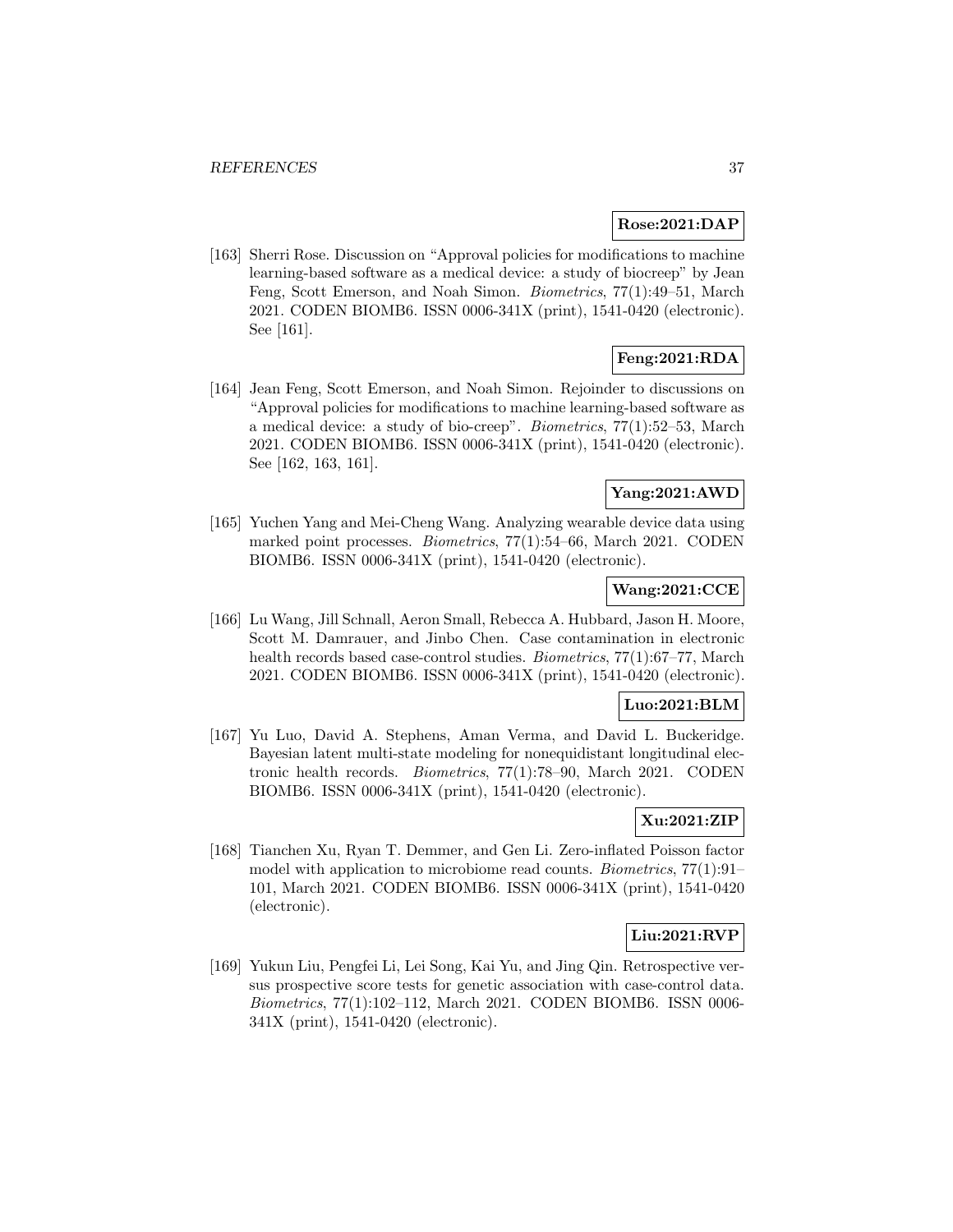#### **Wang:2021:CSM**

[170] Yudong Wang, Zhi-Sheng Ye, and Hongyuan Cao. On computation of semiparametric maximum likelihood estimators with shape constraints. Biometrics, 77(1):113–124, March 2021. CODEN BIOMB6. ISSN 0006- 341X (print), 1541-0420 (electronic).

### **Oganisian:2021:BNM**

[171] Arman Oganisian, Nandita Mitra, and Jason A. Roy. A Bayesian nonparametric model for zero-inflated outcomes: Prediction, clustering, and causal estimation. Biometrics, 77(1):125–135, March 2021. CODEN BIOMB6. ISSN 0006-341X (print), 1541-0420 (electronic).

#### **Castelletti:2021:BIC**

[172] Federico Castelletti and Guido Consonni. Bayesian inference of causal effects from observational data in Gaussian graphical models. Biometrics, 77(1):136–149, March 2021. CODEN BIOMB6. ISSN 0006-341X (print), 1541-0420 (electronic).

# **Zhou:2021:JMA**

[173] Jie Zhou, Xin Chen, Xinyuan Song, and Liuquan Sun. A joint modeling approach for analyzing marker data in the presence of a terminal event. Biometrics, 77(1):150–161, March 2021. CODEN BIOMB6. ISSN 0006- 341X (print), 1541-0420 (electronic).

#### **Coulombe:2021:WRA**

[174] Janie Coulombe, Erica E. M. Moodie, and Robert W. Platt. Weighted regression analysis to correct for informative monitoring times and confounders in longitudinal studies. Biometrics, 77(1):162–174, March 2021. CODEN BIOMB6. ISSN 0006-341X (print), 1541-0420 (electronic).

#### **Feifel:2021:DIG**

[175] J. Feifel and D. Dobler. Dynamic inference in general nested case-control designs. Biometrics, 77(1):175–185, March 2021. CODEN BIOMB6. ISSN 0006-341X (print), 1541-0420 (electronic).

#### **Davison:2021:PED**

[176] A. C. Davison, S. Hautphenne, and A. Kraus. Parameter estimation for discretely observed linear birth-and-death processes. *Biometrics*, 77(1): 186–196, March 2021. CODEN BIOMB6. ISSN 0006-341X (print), 1541- 0420 (electronic).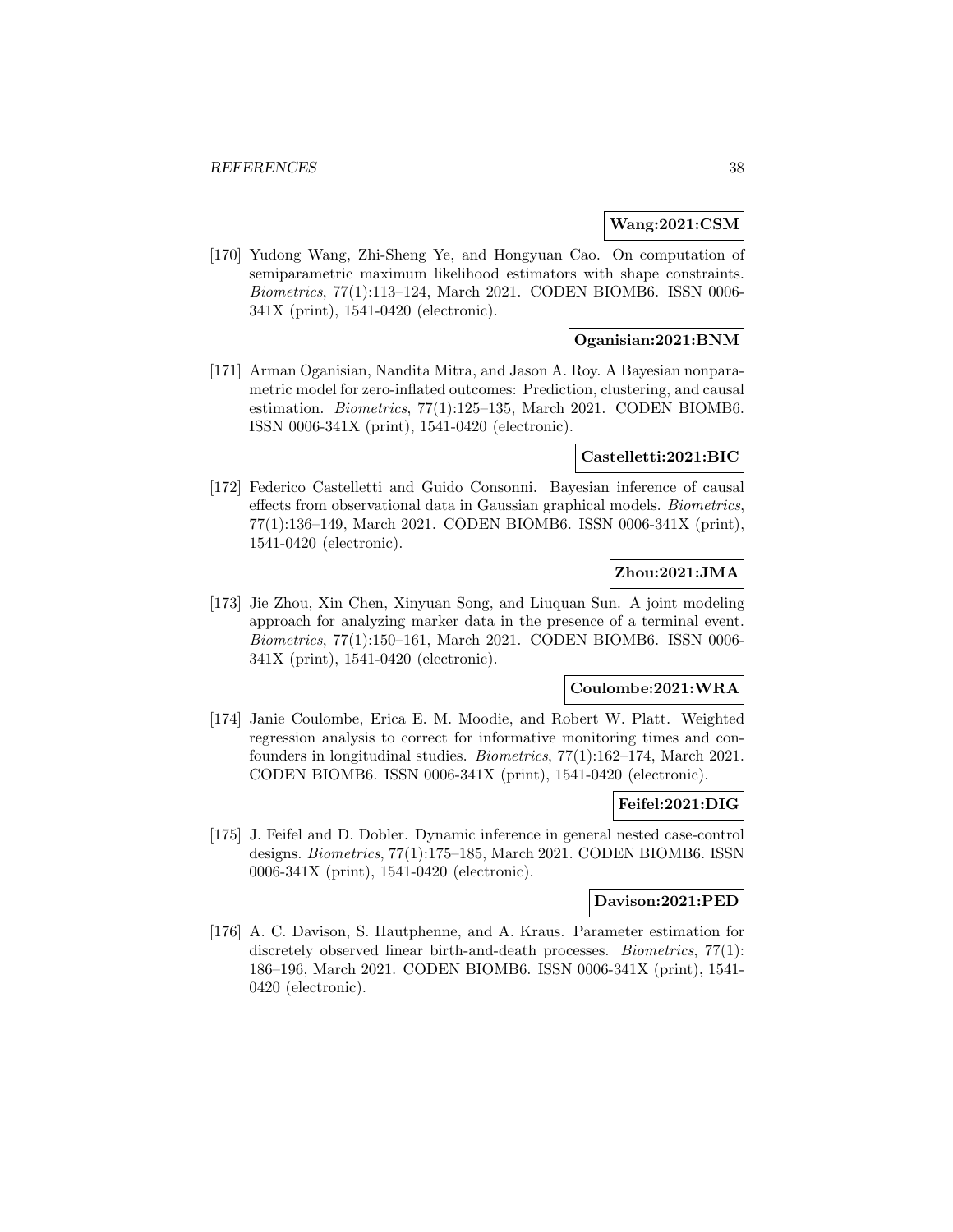### **Rudolph:2021:TSD**

[177] Kara E. Rudolph, Jonathan Levy, and Mark J. van der Laan. Transporting stochastic direct and indirect effects to new populations. Biometrics, 77 (1):197–211, March 2021. CODEN BIOMB6. ISSN 0006-341X (print), 1541-0420 (electronic).

### **Tian:2021:PPC**

[178] Zhaoyang Tian, Kun Liang, and Pengfei Li. A powerful procedure that controls the false discovery rate with directional information. Biometrics, 77(1):212–222, March 2021. CODEN BIOMB6. ISSN 0006-341X (print), 1541-0420 (electronic).

#### **Clairon:2021:ATR**

[179] Q. Clairon, R. Henderson, N. J. Young, E. D. Wilson, and C. J. Taylor. Adaptive treatment and robust control. Biometrics, 77(1):223–236, March 2021. CODEN BIOMB6. ISSN 0006-341X (print), 1541-0420 (electronic).

### **Alfo:2021:UBE**

[180] Marco Alfò, Dankmar Böhning, and Irene Rocchetti. Upper bound estimators of the population size based on ordinal models for capture–recapture experiments. Biometrics, 77(1):237–248, March 2021. CODEN BIOMB6. ISSN 0006-341X (print), 1541-0420 (electronic).

### **Sugasawa:2021:ESP**

[181] Shonosuke Sugasawa and Hisashi Noma. Efficient screening of predictive biomarkers for individual treatment selection. Biometrics, 77(1):249–257, March 2021. CODEN BIOMB6. ISSN 0006-341X (print), 1541-0420 (electronic).

### **Xu:2021:GRB**

[182] Meng Xu, Philip T. Reiss, and Ivor Cribben. Generalized reliability based on distances. Biometrics, 77(1):258–270, March 2021. CODEN BIOMB6. ISSN 0006-341X (print), 1541-0420 (electronic).

### **Mitani:2021:MAM**

[183] A. A. Mitani, E. K. Kaye, and K. P. Nelson. Marginal analysis of multiple outcomes with informative cluster size. Biometrics, 77(1):271–282, March 2021. CODEN BIOMB6. ISSN 0006-341X (print), 1541-0420 (electronic).

# **Ostrovnaya:2021:TTD**

[184] Irina Ostrovnaya, Audrey Mauguen, Venkatraman E. Seshan, and Colin B. Begg. Testing tumors from different anatomic sites for clonal relatedness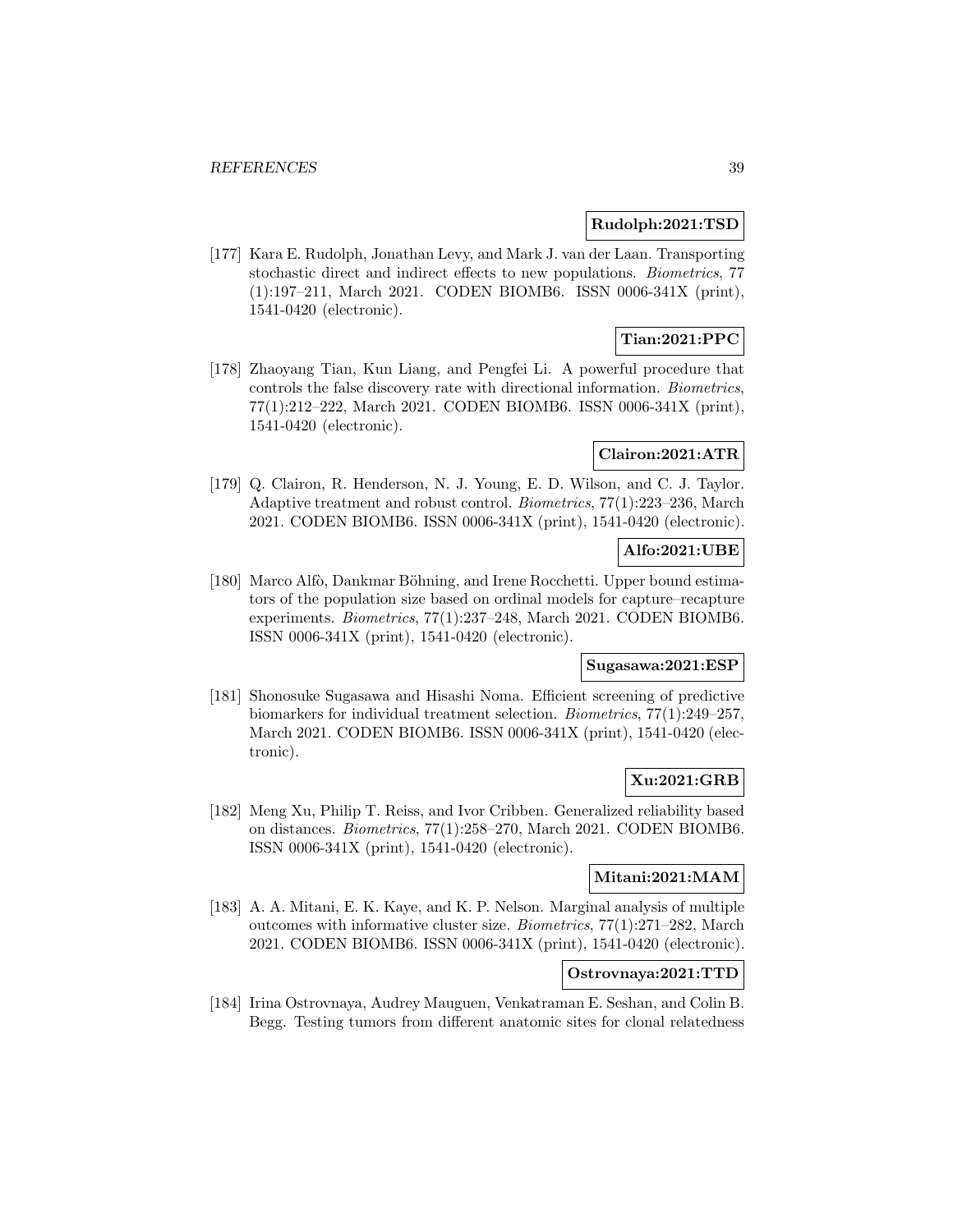using somatic mutation data. Biometrics, 77(1):283–292, March 2021. CODEN BIOMB6. ISSN 0006-341X (print), 1541-0420 (electronic).

### **Jang:2021:ECS**

[185] Ja-Yoon Jang, Hee-Seok Oh, Yaeji Lim, and Ying Kuen Cheung. Ensemble clustering for step data via binning. Biometrics, 77(1):293–304, March 2021. CODEN BIOMB6. ISSN 0006-341X (print), 1541-0420 (electronic).

### **Brownstein:2021:BAS**

[186] Naomi C. Brownstein, Veronica Bunn, Luis M. Castro, and Debajyoti Sinha. Bayesian analysis of survival data with missing censoring indicators. Biometrics, 77(1):305–315, March 2021. CODEN BIOMB6. ISSN 0006-341X (print), 1541-0420 (electronic).

# **Xu:2021:BFA**

[187] Jingxiong Xu, Wei Xu, and Laurent Briollais. A Bayes factor approach with informative prior for rare genetic variant analysis from next generation sequencing data. Biometrics, 77(1):316–328, March 2021. CODEN BIOMB6. ISSN 0006-341X (print), 1541-0420 (electronic).

### **Kreif:2021:ENC**

[188] Noémi Kreif, Oleg Sofrygin, Julie A. Schmittdiel, Alyce S. Adams, Richard W. Grant, Zheng Zhu, Mark J. van der Laan, and Romain Neugebauer. Exploiting nonsystematic covariate monitoring to broaden the scope of evidence about the causal effects of adaptive treatment strategies. Biometrics, 77(1):329–342, March 2021. CODEN BIOMB6. ISSN 0006-341X (print), 1541-0420 (electronic).

### **Calhoun:2021:RMR**

[189] Peter Calhoun, Richard A. Levine, and Juanjuan Fan. Repeated measures random forests (RMRF): Identifying factors associated with nocturnal hypoglycemia. Biometrics, 77(1):343–351, March 2021. CODEN BIOMB6. ISSN 0006-341X (print), 1541-0420 (electronic).

### **Polansky:2021:IIN**

[190] Leo Polansky, Ken B. Newman, and Lara Mitchell. Improving inference for nonlinear state-space models of animal population dynamics given biased sequential life stage data. Biometrics, 77(1):352–361, March 2021. CODEN BIOMB6. ISSN 0006-341X (print), 1541-0420 (electronic).

### **Chen:2021:PSE**

[191] Ting-Huei Chen and Hanaa Boughal. A penalized structural equation modeling method accounting for secondary phenotypes for variable selec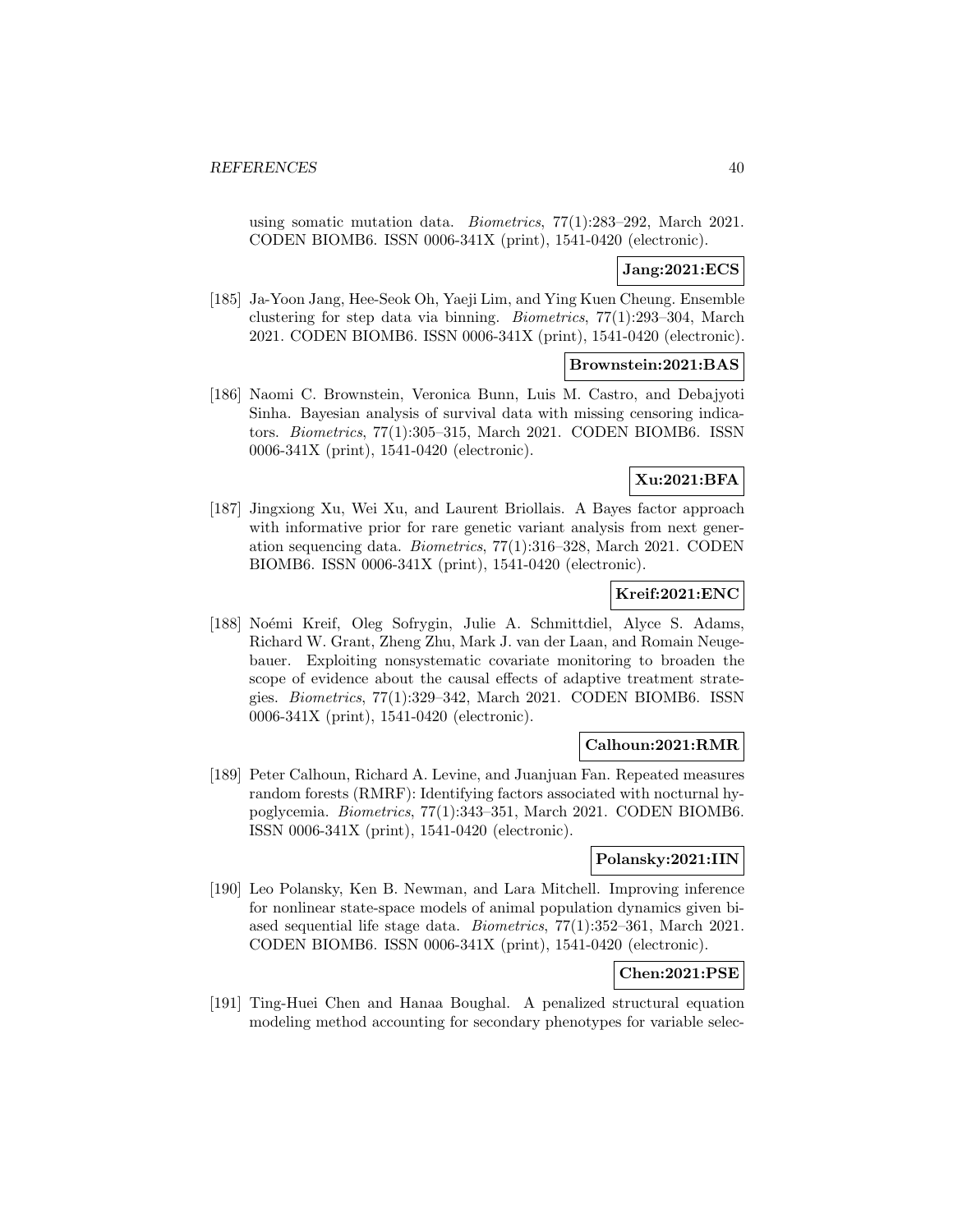tion on genetically regulated expression from PrediXcan for Alzheimer's disease. Biometrics, 77(1):362–371, March 2021. CODEN BIOMB6. ISSN 0006-341X (print), 1541-0420 (electronic).

### **Gomez-Rubio:2021:BRD**

[192] Virgilio Gómez-Rubio. Book review of *Disease mapping: From founda*tions to multidimensional modeling. Biometrics, 77(1):372–373, March 2021. CODEN BIOMB6. ISSN 0006-341X (print), 1541-0420 (electronic).

### **Anonymous:2021:IIb**

[193] Anonymous. Issue information. Biometrics, 77(2):375–378, June 2021. CODEN BIOMB6. ISSN 0006-341X (print), 1541-0420 (electronic).

### **Tan:2021:EIM**

[194] Kean Ming Tan, Junwei Lu, Tong Zhang, and Han Liu. Estimating and inferring the maximum degree of stimulus-locked time-varying brain connectivity networks. Biometrics, 77(2):379–390, June 2021. CODEN BIOMB6. ISSN 0006-341X (print), 1541-0420 (electronic).

### **Lee:2021:BGS**

[195] Kyoungjae Lee and Xuan Cao. Bayesian group selection in logistic regression with application to MRI data analysis. Biometrics, 77(2):391–400, June 2021. CODEN BIOMB6. ISSN 0006-341X (print), 1541-0420 (electronic).

### **Brown:2021:IME**

[196] Roland Brown, Yingling Fan, Kirti Das, and Julian Wolfson. Iterated multisource exchangeability models for individualized inference with an application to mobile sensor data. Biometrics, 77(2):401–412, June 2021. CODEN BIOMB6. ISSN 0006-341X (print), 1541-0420 (electronic).

### **Cheng:2021:RES**

[197] David Cheng, Ashwin N. Ananthakrishnan, and Tianxi Cai. Robust and efficient semi-supervised estimation of average treatment effects with application to electronic health records data. Biometrics, 77(2):413–423, June 2021. CODEN BIOMB6. ISSN 0006-341X (print), 1541-0420 (electronic).

### **Zhao:2021:NSM**

[198] Kaiqiong Zhao, Karim Qualkacha, Lajmi Lakhal-Chaieb, Aurélie Labbe, Kathleen Klein, Antonio Ciampi, Marie Hudson, Inés Colmegna, Tomi Pastinen, Tieyuan Zhang, Denise Daley, and Celia M. T. Greenwood. A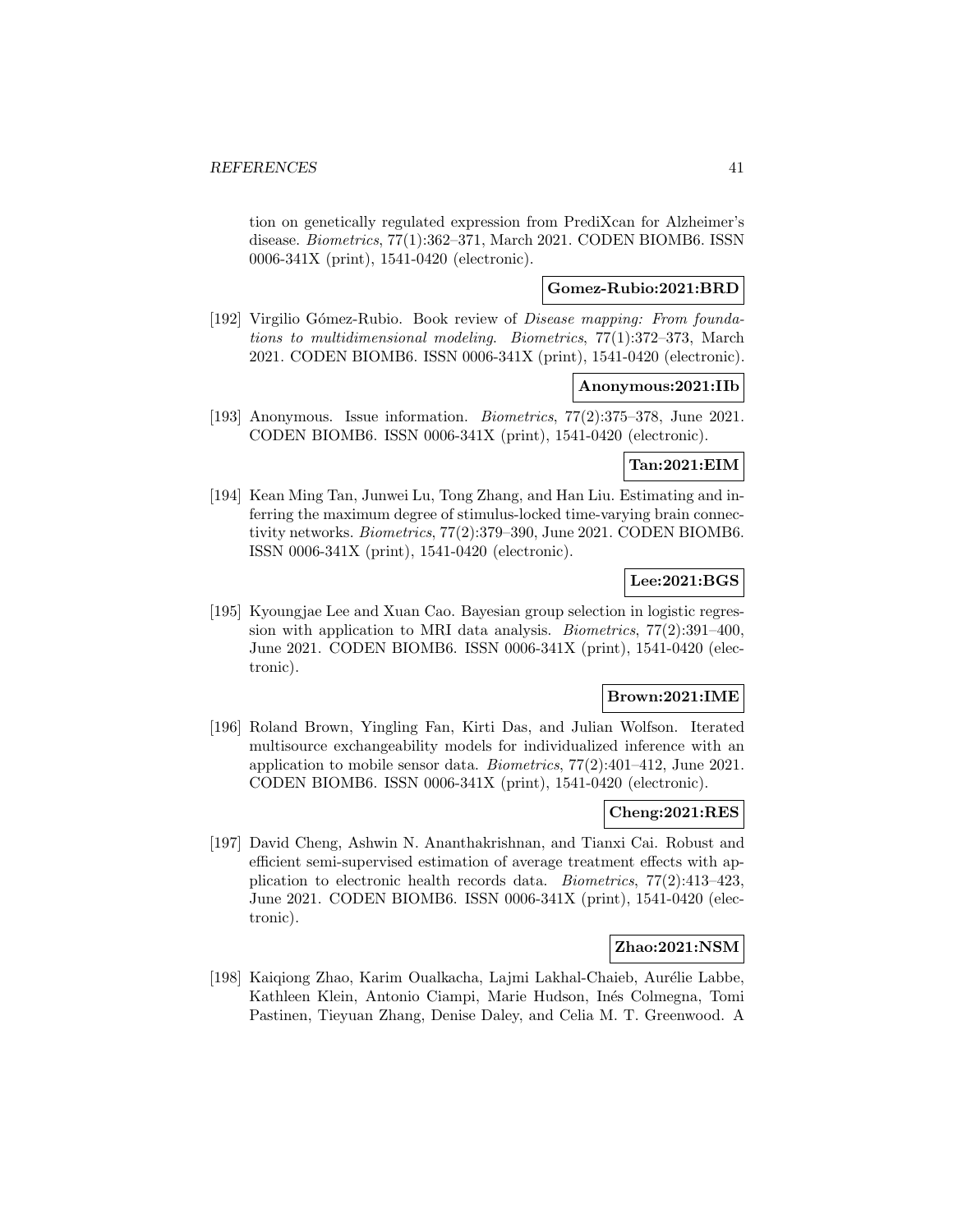novel statistical method for modeling covariate effects in bisulfite sequencing derived measures of DNA methylation. Biometrics, 77(2):424–438, June 2021. CODEN BIOMB6. ISSN 0006-341X (print), 1541-0420 (electronic).

### **Kundu:2021:SBM**

[199] Suprateek Kundu and Benjamin B. Risk. Scalable Bayesian matrix normal graphical models for brain functional networks. Biometrics, 77(2):439– 450, June 2021. CODEN BIOMB6. ISSN 0006-341X (print), 1541-0420 (electronic).

### **Wang:2021:IMC**

[200] Tong Wang and Wei Ma. The impact of misclassification on covariateadaptive randomized clinical trials. Biometrics, 77(2):451–464, June 2021. CODEN BIOMB6. ISSN 0006-341X (print), 1541-0420 (electronic).

### **Wu:2021:RBC**

[201] Yunan Wu and Lan Wang. Resampling-based confidence intervals for model-free robust inference on optimal treatment regimes. Biometrics, 77(2):465–476, June 2021. CODEN BIOMB6. ISSN 0006-341X (print), 1541-0420 (electronic).

### **Agniel:2021:ELS**

[202] Denis Agniel and Layla Parast. Evaluation of longitudinal surrogate markers. Biometrics, 77(2):477–489, June 2021. CODEN BIOMB6. ISSN 0006-341X (print), 1541-0420 (electronic).

### **Anaya-Izquierdo:2021:SRS**

[203] Karim Anaya-Izquierdo and Neal Alexander. Spatial regression and spillover effects in cluster randomized trials with count outcomes. Biometrics, 77(2):490–505, June 2021. CODEN BIOMB6. ISSN 0006-341X (print), 1541-0420 (electronic).

### **Park:2021:CSI**

[204] Hyung Park, Eva Petkova, Thaddeus Tarpey, and R. Todd Ogden. A constrained single-index regression for estimating interactions between a treatment and covariates. Biometrics, 77(2):506–518, June 2021. CODEN BIOMB6. ISSN 0006-341X (print), 1541-0420 (electronic).

### **Chen:2021:MRP**

[205] Chixiang Chen, Biyi Shen, Aiyi Liu, Rongling Wu, and Ming Wang. A multiple robust propensity score method for longitudinal analysis with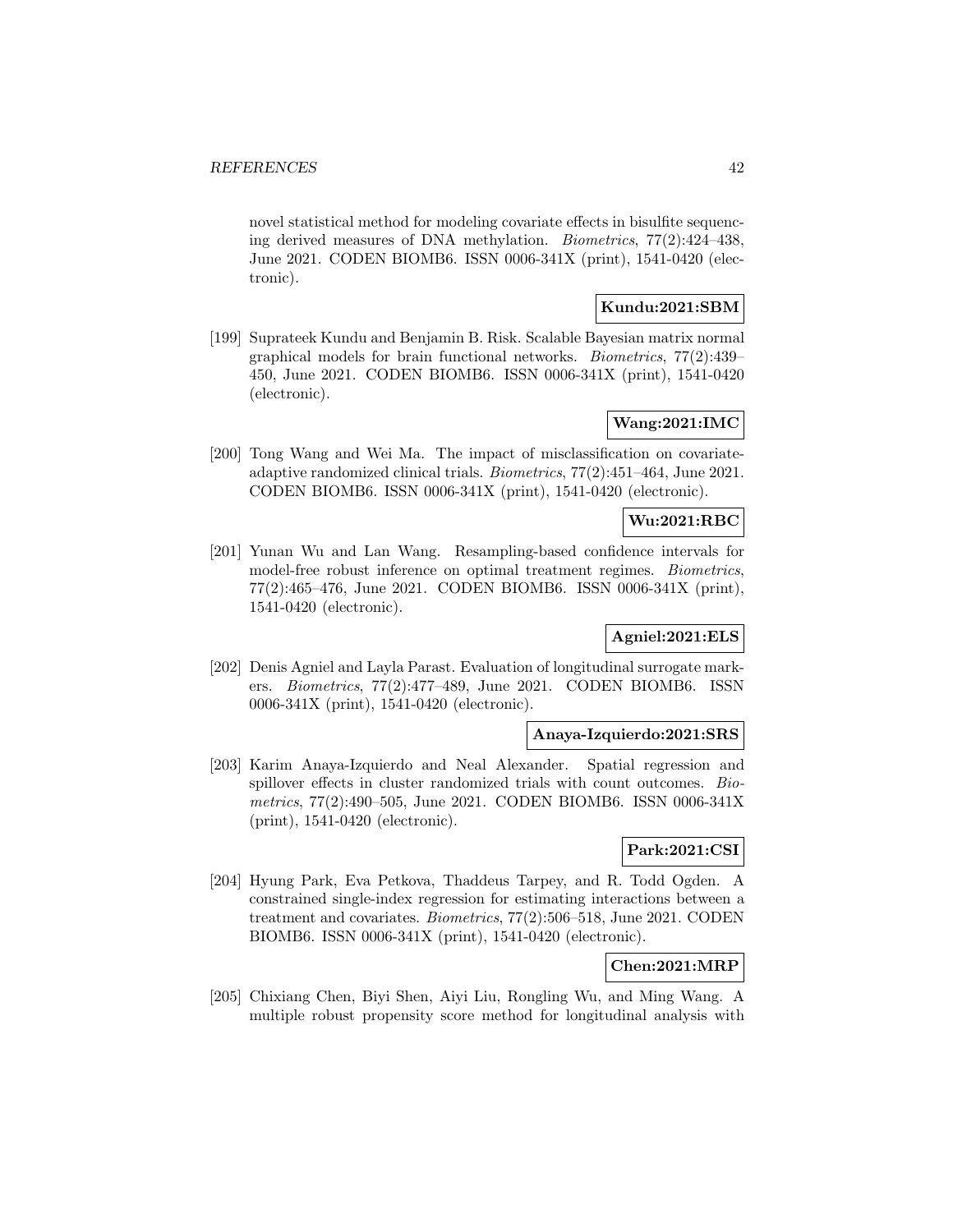intermittent missing data. Biometrics, 77(2):519–532, June 2021. CODEN BIOMB6. ISSN 0006-341X (print), 1541-0420 (electronic).

### **Bakoyannis:2021:NAN**

[206] Giorgos Bakoyannis. Nonparametric analysis of nonhomogeneous multistate processes with clustered observations. Biometrics, 77(2):533–546, June 2021. CODEN BIOMB6. ISSN 0006-341X (print), 1541-0420 (electronic).

## **Qadir:2021:SEC**

[207] Ghulam A. Qadir and Ying Sun. Semiparametric estimation of crosscovariance functions for multivariate random fields. Biometrics, 77(2): 547–560, June 2021. CODEN BIOMB6. ISSN 0006-341X (print), 1541- 0420 (electronic).

### **Wang:2021:SRC**

[208] Ching-Yun Wang and Xiao Song. Semiparametric regression calibration for general hazard models in survival analysis with covariate measurement error; surprising performance under linear hazard. Biometrics, 77(2):561– 572, June 2021. CODEN BIOMB6. ISSN 0006-341X (print), 1541-0420 (electronic).

### **Zhou:2021:SFE**

[209] Yan Zhou, Peter X.-K. Song, and Xiaoquan Wen. Structural factor equation models for causal network construction via directed acyclic mixed graphs. *Biometrics*,  $77(2):573-586$ , June  $2021$ . CODEN BIOMB6. ISSN 0006-341X (print), 1541-0420 (electronic).

# **Arfe:2021:OTP**

[210] Andrea Arfè, Brian Alexander, and Lorenzo Trippa. Optimality of testing procedures for survival data in the nonproportional hazards setting. Biometrics, 77(2):587–598, June 2021. CODEN BIOMB6. ISSN 0006-341X (print), 1541-0420 (electronic).

### **Chan:2021:DER**

[211] Stephanie Chan, Xuan Wang, Ina Jazić, Sarah Peskoe, Yingye Zheng, and Tianxi Cai. Developing and evaluating risk prediction models with panel current status data. Biometrics, 77(2):599–609, June 2021. CODEN BIOMB6. ISSN 0006-341X (print), 1541-0420 (electronic).

# **Yu:2021:QRS**

[212] Tonghui Yu, Liming Xiang, and Huixia Judy Wang. Quantile regression for survival data with covariates subject to detection limits. Biometrics,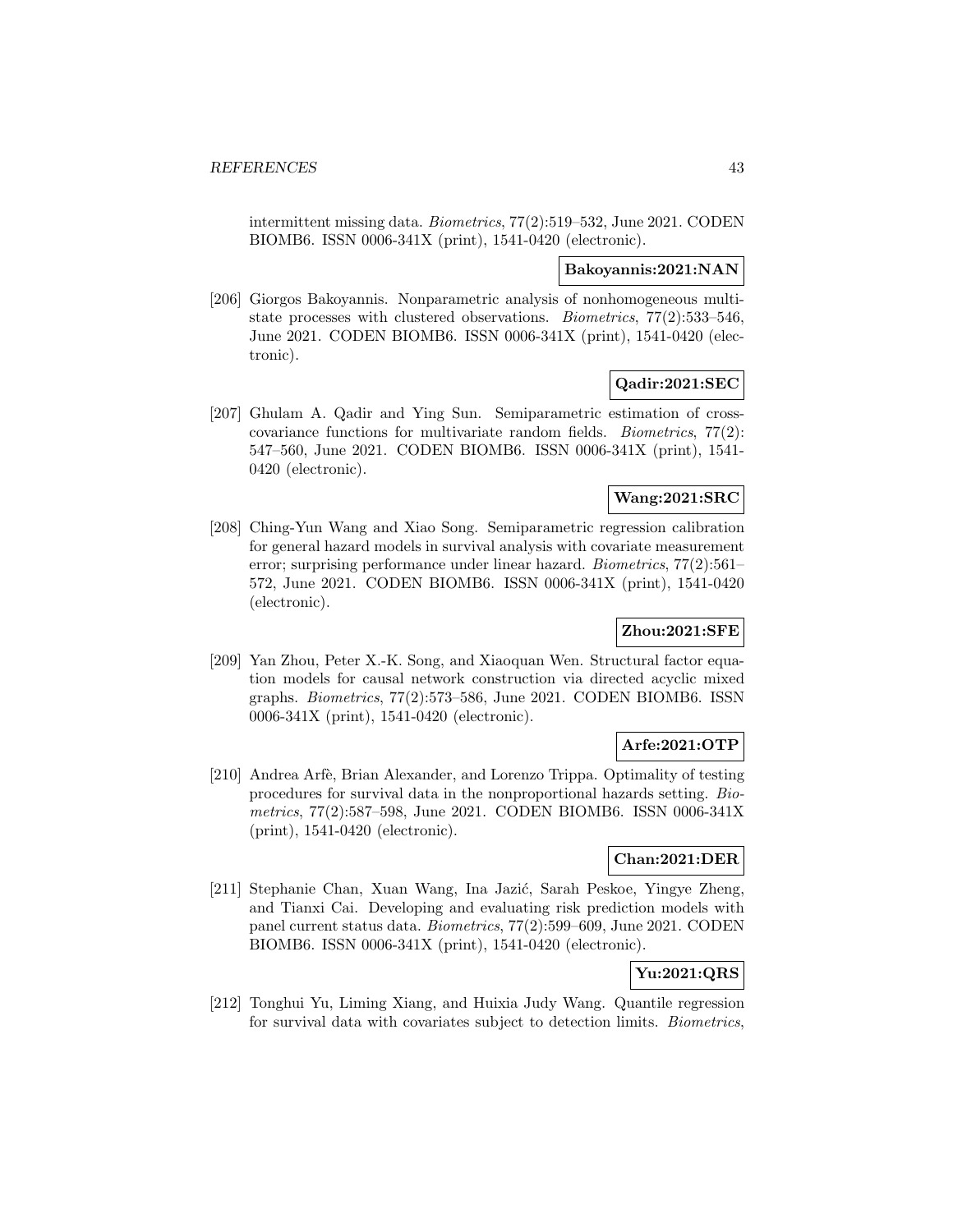77(2):610–621, June 2021. CODEN BIOMB6. ISSN 0006-341X (print), 1541-0420 (electronic).

# **Denti:2021:TGP**

[213] Francesco Denti, Michele Guindani, Fabrizio Leisen, Antonio Lijoi, William Duncan Wadsworth, and Marina Vannucci. Two-group Poisson– Dirichlet mixtures for multiple testing. Biometrics, 77(2):622–633, June 2021. CODEN BIOMB6. ISSN 0006-341X (print), 1541-0420 (electronic).

### **Morita:2021:SBA**

[214] Satoshi Morita, Peter Müller, and Hiroyasu Abe. A semiparametric Bayesian approach to population finding with time-to-event and toxicity data in a randomized clinical trial. Biometrics, 77(2):634–648, June 2021. CODEN BIOMB6. ISSN 0006-341X (print), 1541-0420 (electronic).

### **Gu:2021:BHM**

[215] Chenyang Gu, Haiden Huskamp, Julie Donohue, and Sharon-Lise Normand. A Bayesian hierarchical model for characterizing the diffusion of new antipsychotic drugs. Biometrics, 77(2):649–660, June 2021. CODEN BIOMB6. ISSN 0006-341X (print), 1541-0420 (electronic).

### **Kaplan:2021:BBO**

[216] Adam Kaplan and Thomas A. Murray. Batch Bayesian optimization design for optimizing a neurostimulator. Biometrics, 77(2):661–674, June 2021. CODEN BIOMB6. ISSN 0006-341X (print), 1541-0420 (electronic).

### **Allen:2021:BMM**

[217] Carter Allen, Sara E. Benjamin-Neelon, and Brian Neelon. A Bayesian multivariate mixture model for skewed longitudinal data with intermittent missing observations: an application to infant motor development. Biometrics, 77(2):675–688, June 2021. CODEN BIOMB6. ISSN 0006-341X (print), 1541-0420 (electronic).

### **Tran:2021:LOU**

[218] Trung Dung Tran, Emmanuel Lesaffre, Geert Verbeke, and Joke Duyck. Latent Ornstein–Uhlenbeck models for Bayesian analysis of multivariate longitudinal categorical responses. Biometrics, 77(2):689–701, June 2021. CODEN BIOMB6. ISSN 0006-341X (print), 1541-0420 (electronic).

### **Hagiwara:2021:SAS**

[219] Yasuhiro Hagiwara, Tomohiro Shinozaki, Hirofumi Mukai, and Yutaka Matsuyama. Sensitivity analysis for subsequent treatments in confir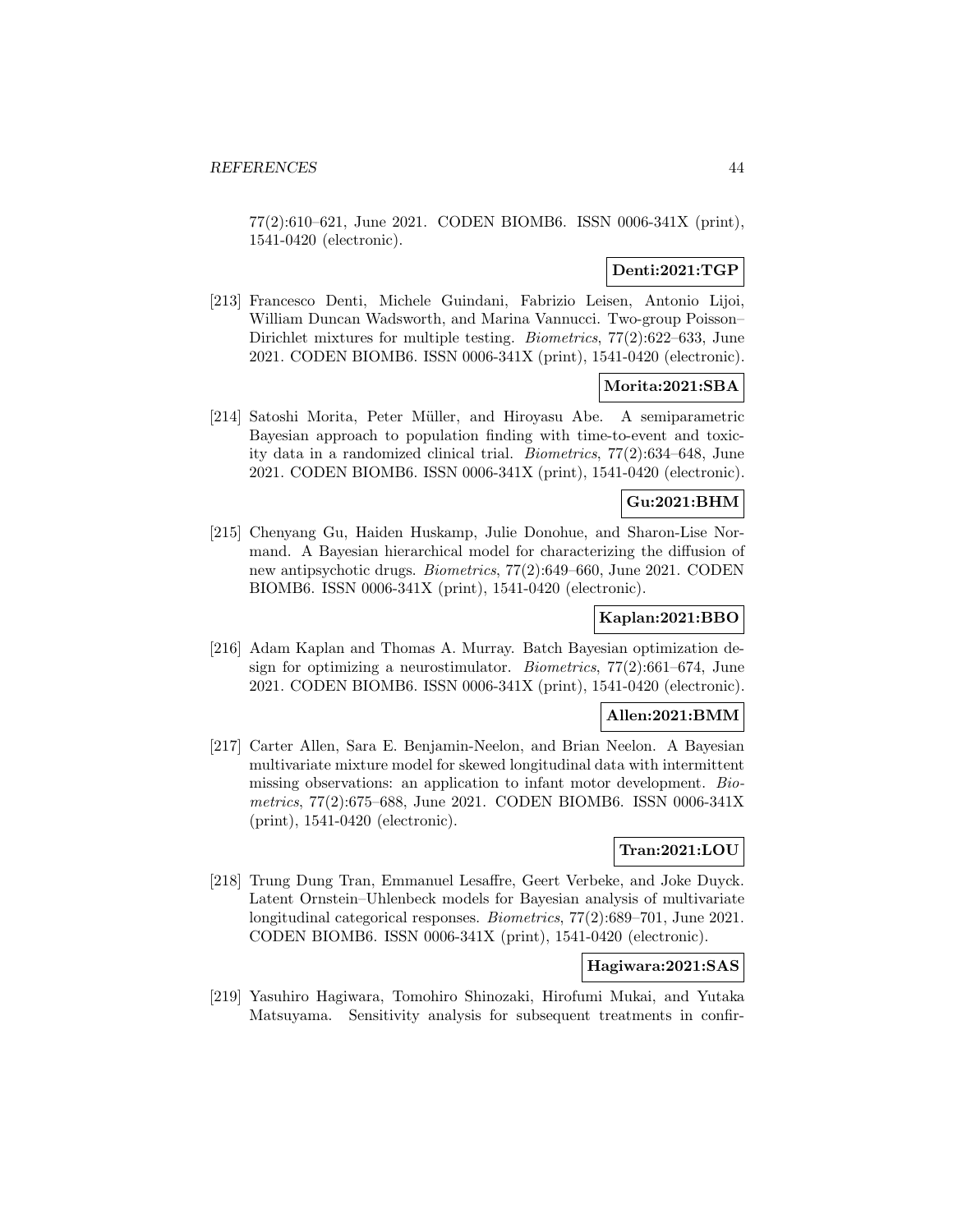matory oncology clinical trials: a two-stage stochastic dynamic treatment regime approach. Biometrics, 77(2):702–714, June 2021. CODEN BIOMB6. ISSN 0006-341X (print), 1541-0420 (electronic).

# **Kansanen:2021:HTL**

[220] Kasper Kansanen, Petteri Packalen, Matti Maltamo, and Lauri Mehtätalo. Horvitz–Thompson-like estimation with distance-based detection probabilities for circular plot sampling of forests. Biometrics, 77(2):715–728, June 2021. CODEN BIOMB6. ISSN 0006-341X (print), 1541-0420 (electronic).

## **Chen:2021:EOT**

[221] Xiaofei Chen, Daniel F. Heitjan, Gerald Greil, and Haekyung Jeon-Slaughter. Estimating the optimal timing of surgery from observational data. Biometrics, 77(2):729–739, June 2021. CODEN BIOMB6. ISSN 0006-341X (print), 1541-0420 (electronic).

### **Wen:2021:PGF**

[222] Lan Wen, Jessica G. Young, James M. Robins, and Miguel A. Hernán. Parametric g-formula implementations for causal survival analyses. Biometrics, 77(2):740–753, June 2021. CODEN BIOMB6. ISSN 0006-341X (print), 1541-0420 (electronic).

# **Su:2021:FLF**

[223] Weiji Su, Xia Wang, and Rhonda D. Szczesniak. Flexible link functions in a joint hierarchical Gaussian process model. Biometrics, 77(2):754– 764, June 2021. CODEN BIOMB6. ISSN 0006-341X (print), 1541-0420 (electronic).

### **Kline:2021:EBO**

[224] David Kline and Staci A. Hepler. Estimating the burden of the opioid epidemic for adults and adolescents in Ohio counties. Biometrics, 77(2): 765–775, June 2021. CODEN BIOMB6. ISSN 0006-341X (print), 1541- 0420 (electronic).

### **Li:2021:IWB**

[225] Ran Li and Usama Bilal. Interactive web-based data visualization with R, plotly, and shiny (Carson Sievert). Biometrics, 77(2):776–777, June 2021. CODEN BIOMB6. ISSN 0006-341X (print), 1541-0420 (electronic).

# **Hu:2021:BRS**

[226] Chen Hu. Book review: Statistical methods for survival trial design-With applications to cancer clinical trials using R by Jianrong Wu, CRC Press,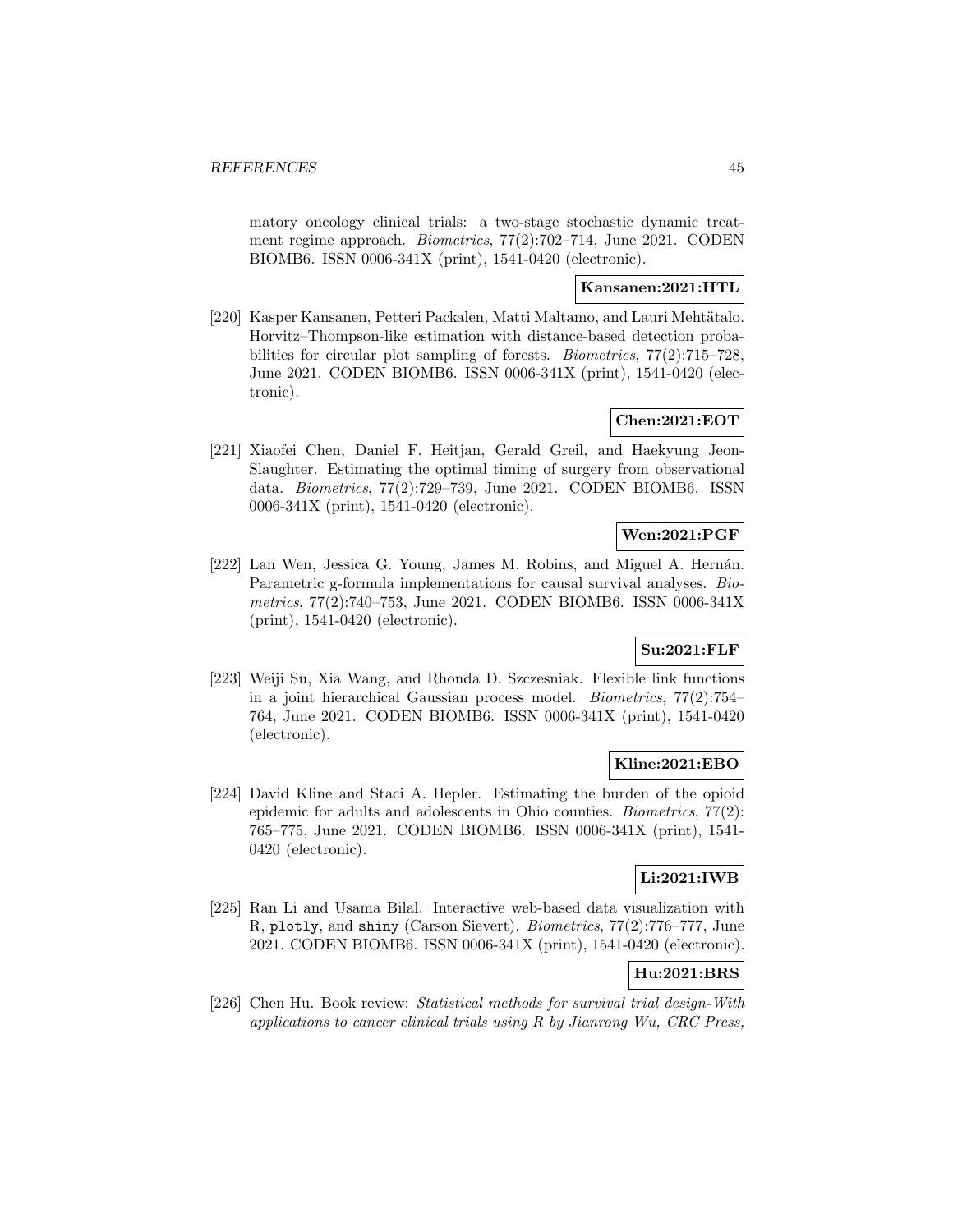2018, ISBN 978-0-367-73432-9. Biometrics, 77(2):777–778, June 2021. CODEN BIOMB6. ISSN 0006-341X (print), 1541-0420 (electronic).

#### **Anonymous:2021:CEL**

[227] Anonymous. Correction to "Empirical-likelihood-based criteria for model selection on marginal analysis of longitudinal data with dropout missingness," by Chen, C., Shen, B., Zhang, L., Xue, Y. and Wang, M.; **75**(3), 950–965, 2019. Biometrics, 77(2):779, June 2021. CODEN BIOMB6. ISSN 0006-341X (print), 1541-0420 (electronic). See [4].

# **Chen:2021:CCA**

[228] Chixiang Chen, Biyi Shen, Lijun Zhang, Yuan Xue, and Ming Wang. Correction to "A cluster-adjusted rank-based test for a clinical trial concerning multiple endpoints with application to dietary intervention assessment," by Zhang, W., Liu, A., Tang, L.L. and Li, Q; **75**(3), 821–830, 2019. Biometrics, 75(3):780, June 2021. CODEN BIOMB6. ISSN 0006-341X (print), 1541-0420 (electronic). See [228].

#### **Anonymous:2021:IIc**

[229] Anonymous. Issue information. Biometrics, 77(3):781–784, September 2021. CODEN BIOMB6. ISSN 0006-341X (print), 1541-0420 (electronic).

#### **Stringer:2021:ABI**

[230] Alex Stringer, Patrick Brown, and Jamie Stafford. Approximate Bayesian inference for case-crossover models. Biometrics, 77(3):785–795, September 2021. CODEN BIOMB6. ISSN 0006-341X (print), 1541-0420 (electronic).

### **Zhang:2021:BAP**

[231] Yifei Zhang, Sha Cao, Chi Zhang, Ick Hoon Jin, and Yong Zang. A Bayesian adaptive phase I/II clinical trial design with late-onset competing risk outcomes. Biometrics, 77(3):796–808, September 2021. CODEN BIOMB6. ISSN 0006-341X (print), 1541-0420 (electronic).

#### **Klein:2021:BVS**

[232] Nadja Klein and Michael Stanley Smith. Bayesian variable selection for non-Gaussian responses: a marginally calibrated copula approach. Biometrics, 77(3):809–823, September 2021. CODEN BIOMB6. ISSN 0006- 341X (print), 1541-0420 (electronic).

### **Zhang:2021:BCR**

[233] Liangliang Zhang, Yushu Shi, Robert R. Jenq, Kim-Anh Do, and Christine B. Peterson. Bayesian compositional regression with structured priors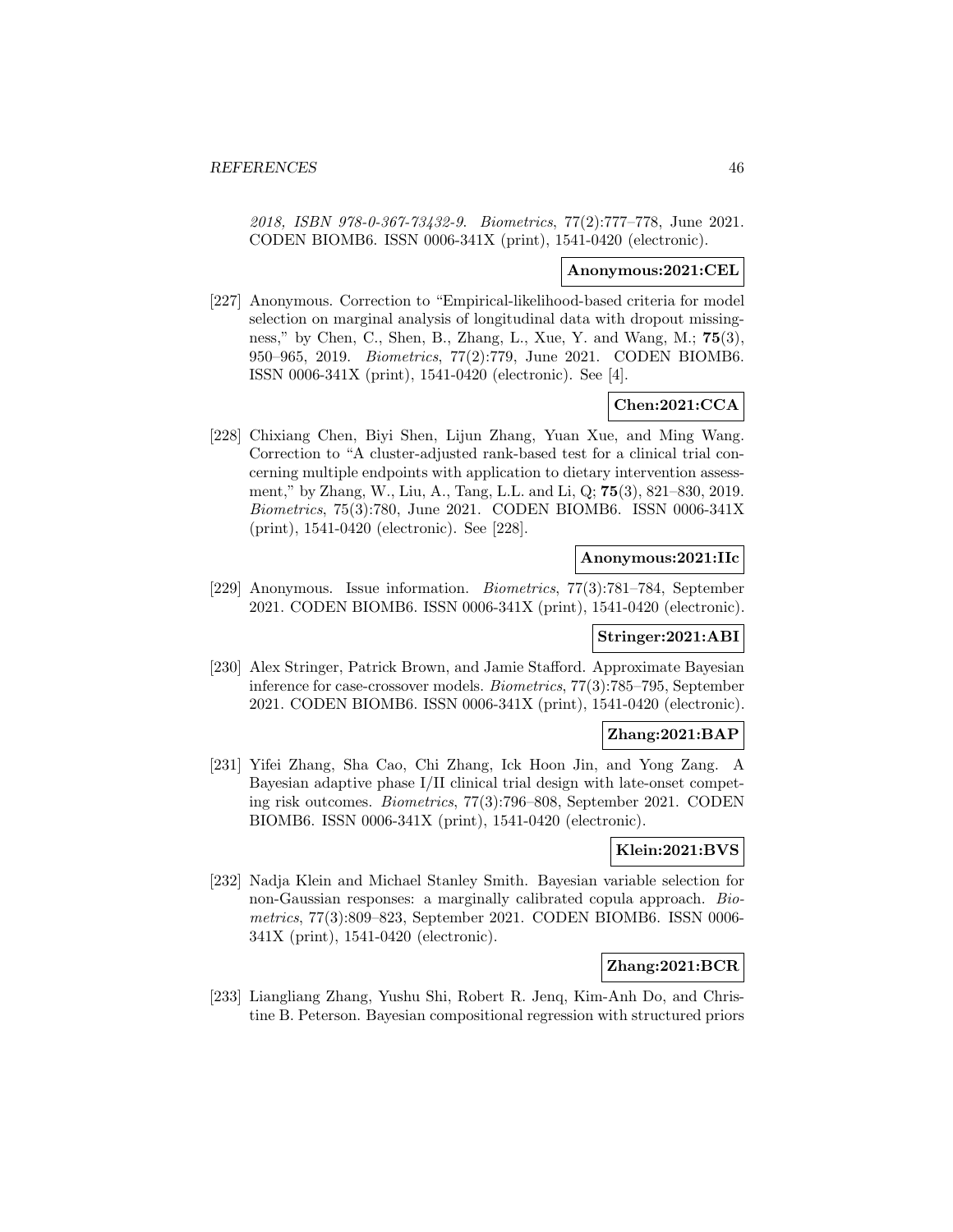for microbiome feature selection. Biometrics, 77(3):824–838, September 2021. CODEN BIOMB6. ISSN 0006-341X (print), 1541-0420 (electronic).

#### **Carroll:2021:CCR**

[234] Cody Carroll, Hans-Georg M¨uller, and Alois Kneip. Cross-component registration for multivariate functional data, with application to growth curves. Biometrics, 77(3):839–851, September 2021. CODEN BIOMB6. ISSN 0006-341X (print), 1541-0420 (electronic).

### **Zhong:2021:CNG**

[235] Qingzhi Zhong, Huazhen Lin, and Yi Li. Cluster non-Gaussian functional data. Biometrics, 77(3):852–865, September 2021. CODEN BIOMB6. ISSN 0006-341X (print), 1541-0420 (electronic).

#### **Martinez-Hernandez:2021:NTE**

[236] Israel Martínez-Hernández and Marc G. Genton. Nonparametric trend estimation in functional time series with application to annual mortality rates. Biometrics, 77(3):866–878, September 2021. CODEN BIOMB6. ISSN 0006-341X (print), 1541-0420 (electronic).

### **Zhao:2021:MND**

[237] Yi Zhao, Lexin Li, and Brian S. Caffo. Multimodal neuroimaging data integration and pathway analysis. Biometrics, 77(3):879–889, September 2021. CODEN BIOMB6. ISSN 0006-341X (print), 1541-0420 (electronic).

### **Gao:2021:RMD**

[238] Xu Gao, Weining Shen, Liwen Zhang, Jianhua Hu, Norbert J. Fortin, Ron D. Frostig, and Hernando Ombao. Regularized matrix data clustering and its application to image analysis. Biometrics, 77(3):890–902, September 2021. CODEN BIOMB6. ISSN 0006-341X (print), 1541-0420 (electronic).

### **Green:2021:UHD**

[239] Brittany Green, Heng Lian, Yan Yu, and Tianhai Zu. Ultra highdimensional semiparametric longitudinal data analysis. Biometrics, 77(3): 903–913, September 2021. CODEN BIOMB6. ISSN 0006-341X (print), 1541-0420 (electronic).

#### **Tang:2021:PFL**

[240] Lu Tang and Peter X.-K. Song. Poststratification fusion learning in longitudinal data analysis. Biometrics, 77(3):914–928, September 2021. CO-DEN BIOMB6. ISSN 0006-341X (print), 1541-0420 (electronic).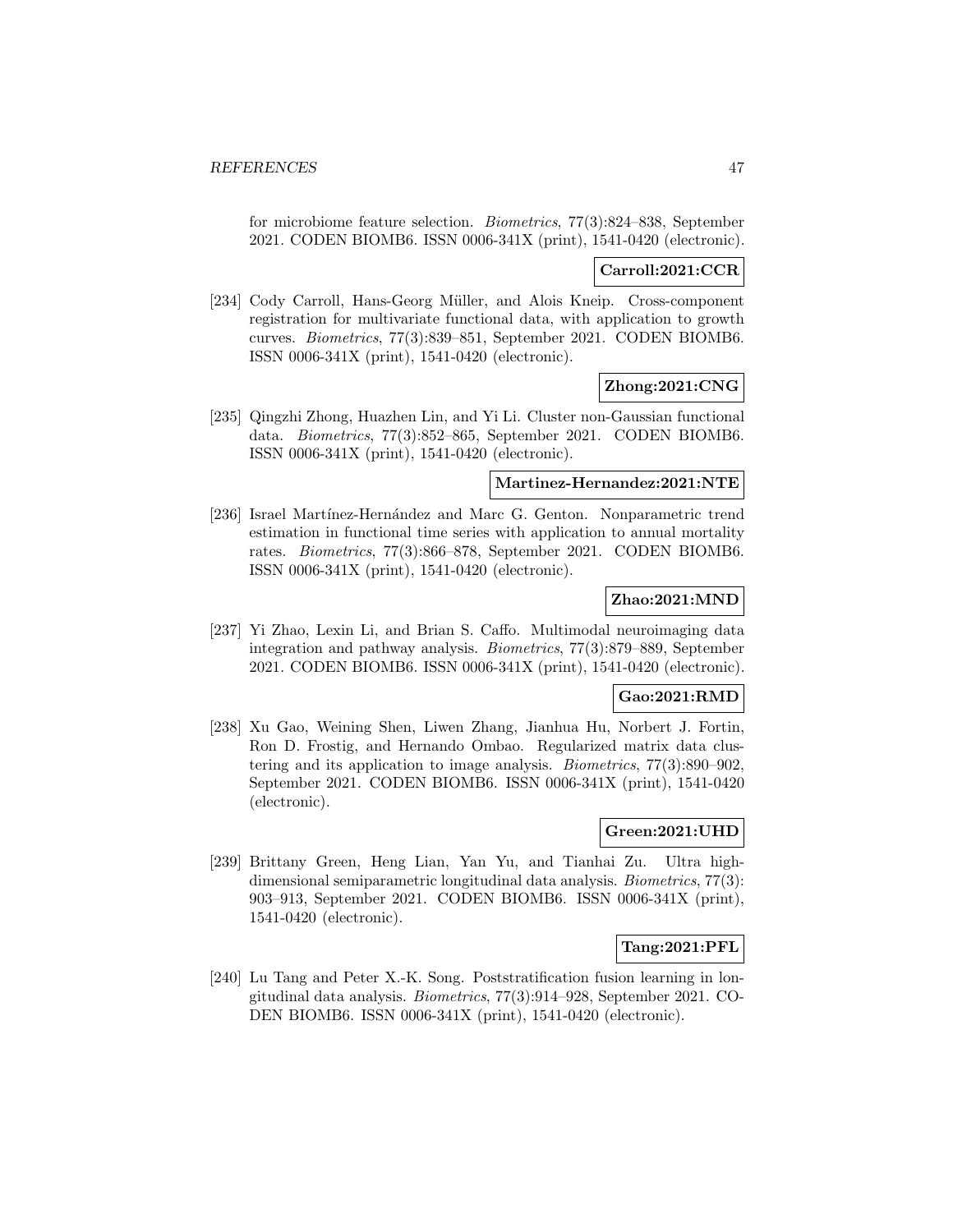### **Deng:2021:EIP**

[241] Yuhao Deng, Chong You, Yukun Liu, Jing Qin, and Xiao-Hua Zhou. Estimation of incubation period and generation time based on observed lengthbiased epidemic cohort with censoring for COVID-19 outbreak in China. Biometrics, 77(3):929–941, September 2021. CODEN BIOMB6. ISSN 0006-341X (print), 1541-0420 (electronic).

# **Chen:2021:TOP**

[242] Rui Chen and Menggang Yu. Tailored optimal posttreatment surveillance for cancer recurrence. Biometrics, 77(3):942–955, September 2021. CO-DEN BIOMB6. ISSN 0006-341X (print), 1541-0420 (electronic).

### **Chen:2021:ANS**

[243] Li-Pang Chen and Grace Y. Yi. Analysis of noisy survival data with graphical proportional hazards measurement error models. Biometrics, 77 (3):956–969, September 2021. CODEN BIOMB6. ISSN 0006-341X (print), 1541-0420 (electronic).

# **Cook:2021:ECP**

[244] Kaitlyn Cook and Rui Wang. Estimation of conditional power for clusterrandomized trials with interval-censored endpoints. *Biometrics*, 77(3): 970–983, September 2021. CODEN BIOMB6. ISSN 0006-341X (print), 1541-0420 (electronic).

#### **Srinivasan:2021:CKF**

[245] Arun Srinivasan, Lingzhou Xue, and Xiang Zhan. Compositional knockoff filter for high-dimensional regression analysis of microbiome data. Biometrics, 77(3):984–995, September 2021. CODEN BIOMB6. ISSN 0006-341X (print), 1541-0420 (electronic).

### **Fang:2021:WSA**

[246] Fang Fang, Jiwei Zhao, S. Ejaz Ahmed, and Annie Qu. A weak-signalassisted procedure for variable selection and statistical inference with an informative subsample. Biometrics, 77(3):996–1010, September 2021. CO-DEN BIOMB6. ISSN 0006-341X (print), 1541-0420 (electronic).

### **Gao:2021:CDF**

[247] Xing Gao, Sungwon Lee, Gen Li, and Sungkyu Jung. Covariate-driven factorization by thresholding for multiblock data. Biometrics, 77(3):1011– 1023, September 2021. CODEN BIOMB6. ISSN 0006-341X (print), 1541- 0420 (electronic).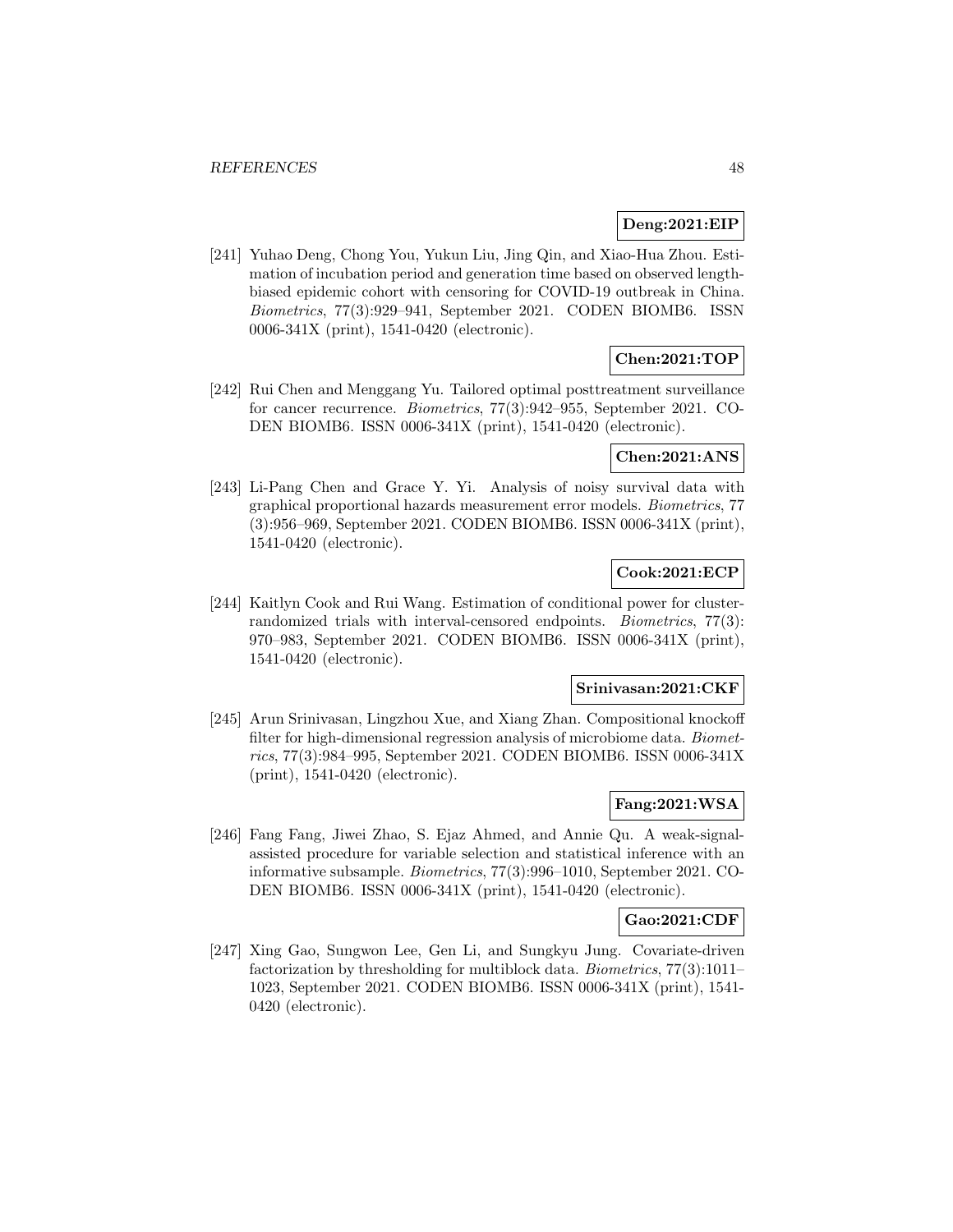### **Chen:2021:CPC**

[248] Ziqi Chen, Jing Ning, Yu Shen, and Jing Qin. Combining primary cohort data with external aggregate information without assuming comparability. Biometrics, 77(3):1024–1036, September 2021. CODEN BIOMB6. ISSN 0006-341X (print), 1541-0420 (electronic).

### **Hyun:2021:PSI**

[249] Sangwon Hyun, Kevin Z. Lin, Max G'Sell, and Ryan J. Tibshirani. Postselection inference for changepoint detection algorithms with application to copy number variation data. Biometrics, 77(3):1037–1049, September 2021. CODEN BIOMB6. ISSN 0006-341X (print), 1541-0420 (electronic).

### **Liu:2021:MLA**

[250] Yang Liu, Yukun Liu, Pengfei Li, and Lin Zhu. Maximum likelihood abundance estimation from capture-recapture data when covariates are missing at random. Biometrics, 77(3):1050–1060, September 2021. CODEN BIOMB6. ISSN 0006-341X (print), 1541-0420 (electronic).

### **Zhao:2021:JPS**

[251] Lihui Zhao, Tom Chen, Vladimir Novitsky, and Rui Wang. Joint penalized spline modeling of multivariate longitudinal data, with application to HIV-1 RNA load levels and CD4 cell counts. Biometrics, 77(3):1061–1074, September 2021. CODEN BIOMB6. ISSN 0006-341X (print), 1541-0420 (electronic).

### **Wang:2021:BEA**

[252] Chenguang Wang, Zhixin Wang, Gary L. Rosner, Warner K. Huh, Richard B. S. Roden, and Sejong Bae. A batch-effect adjusted Simon's two-stage design for cancer vaccine clinical studies. Biometrics, 77(3):1075–1088, September 2021. CODEN BIOMB6. ISSN 0006-341X (print), 1541-0420 (electronic).

### **Egleston:2021:SIN**

[253] Brian L. Egleston, Tian Bai, Richard J. Bleicher, Stanford J. Taylor, Michael H. Lutz, and Slobodan Vucetic. Statistical inference for natural language processing algorithms with a demonstration using type 2 diabetes prediction from electronic health record notes. Biometrics, 77(3): 1089–1100, September 2021. CODEN BIOMB6. ISSN 0006-341X (print), 1541-0420 (electronic).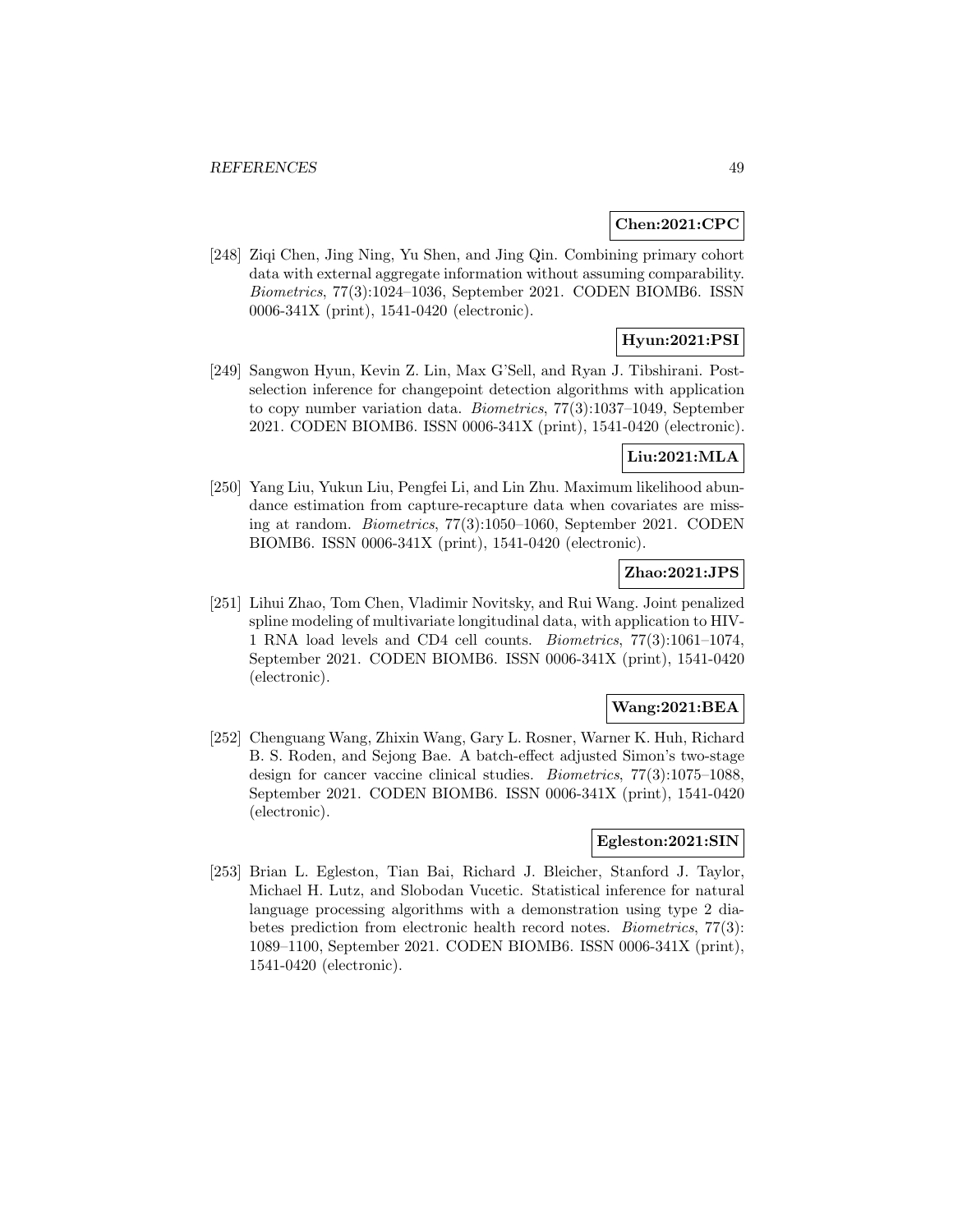# **Shu:2021:VEI**

[254] Di Shu, Jessica G. Young, Sengwee Toh, and Rui Wang. Variance estimation in inverse probability weighted Cox models. Biometrics, 77(3): 1101–1117, September 2021. CODEN BIOMB6. ISSN 0006-341X (print), 1541-0420 (electronic).

### **Hart:2021:SRL**

[255] Kari R. Hart, Teng Fei, and John J. Hanfelt. Scalable and robust latent trajectory class analysis using artificial likelihood. Biometrics, 77(3):1118– 1128, September 2021. CODEN BIOMB6. ISSN 0006-341X (print), 1541- 0420 (electronic).

### **Wei:2021:BRS**

[256] Yu-Chung Wei. Book review: Statistics for making decisions by Nicholas T. Longford Boca Raton, FL : Chapman and Hall/CRC, 2021. Hard cover. pp. 307. \$96. Biometrics, 77(3):1129, September 2021. CODEN BIOMB6. ISSN 0006-341X (print), 1541-0420 (electronic).

### **Tu:2021:BRS**

[257] Yu-Kang Tu. Book review: Structural equation modeling with partial least squares using Stata and R by Mehmet Mehmetoglu and Sergio Venturini Boca Raton, FL, USA : Chapman and Hall/CRC, 2021. Hard cover. pp. 382. £99.99. Biometrics, 77(3):1130–1131, September 2021. CODEN BIOMB6. ISSN 0006-341X (print), 1541-0420 (electronic).

#### **Dasgupta:2021:BRI**

[258] Nairanjana Dasgupta. Book review: Introduction to Data Science: Data Analysis and Algorithms with R, By Rafael Irrizarry Boca Raton, FL: CRC Press, 2020. Hard cover. pp. 711. Biometrics, 77(3):1131–1132, September 2021. CODEN BIOMB6. ISSN 0006-341X (print), 1541-0420 (electronic).

### **Chen:2021:BRS**

[259] Li-Pang Chen. Book review: Statistical Foundations of Data Science, Jianqing Fan, Runze Li, Cun-Hui Zhang and Hui Zou Boca Raton, FL : Chapman and Hall/CRC, 2021. Hard cover. pp. 774. USD 130.00. Biometrics, 77(3):1132–1135, September 2021. CODEN BIOMB6. ISSN 0006-341X (print), 1541-0420 (electronic).

### **Whiteman:2021:BRH**

[260] Andrew Whiteman. Book review: Handbook of neuroimaging data analysis, by Hernando Ombao, Martin Lindquist, Wesley Thompson, John Aston Boca Raton, FL : CRC Press, 2017. Hard cover. pp. 702. 210.00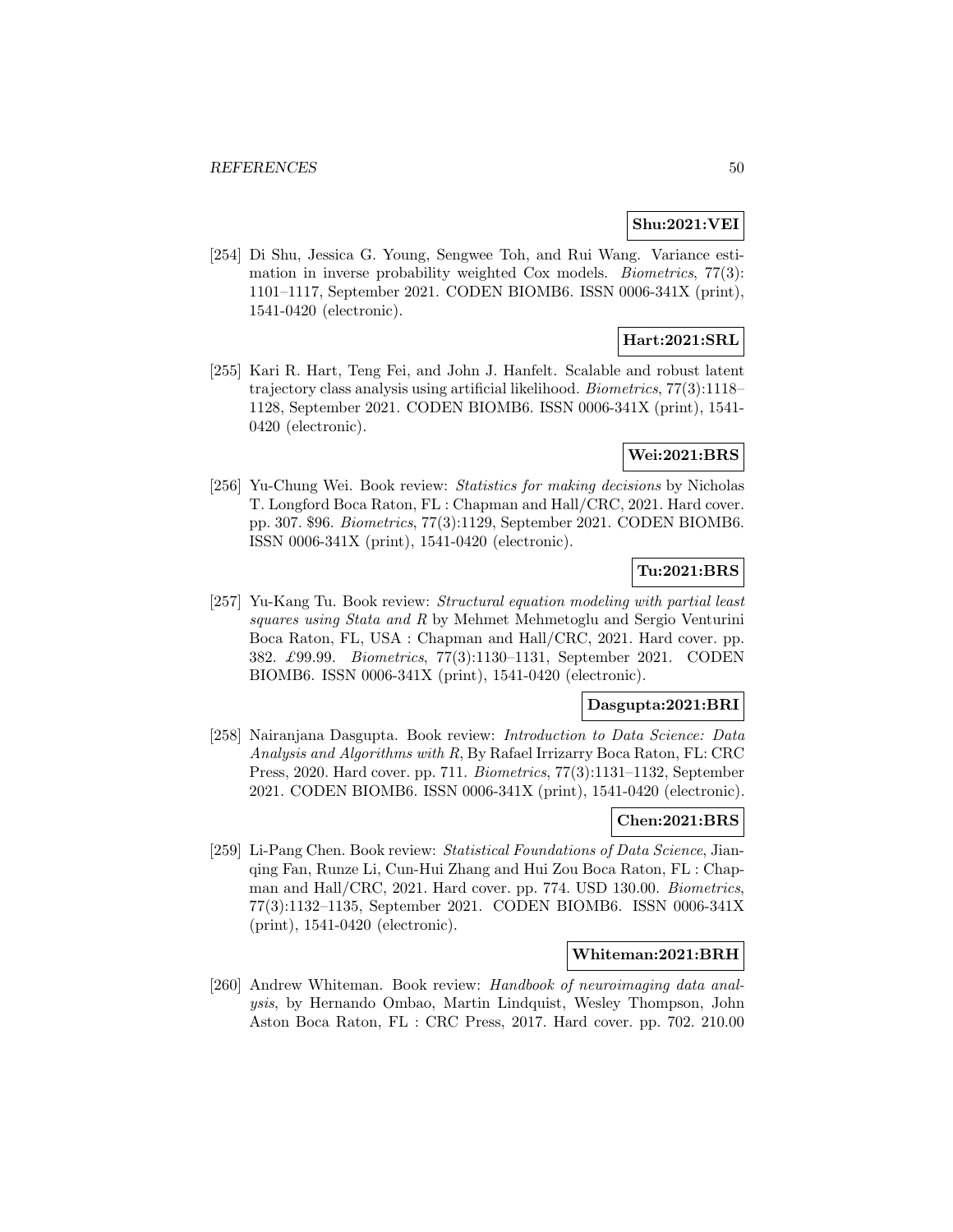USD. Biometrics, 77(3):1135–1137, September 2021. CODEN BIOMB6. ISSN 0006-341X (print), 1541-0420 (electronic).

### **Anonymous:2021:IId**

[261] Anonymous. Issue information. Biometrics, 77(4):1139–1142, December 2021. CODEN BIOMB6. ISSN 0006-341X (print), 1541-0420 (electronic).

### **Huang:2021:CMS**

[262] Yen-Tsung Huang. Causal mediation of semicompeting risks. Biometrics, 77(4):1143–1154, December 2021. CODEN BIOMB6. ISSN 0006-341X (print), 1541-0420 (electronic). See discussion [228, 264, 265] and rejoinder [266].

### **Chan:2021:DCM**

[263] Kwun Chuen Gary Chan, Fei Gao, and Fan Xia. Discussion on "Causal mediation of semicompeting risks" by Yen-Tsung Huang. Biometrics, 77(4):1155–1159, December 2021. CODEN BIOMB6. ISSN 0006-341X (print), 1541-0420 (electronic). See [262, 266].

### **Stensrud:2021:DCM**

[264] Mats J. Stensrud, Jessica G. Young, and Torben Martinussen. Discussion on "Causal mediation of semicompeting risks" by Yen-Tsung Huang. Biometrics, 77(4):1160–1164, December 2021. CODEN BIOMB6. ISSN 0006-341X (print), 1541-0420 (electronic). See [262, 266].

### **Fulcher:2021:DCM**

[265] Isabel R. Fulcher, Ilya Shpitser, Vanessa Didelez, Kali Zhou, and Daniel O. Scharfstein. Discussion on "Causal mediation of semicompeting risks" by Yen-Tsung Huang. Biometrics, 77(4):1165–1169, December 2021. CO-DEN BIOMB6. ISSN 0006-341X (print), 1541-0420 (electronic). See [262, 266].

#### **Huang:2021:RCM**

[266] Yen-Tsung Huang. Rejoinder to "Causal mediation of semicompeting risks". Biometrics, 77(4):1170–1174, December 2021. CODEN BIOMB6. ISSN 0006-341X (print), 1541-0420 (electronic). See [262, 263, 264, 265].

#### **Wang:2021:SPC**

[267] Bingkai Wang, Xi Luo, Yi Zhao, and Brian Caffo. Semiparametric partial common principal component analysis for covariance matrices. Biometrics, 77(4):1175–1186, December 2021. CODEN BIOMB6. ISSN 0006- 341X (print), 1541-0420 (electronic).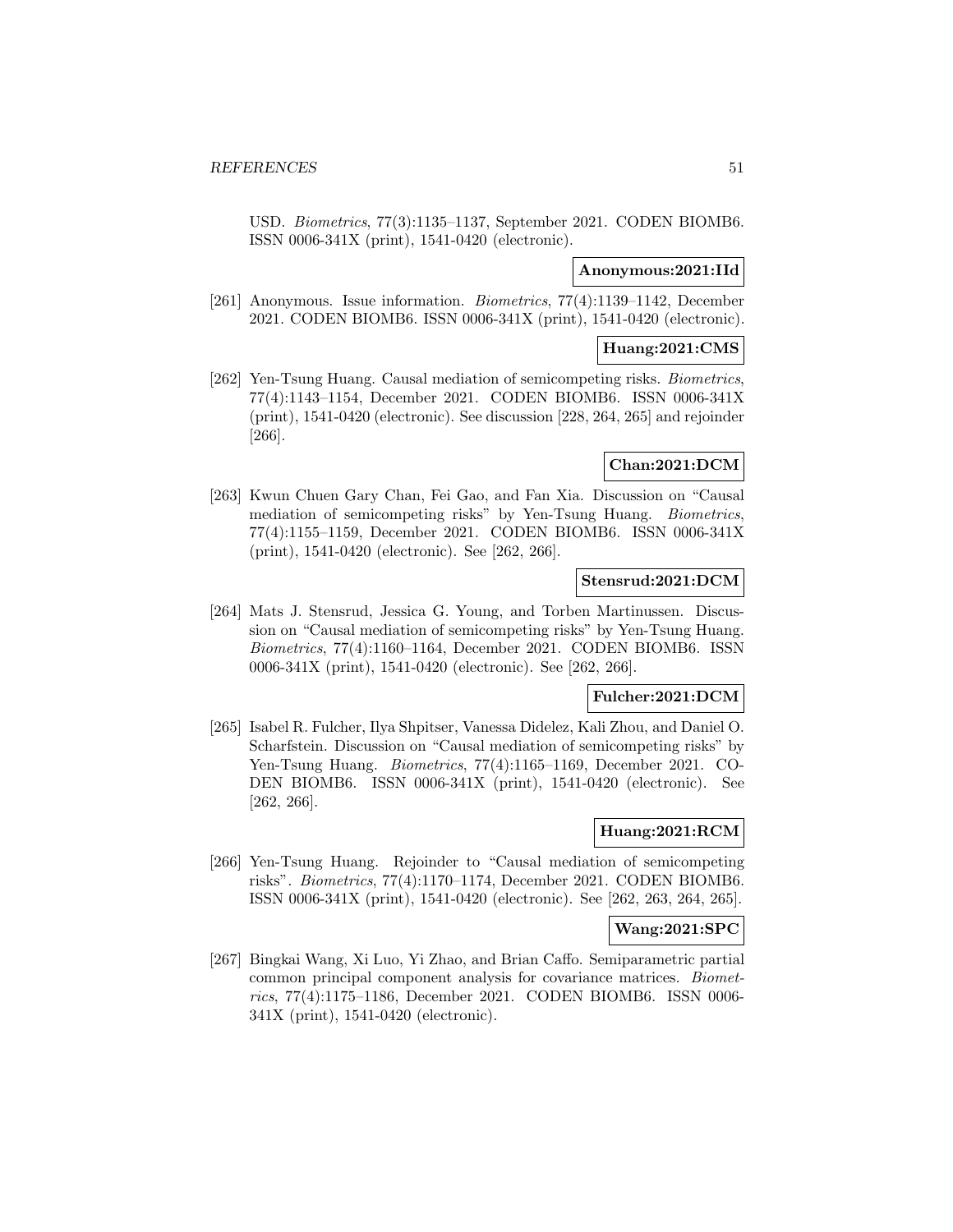### **Cheng:2021:SMI**

[268] Jing Cheng and Dylan S. Small. Semiparametric models and inference for the effect of a treatment when the outcome is nonnegative with clumping at zero. Biometrics, 77(4):1187–1201, December 2021. CODEN BIOMB6. ISSN 0006-341X (print), 1541-0420 (electronic).

### **Bracher:2021:MMM**

[269] Johannes Bracher and Leonhard Held. A marginal moment matching approach for fitting endemic-epidemic models to underreported disease surveillance counts. Biometrics, 77(4):1202–1214, December 2021. CO-DEN BIOMB6. ISSN 0006-341X (print), 1541-0420 (electronic).

### **Helgeson:2021:NCS**

[270] Erika S. Helgeson, David M. Vock, and Eric Bair. Nonparametric cluster significance testing with reference to a unimodal null distribution. Biometrics, 77(4):1215–1226, December 2021. CODEN BIOMB6. ISSN 0006-341X (print), 1541-0420 (electronic).

### **Hu:2021:NMR**

[271] Wei Hu, Tianyu Pan, Dehan Kong, and Weining Shen. Nonparametric matrix response regression with application to brain imaging data analysis. Biometrics, 77(4):1227–1240, December 2021. CODEN BIOMB6. ISSN 0006-341X (print), 1541-0420 (electronic).

### **Hejazi:2021:ENI**

[272] Nima S. Hejazi, Mark J. van der Laan, Holly E. Janes, Peter B. Gilbert, and David C. Benkeser. Efficient nonparametric inference on the effects of stochastic interventions under two-phase sampling, with applications to vaccine efficacy trials. Biometrics, 77(4):1241–1253, December 2021. CODEN BIOMB6. ISSN 0006-341X (print), 1541-0420 (electronic).

### **Zhou:2021:NBI**

[273] Yiwang Zhou, Peter X. K. Song, and Haoda Fu. Net benefit index: Assessing the influence of a biomarker for individualized treatment rules. Biometrics, 77(4):1254–1264, December 2021. CODEN BIOMB6. ISSN 0006-341X (print), 1541-0420 (electronic).

### **Mao:2021:CPW**

[274] Lu Mao and Tuo Wang. A class of proportional win-fractions regression models for composite outcomes. Biometrics, 77(4):1265–1275, December 2021. CODEN BIOMB6. ISSN 0006-341X (print), 1541-0420 (electronic).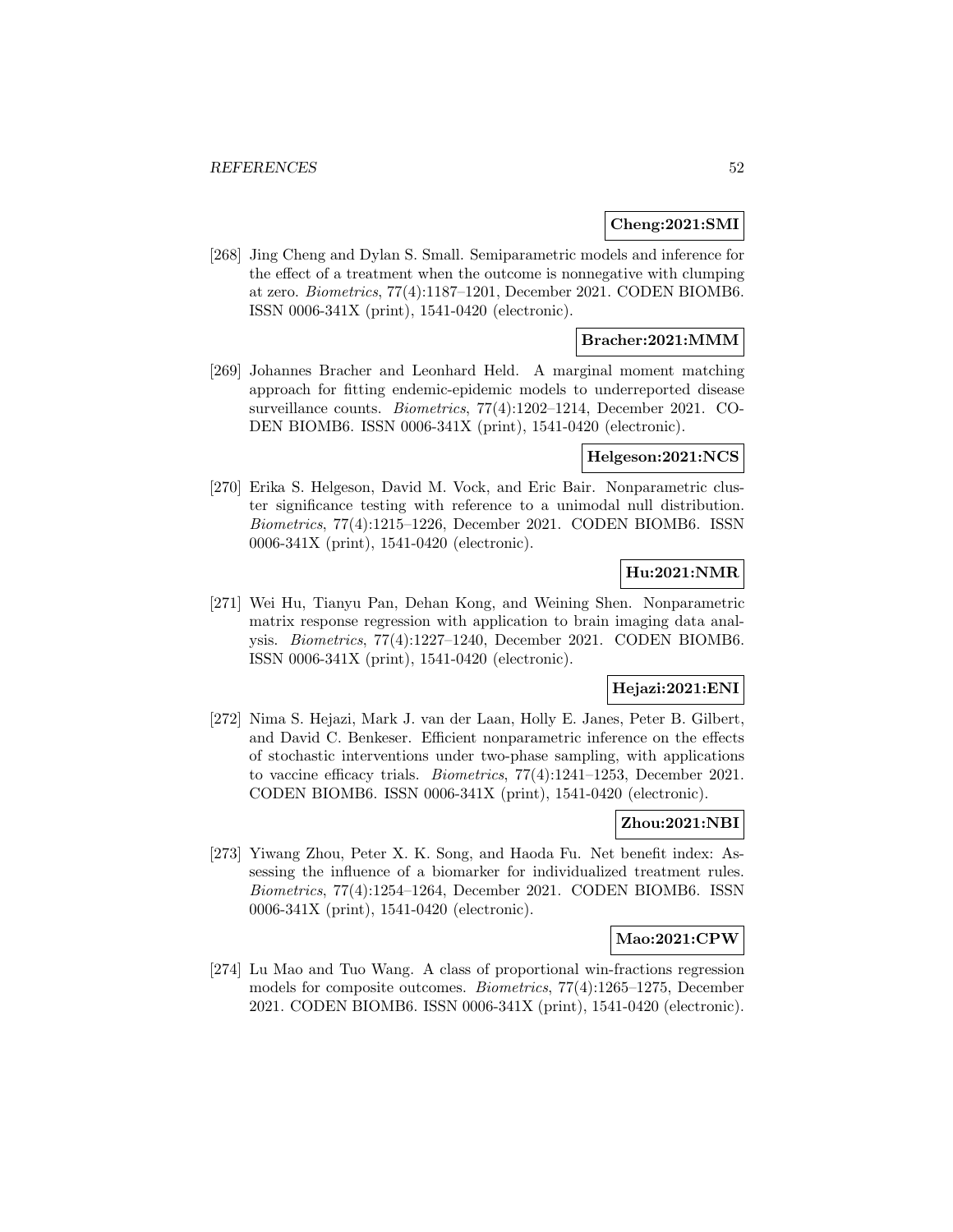# **Yu:2021:EIM**

[275] Ruoqi Yu. Evaluating and improving a matched comparison of antidepressants and bone density. Biometrics, 77(4):1276–1288, December 2021. CODEN BIOMB6. ISSN 0006-341X (print), 1541-0420 (electronic).

### **Boussari:2021:MEH**

[276] Olayidé Boussari, Laurent Bordes, Gaëlle Romain, Marc Colonna, Nadine Bossard, Laurent Remontet, and Valérie Jooste. Modeling excess hazard with time-to-cure as a parameter. *Biometrics*,  $77(4)$ :1289–1302, December 2021. CODEN BIOMB6. ISSN 0006-341X (print), 1541-0420 (electronic).

### **Wang:2021:PPL**

[277] Peijie Wang, Danning Li, and Jianguo Sun. A pairwise pseudo-likelihood approach for left-truncated and interval-censored data under the Cox model. Biometrics, 77(4):1303–1314, December 2021. CODEN BIOMB6. ISSN 0006-341X (print), 1541-0420 (electronic).

### **Parast:2021:EMS**

[278] Layla Parast, Tianxi Cai, and Lu Tian. Evaluating multiple surrogate markers with censored data. Biometrics, 77(4):1315–1327, December 2021. CODEN BIOMB6. ISSN 0006-341X (print), 1541-0420 (electronic).

#### **Dai:2021:MSL**

[279] Xiongtao Dai, Zhenhua Lin, and Hans-Georg Müller. Modeling sparse longitudinal data on Riemannian manifolds. Biometrics, 77(4):1328–1341, December 2021. CODEN BIOMB6. ISSN 0006-341X (print), 1541-0420 (electronic).

#### **Beesley:2021:SAC**

[280] Lauren J. Beesley and Jeremy M. G. Taylor. A stacked approach for chained equations multiple imputation incorporating the substantive model. Biometrics, 77(4):1342–1354, December 2021. CODEN BIOMB6. ISSN 0006-341X (print), 1541-0420 (electronic).

### **Wang:2021:PFC**

[281] Peng Wang, Siqi Xu, Yi-Xin Wang, Baolin Wu, Wing Kam Fung, Guimin Gao, Zhijiang Liang, and Nianjun Liu. Penalized Fieller's confidence interval for the ratio of bivariate normal means. Biometrics, 77(4):1355–1368, December 2021. CODEN BIOMB6. ISSN 0006-341X (print), 1541-0420 (electronic).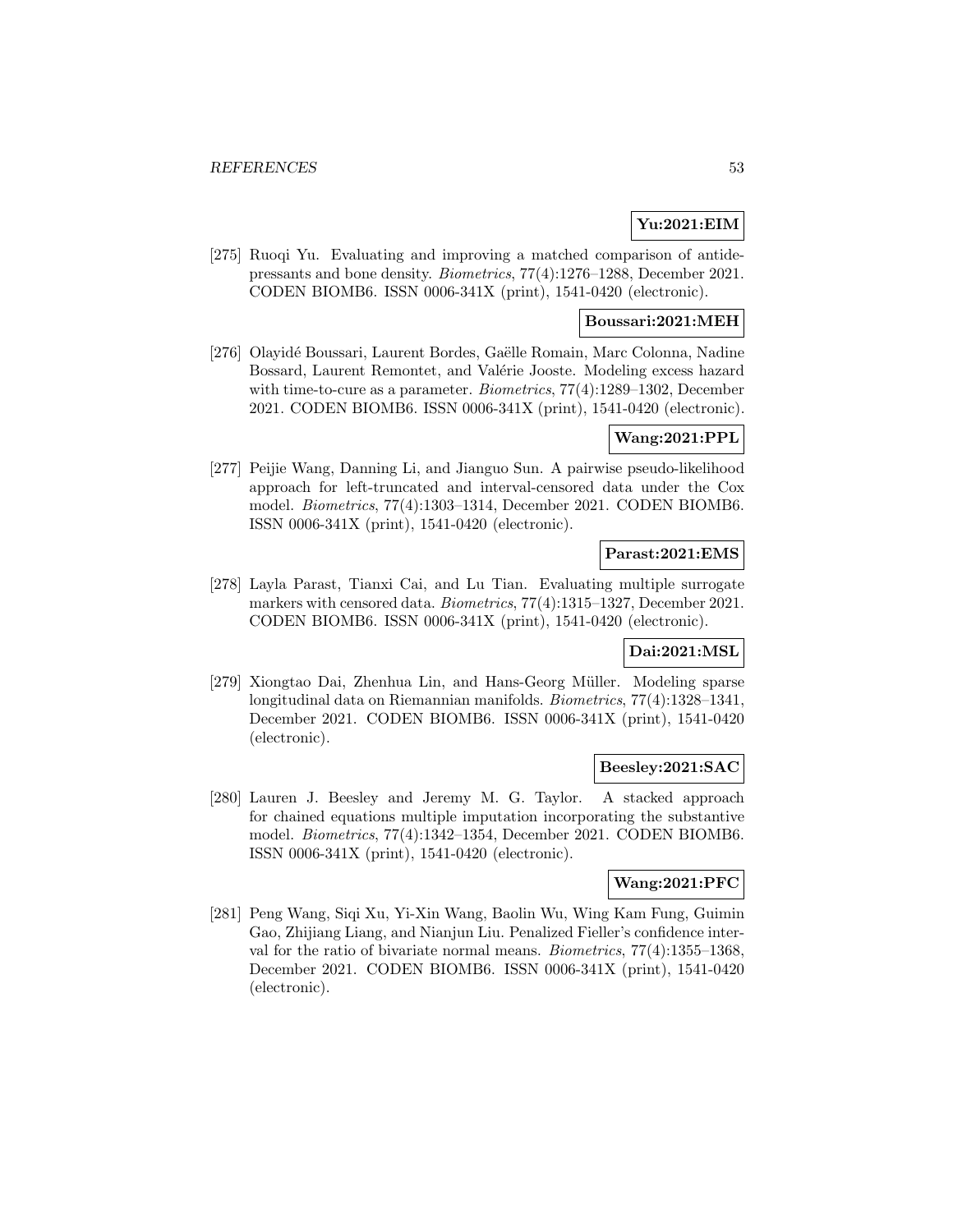#### **Kenney:2021:PPP**

[282] Toby Kenney, Hong Gu, and Tianshu Huang. Poisson PCA: Poisson measurement error corrected PCA, with application to microbiome data. Biometrics, 77(4):1369–1384, December 2021. CODEN BIOMB6. ISSN 0006- 341X (print), 1541-0420 (electronic).

# **Zhang:2021:RCM**

[283] Lin Zhang, Andrew DiLernia, Karina Quevedo, Jazmin Camchong, Kelvin Lim, and Wei Pan. A random covariance model for bi-level graphical modeling with application to resting-state fMRI data. Biometrics, 77(4): 1385–1396, December 2021. CODEN BIOMB6. ISSN 0006-341X (print), 1541-0420 (electronic).

### **He:2021:HIB**

[284] Baihua He, Tingyan Zhong, Jian Huang, Yanyan Liu, Qingzhao Zhang, and Shuangge Ma. Histopathological imaging-based cancer heterogeneity analysis via penalized fusion with model averaging. Biometrics, 77(4): 1397–1408, December 2021. CODEN BIOMB6. ISSN 0006-341X (print), 1541-0420 (electronic).

# **Ji:2021:BCA**

[285] Jiadong Ji, Yong He, Lei Liu, and Lei Xie. Brain connectivity alteration detection via matrix-variate differential network model. Biometrics, 77(4): 1409–1421, December 2021. CODEN BIOMB6. ISSN 0006-341X (print), 1541-0420 (electronic).

### **Luckett:2021:ROC**

[286] Daniel J. Luckett, Eric B. Laber, Samer S. El-Kamary, Cheng Fan, Ravi Jhaveri, Charles M. Perou, Fatma M. Shebl, and Michael R. Kosorok. Receiver operating characteristic curves and confidence bands for support vector machines. Biometrics, 77(4):1422–1430, December 2021. CODEN BIOMB6. ISSN 0006-341X (print), 1541-0420 (electronic).

### **Wu:2021:BAR**

[287] Zhenke Wu, Livia Casciola-Rosen, Antony Rosen, and Scott L. Zeger. A Bayesian approach to restricted latent class models for scientifically structured clustering of multivariate binary outcomes. Biometrics, 77(4): 1431–1444, December 2021. CODEN BIOMB6. ISSN 0006-341X (print), 1541-0420 (electronic).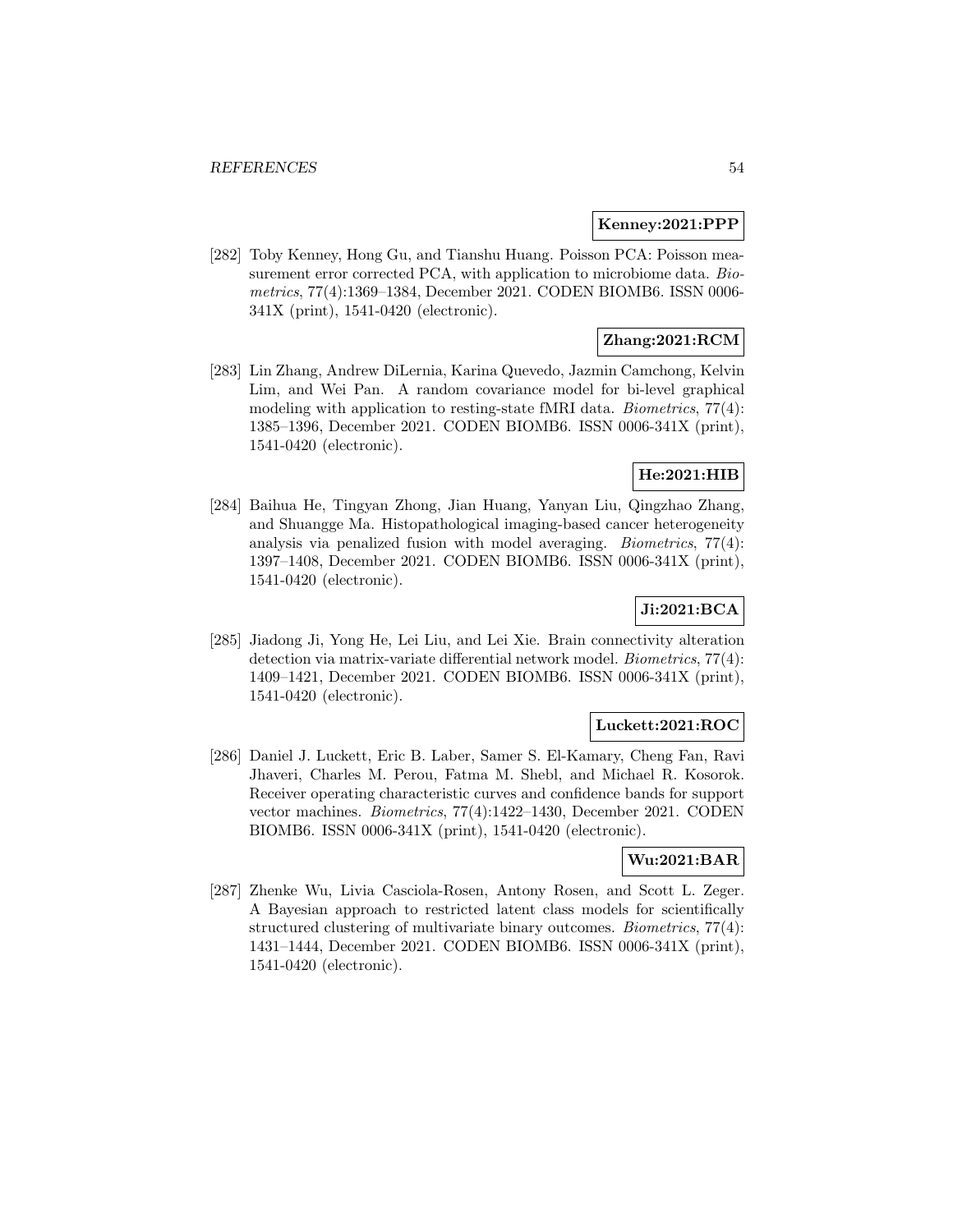#### **Chakraborty:2021:UHG**

[288] Saptarshi Chakraborty, Colin B. Begg, and Ronglai Shen. Using the "Hidden" genome to improve classification of cancer types. Biometrics, 77(4): 1445–1455, December 2021. CODEN BIOMB6. ISSN 0006-341X (print), 1541-0420 (electronic).

### **Wilson:2021:CME**

[289] Katie Wilson and Jon Wakefield. Child mortality estimation incorporating summary birth history data. Biometrics, 77(4):1456–1466, December 2021. CODEN BIOMB6. ISSN 0006-341X (print), 1541-0420 (electronic).

#### **Benkeser:2021:IPP**

[290] David Benkeser, Iván Díaz, Alex Luedtke, Jodi Segal, Daniel Scharfstein, and Michael Rosenblum. Improving precision and power in randomized trials for COVID-19 treatments using covariate adjustment, for binary, ordinal, and time-to-event outcomes. Biometrics, 77(4):1467–1481, December 2021. CODEN BIOMB6. ISSN 0006-341X (print), 1541-0420 (electronic). See discussion [291, 292, 293] and rejoinder [294].

### **Proschan:2021:DIP**

[291] Michael A. Proschan. Discussion on "Improving precision and power in randomized trials for COVID-19 treatments using covariate adjustment for binary, ordinal, and time-to-event outcomes". Biometrics, 77(4):1482– 1484, December 2021. CODEN BIOMB6. ISSN 0006-341X (print), 1541- 0420 (electronic). See [290, 294].

### **Zhang:2021:DIP**

[292] Min Zhang and Baqun Zhang. Discussion of "Improving precision and power in randomized trials for COVID-19 treatments using covariate adjustment, for binary, ordinal, and time-to-event outcomes". Biometrics, 77(4):1485–1488, December 2021. CODEN BIOMB6. ISSN 0006-341X (print), 1541-0420 (electronic). See [290, 294].

#### **LaVange:2021:DIP**

[293] Lisa M. LaVange. Discussion on "Improving precision and power in randomized trials for COVID-19 treatments using covariate adjustment, for binary, ordinal, and time-to-event outcomes" by David Benkeser, Ivan Diaz, Alex Luedtke, Jodi Segal, Daniel Scharfstein, and Michael Rosenblum. Biometrics, 77(4):1489–1491, December 2021. CODEN BIOMB6. ISSN 0006-341X (print), 1541-0420 (electronic). See [290, 294].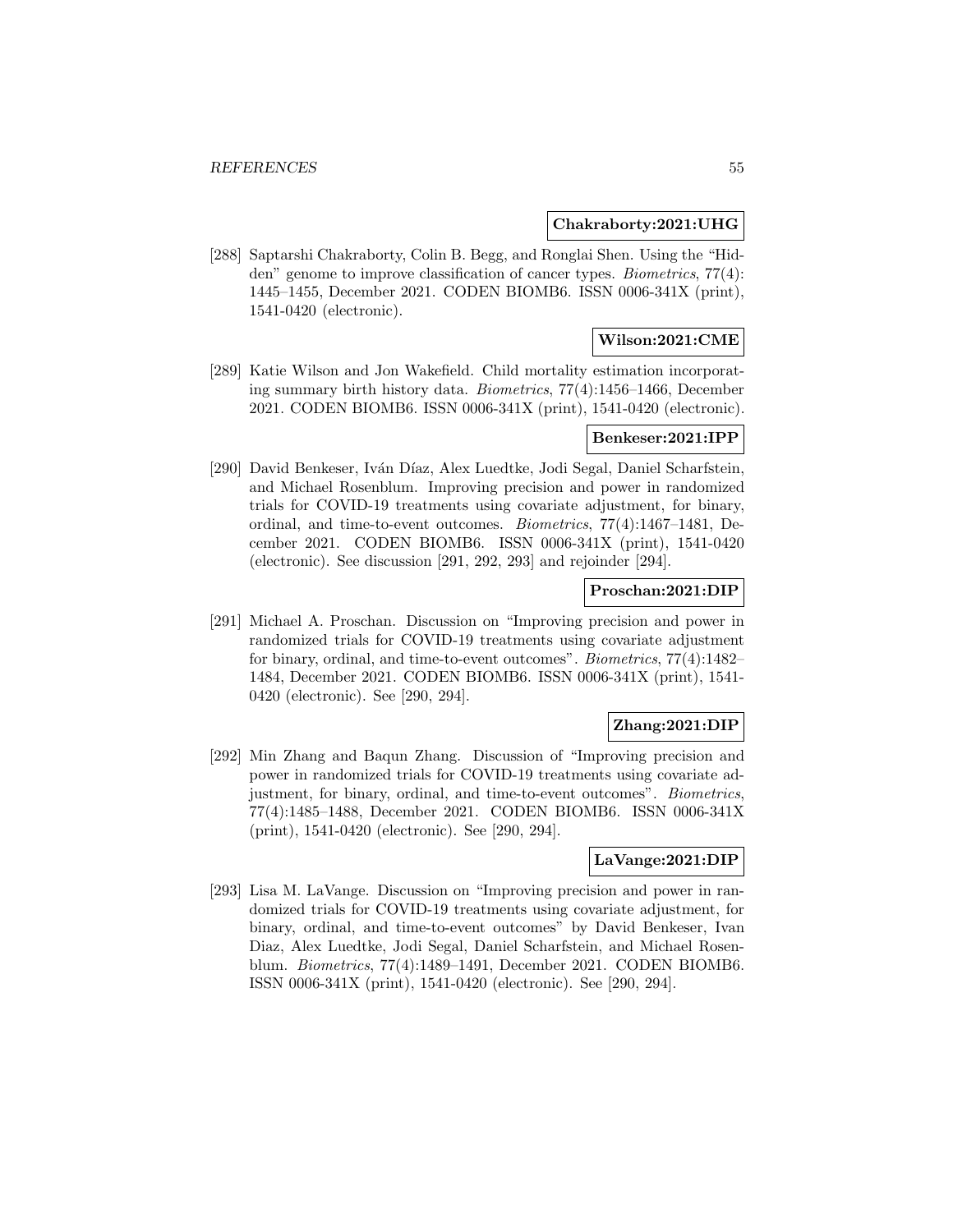#### **Benkeser:2021:RIP**

[294] David Benkeser, Iván Díaz, Alex Luedtke, Jodi Segal, Daniel Scharfstein, and Michael Rosenblum. Rejoinder: Improving precision and power in randomized trials for COVID-19 treatments using covariate adjustment, for binary, ordinal, and time-to-event outcomes. Biometrics, 77(4):1492– 1494, December 2021. CODEN BIOMB6. ISSN 0006-341X (print), 1541- 0420 (electronic). See [290, 291, 292, 293].

#### **Mukherjee:2021:BRR**

[295] Rajarshi Mukherjee. Book review: Replication and evidence factors in observational studies by Paul R. Rosenbaum Boca Raton, FL : Chapman and Hall/CRC, 2021. pp. 276. Biometrics, 77(4):1495–1498, December 2021. CODEN BIOMB6. ISSN 0006-341X (print), 1541-0420 (electronic).

#### **Liu:2021:BRM**

[296] Lin Liu. Book review: Matrix-based introduction to multivariate data analysis, by Kohei Adachi, 2nd edition. Singapore: Springer Nature, 2020. pp. 457. Biometrics, 77(4):1498–1500, December 2021. CODEN BIOMB6. ISSN 0006-341X (print), 1541-0420 (electronic).

#### **Eskelson:2021:BRB**

[297] Bianca N. I. Eskelson. Book review: *Biometry for forestry and environ*mental data with examples in R. Mehtätalo, Lauri and Lappi, Juha. Boca Raton, FL : Chapman and Hall/CRC, 2020. pp. 426. Biometrics, 77(4): 1500–1502, December 2021. CODEN BIOMB6. ISSN 0006-341X (print), 1541-0420 (electronic).

# **Lee:2021:BRD**

[298] Mei-Hsien Lee. Book review: Data analysis with RStudio: an easygoing introduction by Franz Kronthaler and Silke Zöllner Berlin, Germany : Springer-Verlag GmbH, DE, 2021. pp. 131. Biometrics, 77(4):1502–1503, December 2021. CODEN BIOMB6. ISSN 0006-341X (print), 1541-0420 (electronic).

### **Lai:2021:BRD**

[299] Yin-Ju Lai and Chuhsing Kate Hsiao. Book review: Data science and machine learning: Mathematical and statistical methods by Dirk P. Kroese, Zdravko Botev, Thomas Taimre, Radislav Vaisman Boca Raton, FL : Chapman and Hall/CRC, 2019. pp. 523. Biometrics, 77(4):1503–1504, December 2021. CODEN BIOMB6. ISSN 0006-341X (print), 1541-0420 (electronic).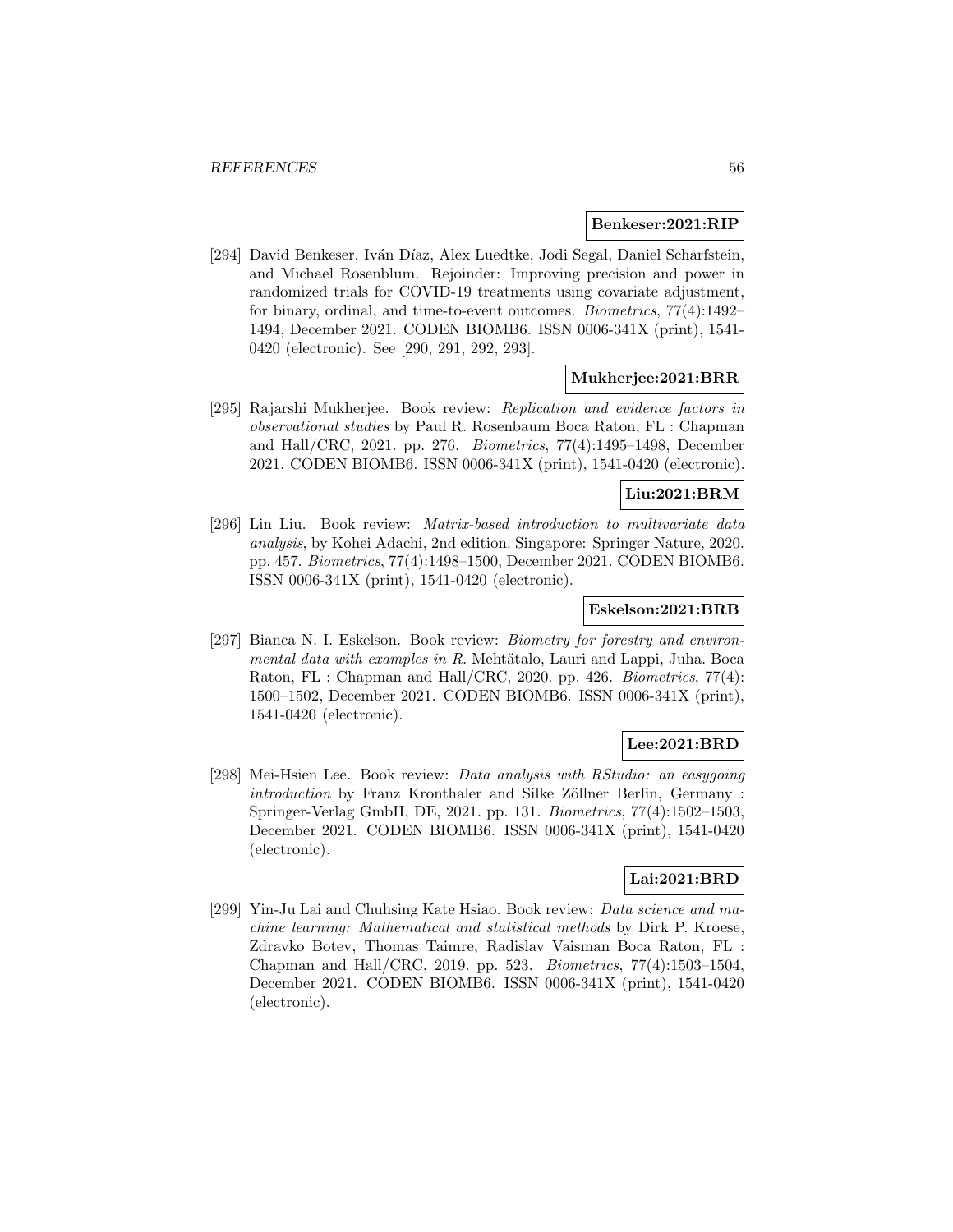#### **Anonymous:2021:AR**

[300] Anonymous. Acknowledgments referees 2021. Biometrics, 77(4):1505– 1508, December 2021. CODEN BIOMB6. ISSN 0006-341X (print), 1541- 0420 (electronic).

#### **Anonymous:2022:IIa**

[301] Anonymous. Issue information. Biometrics, 78(1):1–4, March 2022. CO-DEN BIOMB6. ISSN 0006-341X (print), 1541-0420 (electronic).

### **Anonymous:2022:RE**

[302] Anonymous. Report of the editors — 2021. Biometrics, 78(1):5–8, March 2022. CODEN BIOMB6. ISSN 0006-341X (print), 1541-0420 (electronic).

#### **Parast:2022:RMC**

[303] Layla Parast, Tanya P. Garcia, Ross L. Prentice, and Raymond J. Carroll. Robust methods to correct for measurement error when evaluating a surrogate marker. Biometrics, 78(1):9–23, March 2022. CODEN BIOMB6. ISSN 0006-341X (print), 1541-0420 (electronic).

### **Kang:2022:TRT**

[304] Hyunseung Kang, Youjin Lee, T. Tony Cai, and Dylan S. Small. Two robust tools for inference about causal effects with invalid instruments. Biometrics, 78(1):24–34, March 2022. CODEN BIOMB6. ISSN 0006- 341X (print), 1541-0420 (electronic).

#### **Alonso:2022:IIP**

[305] Ariel Alonso, Wim Van der Elst, Lizet Sanchez, Patricia Luaces, and Geert Molenberghs. Identifying individual predictive factors for treatment efficacy. Biometrics, 78(1):35–45, March 2022. CODEN BIOMB6. ISSN 0006-341X (print), 1541-0420 (electronic).

### **Loh:2022:NMA**

[306] Wen Wei Loh, Beatrijs Moerkerke, Tom Loeys, and Stijn Vansteelandt. Nonlinear mediation analysis with high-dimensional mediators whose causal structure is unknown. Biometrics, 78(1):46–59, March 2022. CO-DEN BIOMB6. ISSN 0006-341X (print), 1541-0420 (electronic).

### **Park:2022:BGS**

[307] Yeonhee Park, Suyu Liu, Peter F. Thall, and Ying Yuan. Bayesian group sequential enrichment designs based on adaptive regression of response and survival time on baseline biomarkers. Biometrics, 78(1):60–71, March 2022. CODEN BIOMB6. ISSN 0006-341X (print), 1541-0420 (electronic).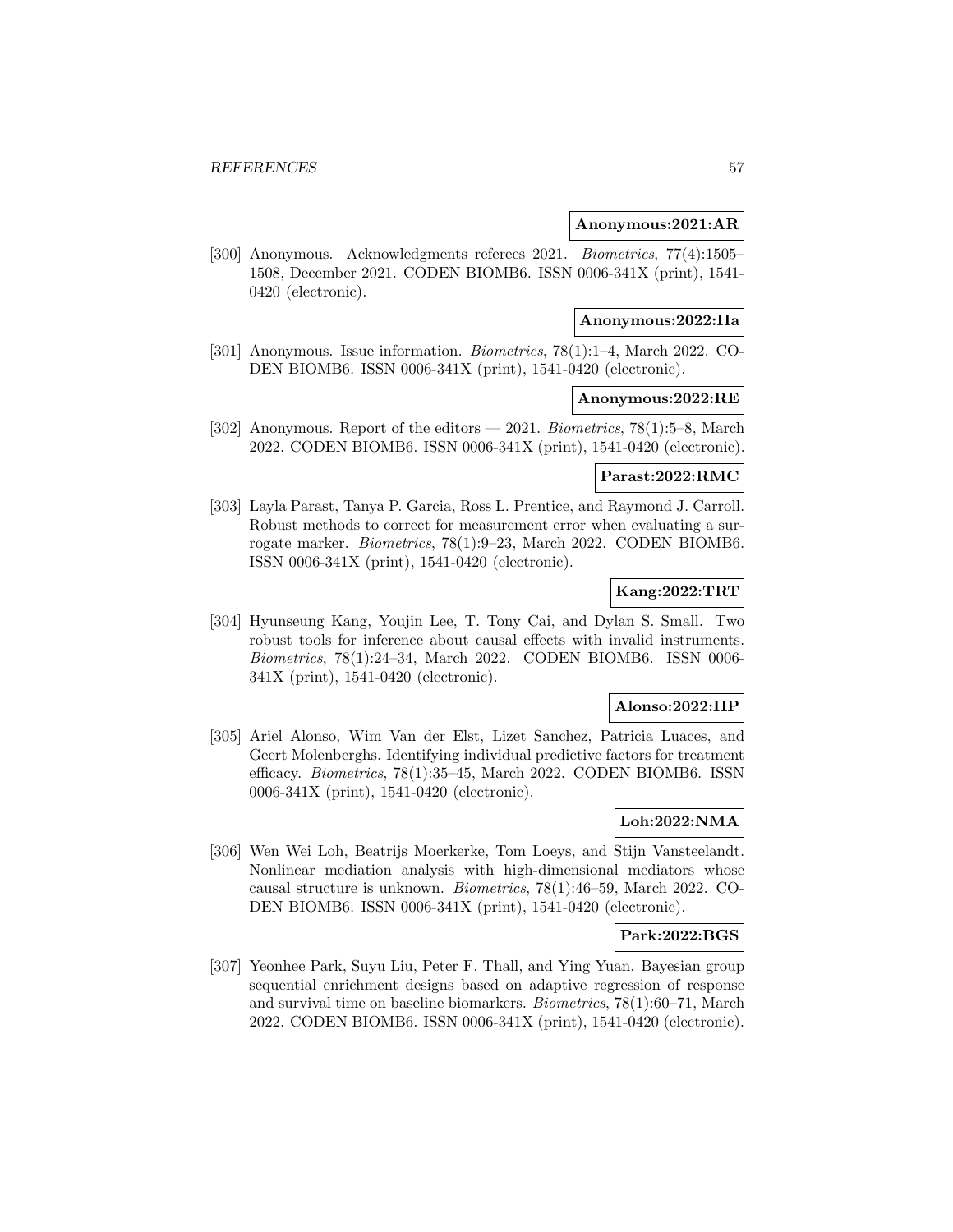### **Guo:2022:SBL**

[308] Cui Guo, Jian Kang, and Timothy D. Johnson. A spatial Bayesian latent factor model for image-on-image regression. Biometrics, 78(1):72–84, March 2022. CODEN BIOMB6. ISSN 0006-341X (print), 1541-0420 (electronic).

### **Hui:2022:AIS**

[309] Francis K. C. Hui, Nicole A. Hill, and A. H. Welsh. Assuming independence in spatial latent variable models: Consequences and implications of misspecification. Biometrics, 78(1):85–99, March 2022. CODEN BIOMB6. ISSN 0006-341X (print), 1541-0420 (electronic).

### **Antonelli:2022:CIH**

[310] Joseph Antonelli, Georgia Papadogeorgou, and Francesca Dominici. Causal inference in high dimensions: a marriage between Bayesian modeling and good frequentist properties. Biometrics, 78(1):100–114, March 2022. CODEN BIOMB6. ISSN 0006-341X (print), 1541-0420 (electronic).

### **Yiu:2022:JCE**

[311] Sean Yiu and Li Su. Joint calibrated estimation of inverse probability of treatment and censoring weights for marginal structural models. Biometrics, 78(1):115–127, March 2022. CODEN BIOMB6. ISSN 0006-341X (print), 1541-0420 (electronic).

### **Zhu:2022:OOC**

[312] Yuxin Zhu and Mei-Cheng Wang. Obtaining optimal cutoff values for tree classifiers using multiple biomarkers. Biometrics, 78(1):128–140, March 2022. CODEN BIOMB6. ISSN 0006-341X (print), 1541-0420 (electronic).

#### **Wang:2022:TSP**

[313] Jixiong Wang, Ashish Patel, James M. S. Wason, and Paul J. Newcombe. Two-stage penalized regression screening to detect biomarkertreatment interactions in randomized clinical trials. Biometrics, 78(1): 141–150, March 2022. CODEN BIOMB6. ISSN 0006-341X (print), 1541- 0420 (electronic).

#### **Yi:2022:SVS**

[314] Fengting Yi, Niansheng Tang, and Jianguo Sun. Simultaneous variable selection and estimation for joint models of longitudinal and failure time data with interval censoring. Biometrics, 78(1):151–164, March 2022. CO-DEN BIOMB6. ISSN 0006-341X (print), 1541-0420 (electronic).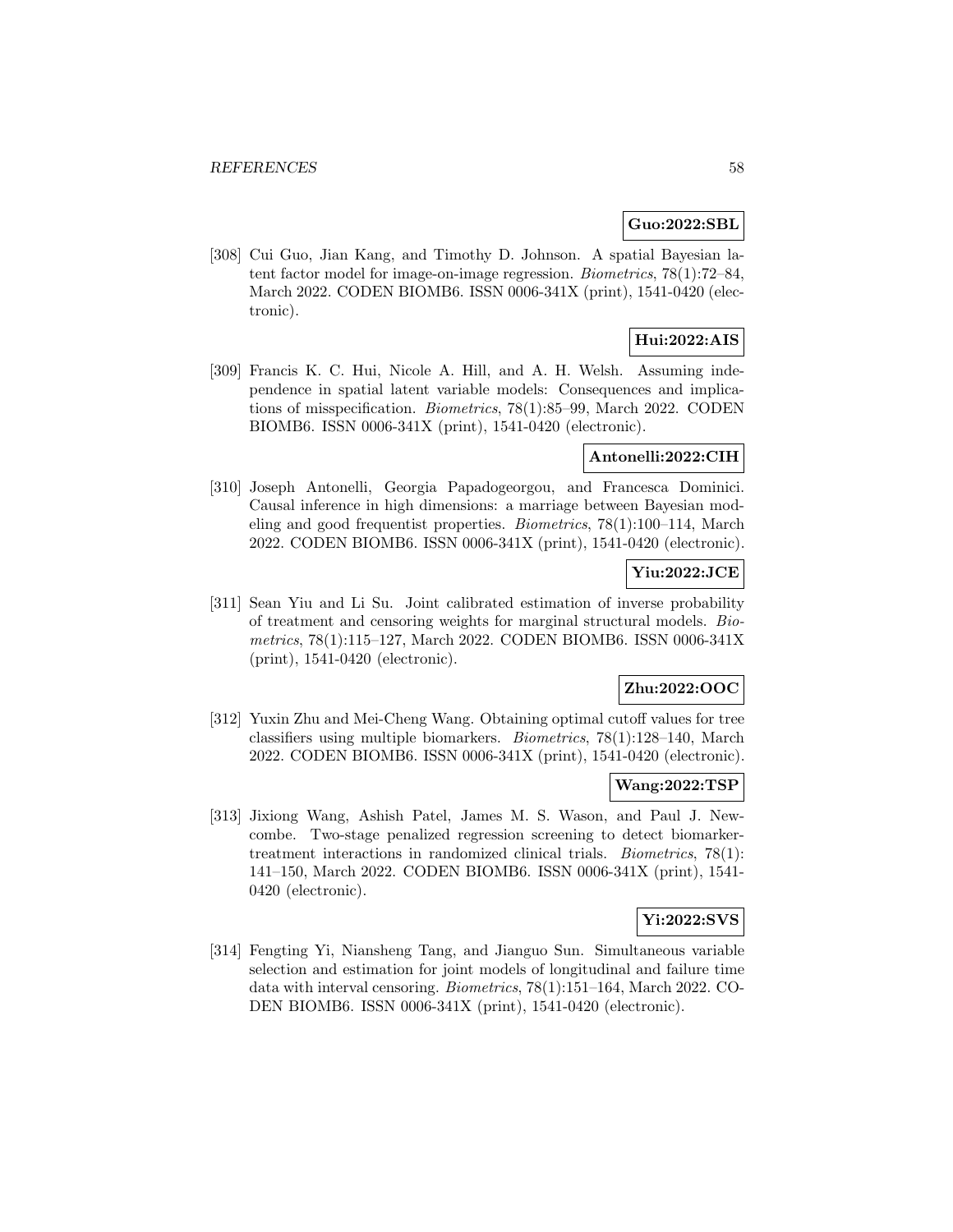### **Lee:2022:ACI**

[315] Chun Yin Lee, Kin Yau Wong, K. F. Lam, and Jinfeng Xu. Analysis of clustered interval-censored data using a class of semiparametric partly linear frailty transformation models. Biometrics, 78(1):165–178, March 2022. CODEN BIOMB6. ISSN 0006-341X (print), 1541-0420 (electronic).

### **Shin:2022:WCI**

[316] Yei Eun Shin, Ruth M. Pfeiffer, Barry I. Graubard, and Mitchell H. Gail. Weight calibration to improve efficiency for estimating pure risks from the additive hazards model with the nested case-control design. Biometrics, 78(1):179–191, March 2022. CODEN BIOMB6. ISSN 0006-341X (print), 1541-0420 (electronic).

### **Zhong:2022:RMS**

[317] Yingchao Zhong and Douglas E. Schaubel. Restricted mean survival time as a function of restriction time. Biometrics, 78(1):192–201, March 2022. CODEN BIOMB6. ISSN 0006-341X (print), 1541-0420 (electronic).

### **Chen:2022:NMT**

[318] Hao Chen and Dylan S. Small. New multivariate tests for assessing covariate balance in matched observational studies. Biometrics, 78(1):202–213, March 2022. CODEN BIOMB6. ISSN 0006-341X (print), 1541-0420 (electronic).

### **Beesley:2022:SIA**

[319] Lauren J. Beesley and Bhramar Mukherjee. Statistical inference for association studies using electronic health records: handling both selection bias and outcome misclassification. Biometrics, 78(1):214–226, March 2022. CODEN BIOMB6. ISSN 0006-341X (print), 1541-0420 (electronic).

#### **Lee:2022:SIU**

[320] Danhyang Lee and Jae Kwang Kim. Semiparametric imputation using conditional Gaussian mixture models under item nonresponse. Biometrics, 78(1):227–237, March 2022. CODEN BIOMB6. ISSN 0006-341X (print), 1541-0420 (electronic).

#### **Mohamad:2022:SCI**

[321] Diaa Al Mohamad, Jelle J. Goeman, and Erik W. van Zwet. Simultaneous confidence intervals for ranks with application to ranking institutions. Biometrics, 78(1):238–247, March 2022. CODEN BIOMB6. ISSN 0006- 341X (print), 1541-0420 (electronic).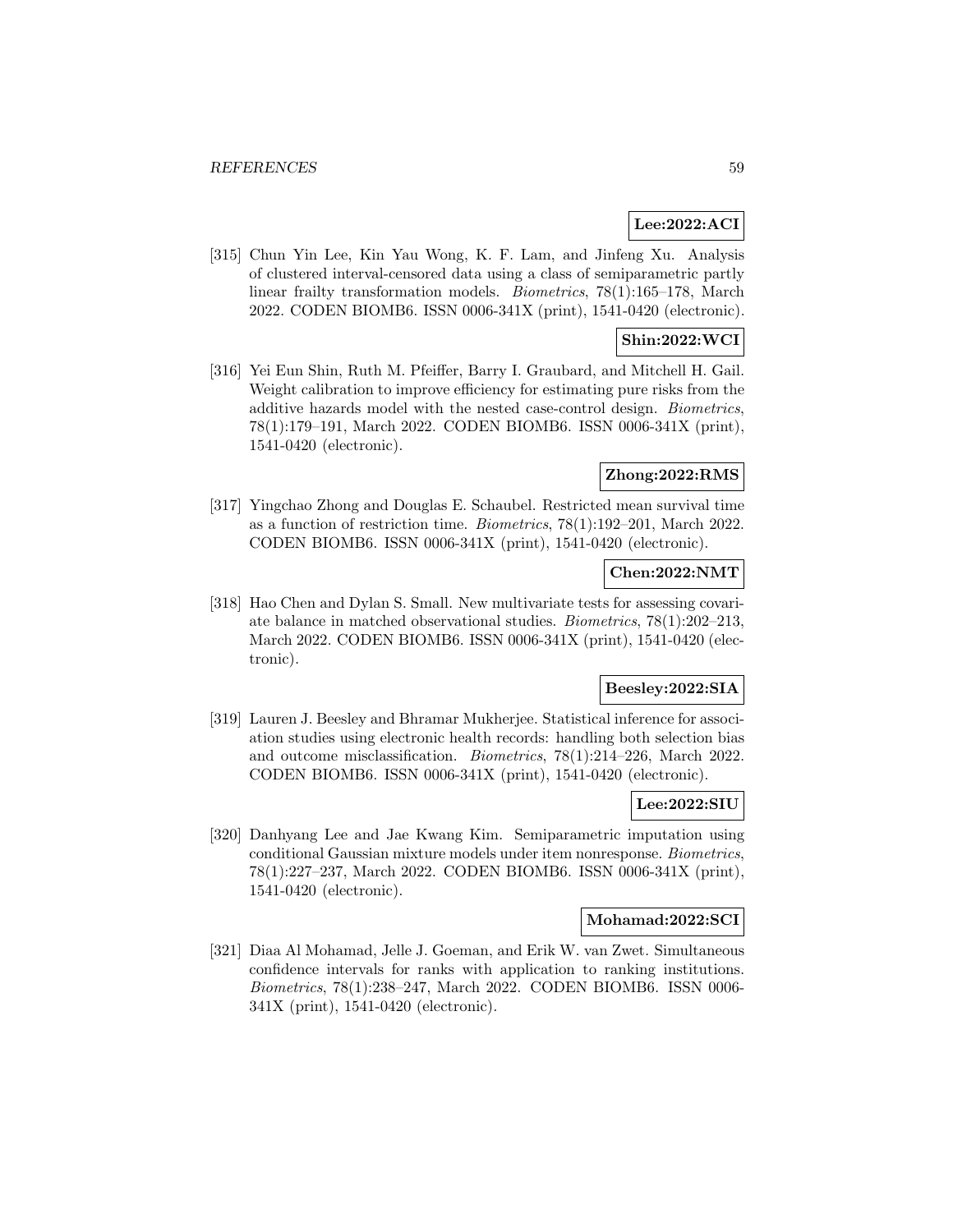#### **Marzio:2022:DEC**

[322] Marco Di Marzio, Stefania Fensore, Agnese Panzera, and Charles C. Taylor. Density estimation for circular data observed with errors. Biometrics, 78(1):248–260, March 2022. CODEN BIOMB6. ISSN 0006-341X (print), 1541-0420 (electronic).

### **Deng:2022:SMC**

[323] Yangqing Deng, Yinqiu He, Gongjun Xu, and Wei Pan. Speeding up Monte Carlo simulations for the adaptive sum of powered score test with importance sampling. Biometrics, 78(1):261–273, March 2022. CODEN BIOMB6. ISSN 0006-341X (print), 1541-0420 (electronic).

### **Borchers:2022:LCH**

[324] David L. Borchers, Peter Nightingale, Ben C. Stevenson, and Rachel M. Fewster. A latent capture history model for digital aerial surveys. Biometrics, 78(1):274–285, March 2022. CODEN BIOMB6. ISSN 0006-341X (print), 1541-0420 (electronic).

### **Niu:2022:MGM**

[325] Mu Niu, Fay Frost, Jordan E. Milner, Anna Skarin, and Paul G. Blackwell. Modelling group movement with behaviour switching in continuous time. Biometrics, 78(1):286–299, March 2022. CODEN BIOMB6. ISSN 0006- 341X (print), 1541-0420 (electronic).

#### **Gerard:2022:BDR**

[326] Emma Gerard, Sarah Zohar, Hoai-Thu Thai, Christelle Lorenzato, Marie-Karelle Riviere, and Moreno Ursino. Bayesian dose regimen assessment in early phase oncology incorporating pharmacokinetics and pharmacodynamics. Biometrics, 78(1):300–312, March 2022. CODEN BIOMB6. ISSN 0006-341X (print), 1541-0420 (electronic).

### **Hart:2022:NBM**

[327] Brian Hart, Michele Guindani, Stephen Malone, and Mark Fiecas. A nonparametric Bayesian model for estimating spectral densities of restingstate EEG twin data. Biometrics, 78(1):313–323, March 2022. CODEN BIOMB6. ISSN 0006-341X (print), 1541-0420 (electronic).

### **Choi:2022:SSS**

[328] Young-Geun Choi, Lawrence P. Hanrahan, Derek Norton, and Ying-Qi Zhao. Simultaneous spatial smoothing and outlier detection using penalized regression, with application to childhood obesity surveillance from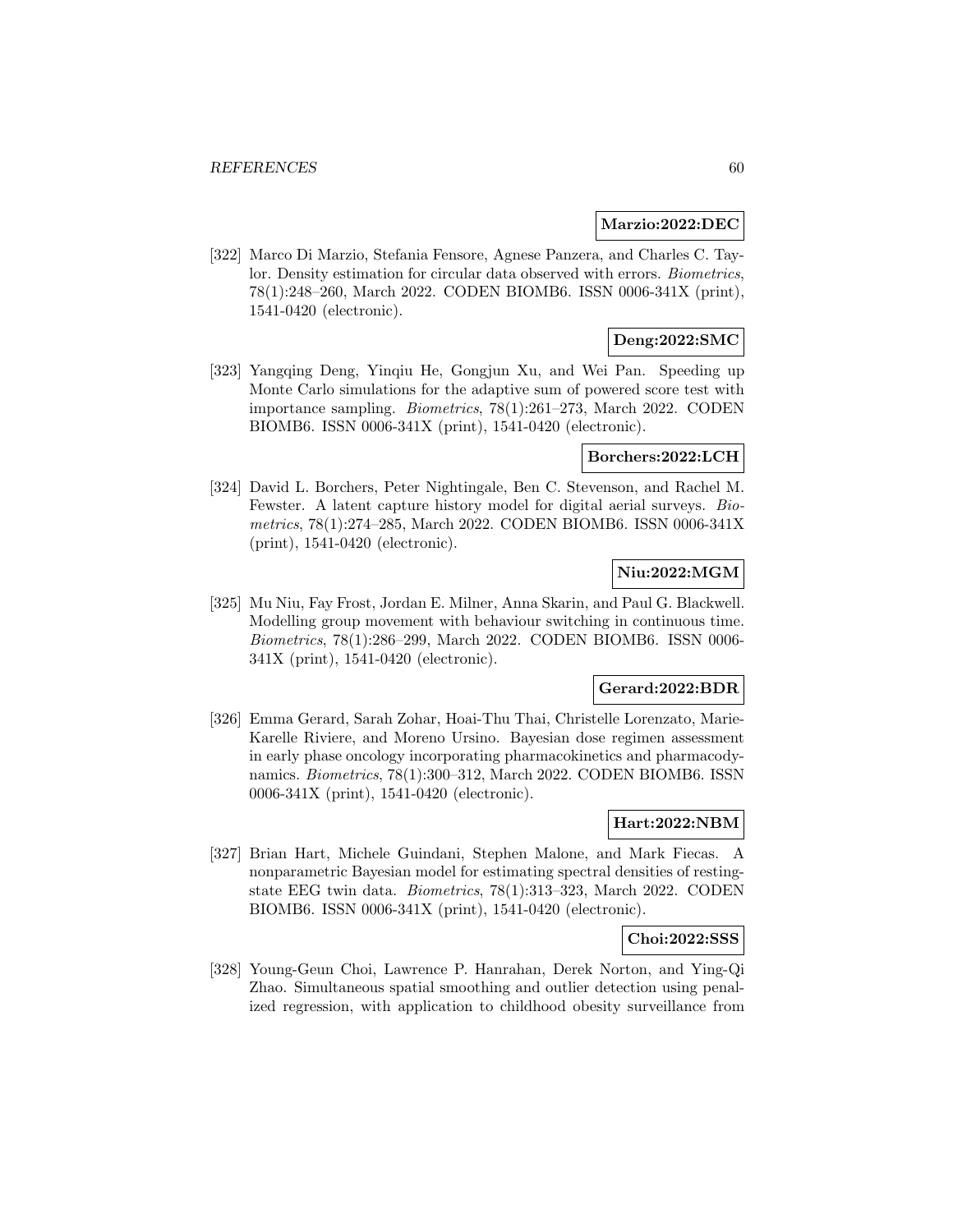electronic health records. Biometrics, 78(1):324–336, March 2022. CO-DEN BIOMB6. ISSN 0006-341X (print), 1541-0420 (electronic).

### **Xu:2022:EOI**

[329] Yizhe Xu, Tom H. Greene, Adam P. Bress, Brian C. Sauer, Brandon K. Bellows, Yue Zhang, William S. Weintraub, Andrew E. Moran, and Jincheng Shen. Estimating the optimal individualized treatment rule from a cost-effectiveness perspective. Biometrics, 78(1):337–351, March 2022. CODEN BIOMB6. ISSN 0006-341X (print), 1541-0420 (electronic).

#### **Blanche:2022:CMT**

[330] Paul Blanche, Jean-François Dartigues, and Jérémie Riou. A closed max-t test for multiple comparisons of areas under the ROC curve. Biometrics, 78(1):352–363, March 2022. CODEN BIOMB6. ISSN 0006-341X (print), 1541-0420 (electronic).

### **Zhong:2022:GMS**

[331] Wujuan Zhong, Toni Darville, Xiaojing Zheng, Jason Fine, and Yun Li. Generalized multi-SNP mediation intersection-union test. Biometrics, 78 (1):364–375, March 2022. CODEN BIOMB6. ISSN 0006-341X (print), 1541-0420 (electronic).

#### **Isheden:2022:REM**

[332] Gabriel Isheden, Kamila Czene, and Keith Humphreys. Random effects models of lymph node metastases in breast cancer: quantifying the roles of covariates and screening using a continuous growth model. Biometrics, 78(1):376–387, March 2022. CODEN BIOMB6. ISSN 0006-341X (print), 1541-0420 (electronic).

#### **Shook-Sa:2022:PSS**

[333] Bonnie E. Shook-Sa and Michael G. Hudgens. Power and sample size for observational studies of point exposure effects. Biometrics, 78(1):388– 398, March 2022. CODEN BIOMB6. ISSN 0006-341X (print), 1541-0420 (electronic).

#### **Vonesh:2022:BES**

[334] Edward F. Vonesh and Tom Greene. Biased estimation with shared parameter models in the presence of competing dropout mechanisms. Biometrics, 78(1):399–406, March 2022. CODEN BIOMB6. ISSN 0006-341X (print), 1541-0420 (electronic). See rejoinder [335].